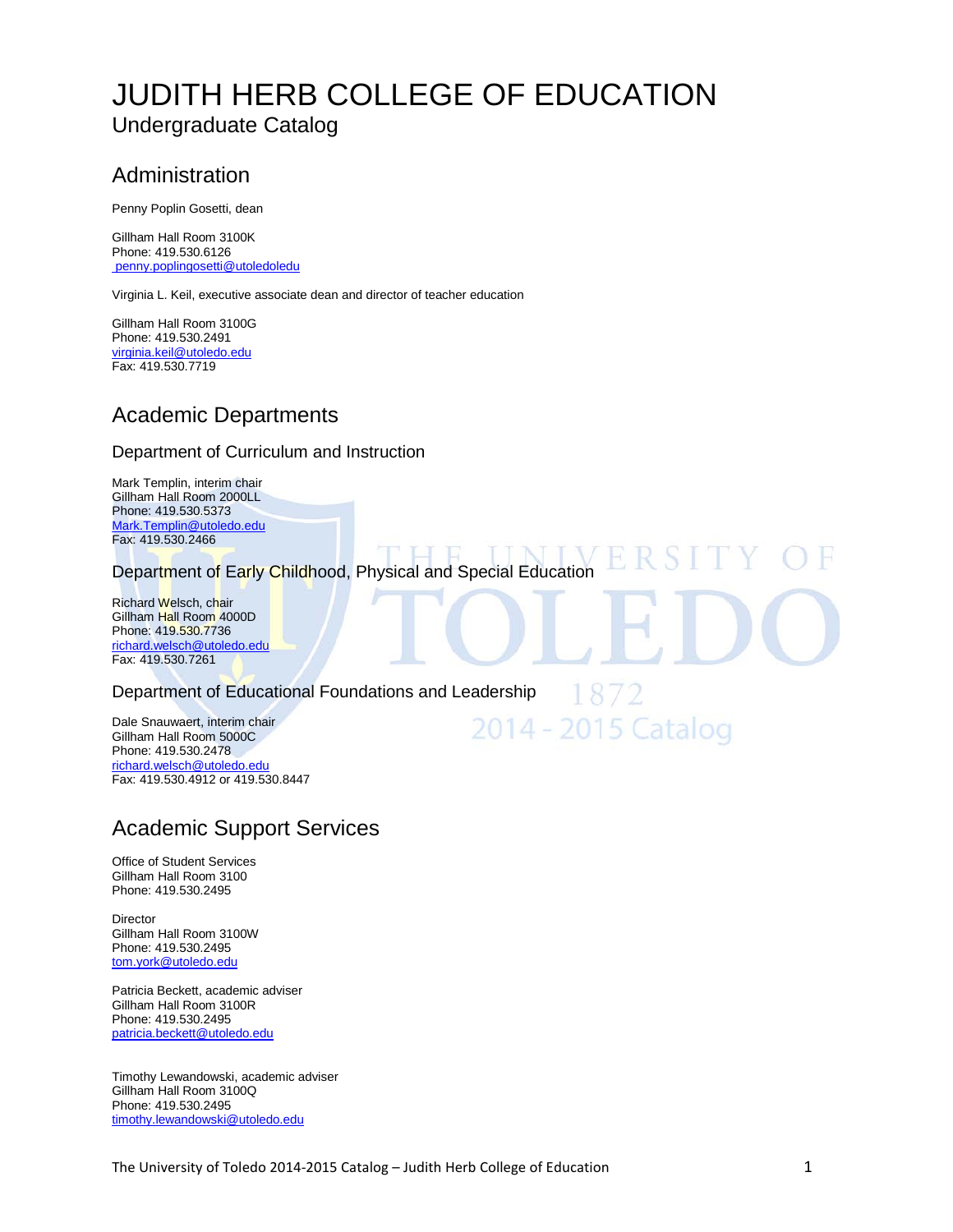# JUDITH [HERB COLLEGE OF EDUCATION](http://utoledo.edu/education/)

## Degrees/Programs Offered

The college offers an array of bachelor's degrees.

The following undergraduate programs are open to students seeking teacher licensure:

#### **Early Childhood Education** (degree)

Ages 3-8/grades PreK-3 for children who are typically developing, at-risk and gifted, and who have mild/moderate educational needs.

#### **Special Education – Intervention Specialist (degree)**

Mild/Moderate Special Needs: Ages 5-21/grades K-12 Moderate/Intensive Special Needs: Ages 5-21/grades K-12

#### **Middle Childhood Education (degree)**

Ages 8-14/grades 4-9 with two of the following concentrations: Reading and Language Arts **Mathematics** Science Social Studies

#### **Adolescence to Young Adult Education (degree)**

Ages 12-21/grades 7-12 in each of the following areas: Integrated Language Arts Integrated Mathematics Integrated Social Studies Science (five options)

#### **Multiage Education (degree)**

Ages 3-21/grades PreK-12 in each of the following areas:

Visual Arts **Music** 

Foreign Languages (French, German and Spanish)

#### **Early Childhood Education** (non-licensure)

## Admission Policies

To be admitted to the Judith Herb College of Education at The University of Toledo, direct-from-high-school students need a minimum cumulative high school grade point average (GPA) of 2.7 or an ACT of 21.

FRSI

Students not qualifying for admission to the Judith Herb College of Education will be admitted to The University of Toledo's Transition Program which is part of the YouCollege. Students who want to transfer from any YouCollege must earn 12 hours of college-level work with a minimum cumulative GPA of 2.3.

#### Selective/Limited Admission

Students who are eligible for initial admission to the college are not guaranteed admission to the professional education program in the junior year. All licensure programs have specific additional requirements for admission to professional education.

#### Requirements for Students with an Associate's Degree

Students holding associate's degrees from accredited colleges are encouraged to enroll in the College. Students may earn a bachelor's degree upon completion of two or more additional years of full-time study; see the adviser in the major to determine a plan of study. The following regulations apply:

- 1. Students must complete the equivalent of the specified University core.
- 2. In all baccalaureate programs, a minimum of 64 hours must be taken at the 2000 to 4000 levels; of these a minimum of 32 hours must be taken at the 3000 and 4000 levels. Coursework from other institutions is accepted at the level at which the course was taught at that institution.

#### Admission with Transfer Credit from Another Institution

Students with satisfactory academic records wishing to transfer into the Judith Herb College of Education must meet the minimum entrance requirements of The University of Toledo. After submission of official transcripts from all colleges/universities attended and acceptance by the College, transfer courses are evaluated. The evaluation process must be completed before the end of the first term of attendance.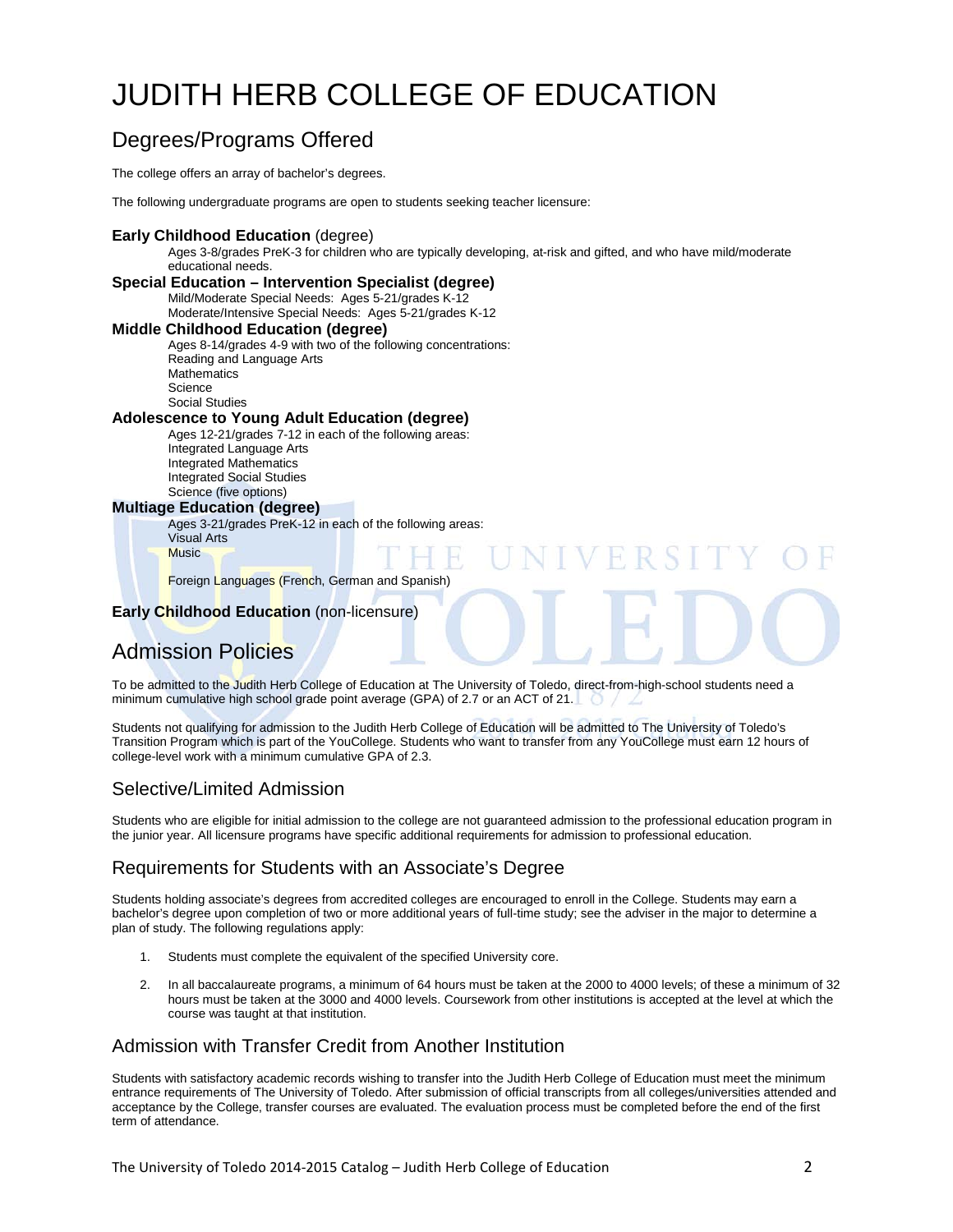Number of credit hours and minimum required GPA for transfer students:

| Number of credit hours transferred  | Minimum required GPA                                                 |
|-------------------------------------|----------------------------------------------------------------------|
| Less than 30<br>30-59<br>60 or more | 2.3 overall<br>2.5 overall<br>2.7 overall and 2.7 in student's major |
|                                     |                                                                      |

#### Readmission of Former Students

Undergraduate students who discontinue course work for a period of at least one academic year (not including summer) must request readmission to the University. If students have taken any course work at another institution during the time they have been away from the University (other than transient status), they must complete a new application in the Office of Undergraduate Admission and meet transfer admission requirements.

**Students who have not taken course work for more than 12 months must comply with the college requirements at the time of readmission.** When seeking readmission, students whose grade point average (GPA) is below 2.0 can only be readmitted on approval of the associate dean. Students with a GPA of 2.0 or higher may seek readmission in the college office.

#### Change of College

Students in good standing (minimum cumulative GPA of 2.0) who wish to change from another college within The University of Toledo to the Judith Herb College of Education should make an appointment with a college adviser in the Office of Student Services to discuss the transfer and have academic records reviewed. All program requirements, including University core, must be fulfilled as specified in the catalog for the year in which the student enters the College. All

undergraduate hours attempted and earned at the University of Toledo, as well as the GPA, will transfer.

#### Honors Program

The Honors Program in the Judith Herb College of Education provides opportunities for challenging and individualized study for undergraduate students of unusually high ability, motivation and initiative. For admission requirements, see Admission to the University Honors Program in the General Section of this catalog.

## **Academic Policies**

The Judith Herb College of Education adheres to all of The University of Toledo policies and procedures. Please refer to the General Section of this catalog for academic policies governing all students enrolled at the University. In any case where University, college, departmental and/or program policies conflict, the most stringent policy applies. Students should consult with their program for a complete list of all policies and procedures specifically related to their program.

#### Academic Advising

The Office of Student Services in the Judith Herb College of Education coordinates academic advising. The office's mission is to provide quality, timely and comprehensive student services that will enhance student success in achieving academic goals. Although the ultimate responsibility for making personal and educational decisions rests with the student, his/her potential for academic success can improve considerably through relationships with the college's advisers, who can provide assistance in identifying educational options and enhancing student potential.

Students in the Judith Herb College of Education are assigned academic advisers. Essential services provided by advisers include degree requirements, career opportunities, and interpretations of college and University policies and procedures.

### GPA Recalculation for Repeated Courses

Student who have retaken a course and earned a higher grade may petition to have the first grade excluded from grade point average. Credit will only be awarded once for repeated courses. If a grade has been deleted that grade will not be used in determining the UT grade point average. However, all grades, including those for repeated courses, will be included in the determination of eligibility for graduation honors, fellowships, or other distinctions awarded on the basis of GPA. No more than a total of 12 semester hours of course work will be deleted. Students who have had their GPAs recomputed under the Academic Forgiveness Policy are not eligible for grade deletions. Specific programs within the college may have more rigorous requirements for grade deletions of major or related courses.

### Withdrawal Policy (W Grades)

The number of credit hours of W is limited to 22 hours for all undergraduate students in degree programs in the Judith Herb College of Education. Once a student has accumulated 22 hours of W, further withdrawals will be counted as F's in computation of the student's GPA for the purposes of probation or suspension. In addition, students risk the loss of financial aid if they accumulate excessive hours of W.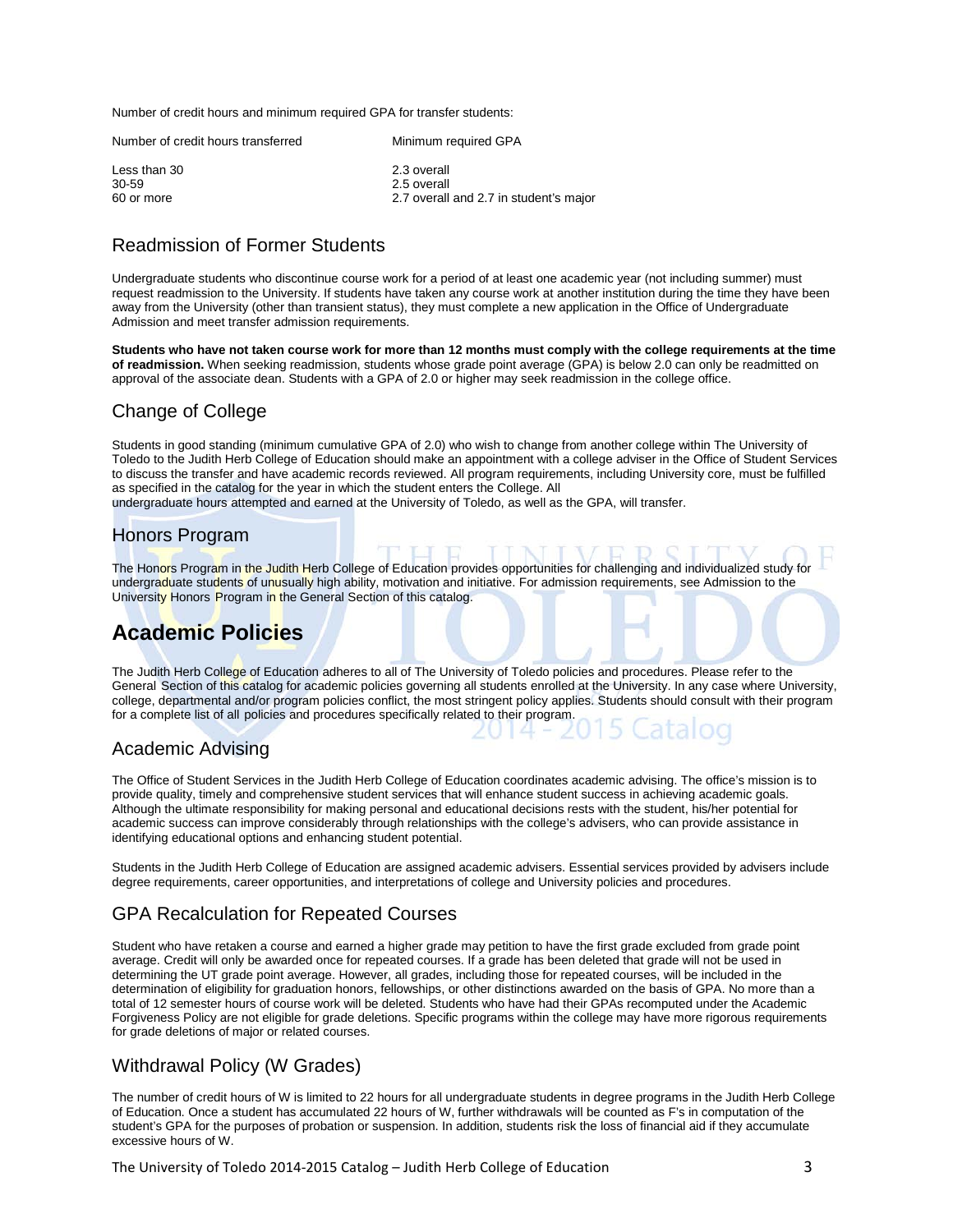### Academic Probation and Suspension

Students with a cumulative GPA of less than 2.0 are automatically placed on probation until a cumulative GPA of 2.0 is achieved. While on probation, it is recommended students enroll for 12 or fewer credit hours. Students on probation must see an adviser.

Academic suspension means the student is prohibited from registering at The University of Toledo for a period of at least one semester. A student is subject to academic suspension if his or her GPA continues to fall below the minimum of 2.0 or if he or she fails to make sufficient progress toward attainment of the degree by accumulating excess W grades. Students may remove Incompletes while under suspension. Refer to th[e UT Policy web](http://utoledo.edu/policies/) site for additional information on academic suspension.

#### Dismissal

Dismissed students are not eligible for readmission to the Judith Herb College of Education. A student may be dismissed for:

- Failing to meet the conditions of readmission after suspension from the Judith Herb College of Education.
- Demonstrating patterns of behavior that are inappropriate for students preparing for educational roles or for failing to meet the morals standard as defined by the state of Ohio.

Regulations for probation, suspension and dismissal apply to both full-time and part-time students. In all matters, the dean's decision is final.

#### Academic Honesty

Refer to the [UT Policy web](http://utoledo.edu/policies/) site for further information on Academic Honesty.

#### Academic Grievance

Students have the responsibility and right to call to the attention of a professor any course grade believed to be in error. The college grievance procedure must be initiated within 60 days of the posting of the final grade. Academic grievances must follow the procedure described below:

- The student meets with the professor to attempt to resolve the problem.
- If meeting with the professor does not resolve the problem, the student must discuss the problem with the department chair of the faculty member who issued the grade. The chair attempts to resolve the problem, but may not unilaterally change the grade.
- If meeting with the chair does not resolve the issue, the student will forward the appeal to the associate dean of the Judith Herb College of Education. The student must meet with the associate dean to review and discuss the problem, but a decision will not be rendered here.
- If the student wishes to continue the appeal, the written appeal will be submitted to the academic affairs committee.
- The academic affairs committee will appoint an appeals subcommittee that will collect all data related to the appeal, in writing, and will interview the student and/or instructor, if necessary, to make a recommendation to the dean.
- The appeals subcommittee will inform the chair of the college council of the recommendation.
- The dean will make the final decision and will be responsible for informing all appropriate parties.
- If the student wishes to continue the appeal, he/she must forward the appropriate information relative to the problem to the Student Grievance Council. Information on this process may be found in The University of Toledo Student Handbook. Note: If the grievance occurs during the fall or summer semester, a grievance petition must be filed with the chair of the Student Grievance Council no later than the last day of classes in the next semester. If the grievance occurs during the spring semester, the grievance petition must be filed with the chair of the Student Grievance Council no later than the last day of classes in the final summer session.

#### Student Responsibilities

Students are responsible to complete the following:

- All first-year students must see an adviser each semester; all Judith Herb College of Education students are strongly encouraged to see a faculty or academic adviser at least once a year.
- Readmit students are responsible for degree requirements in effect at the time of readmission.
- Students are responsible for fulfilling all degree requirements.
- Students are encouraged to meet with their academic advisers as needed for assistance.
- Students must contact the Office of Student Services to schedule an advising appointment.

The University of Toledo 2014-2015 Catalog – Judith Herb College of Education 4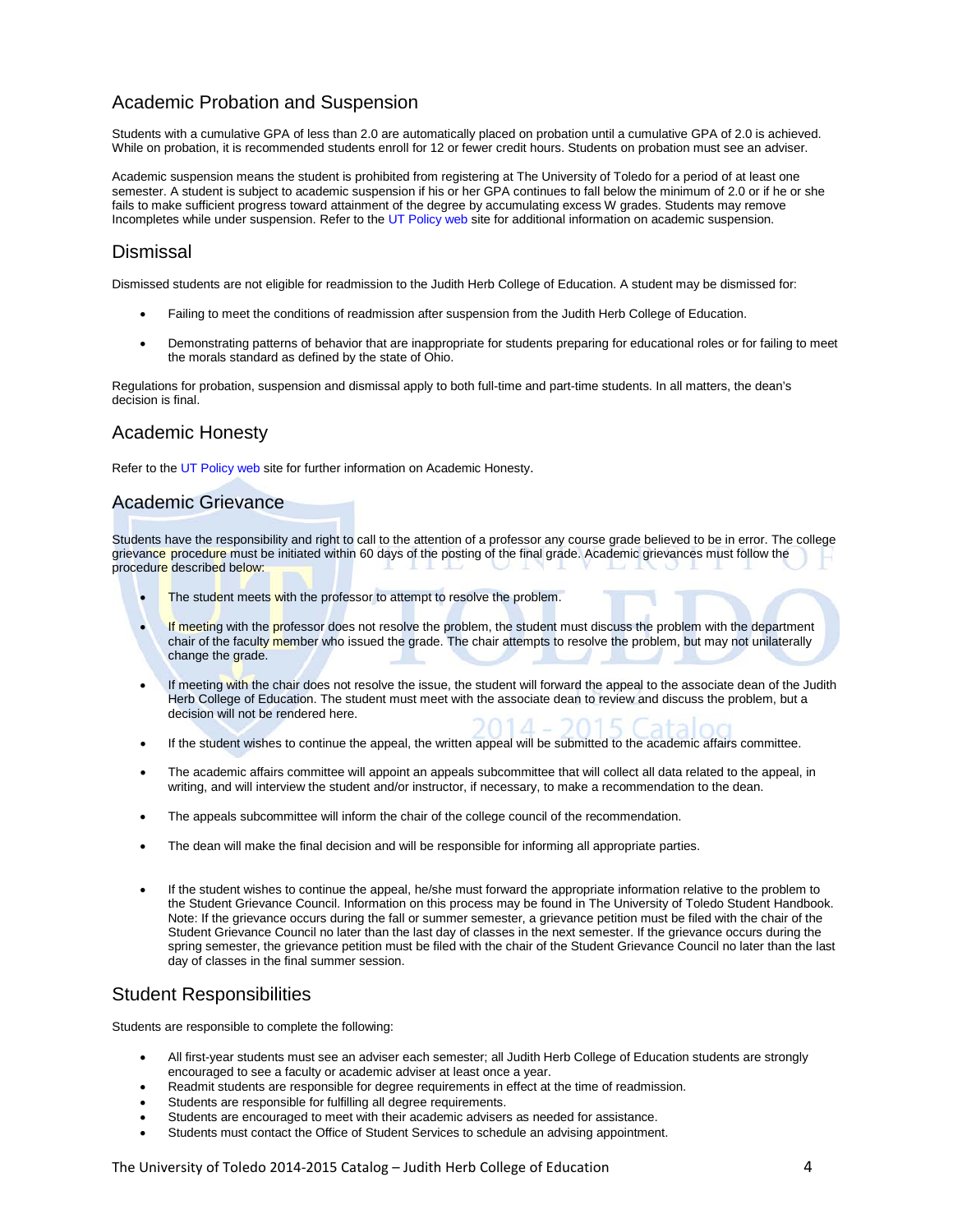## **Degree Requirements**

#### **Education**

Students for degrees in Education from the Judith Herb College of Education must complete a minimum of 128 undergraduate credit hours of course work. Students completing degree programs in teacher education must attain a minimum overall higher education GPA of 2.7, as well as maintain the same average in their teaching major and professional education courses prior to enrolling in internship/student teaching. The cumulative average includes all grades for credits earned, plus grades of IN and F and those acquired in repeated courses at The University of Toledo and at other institutions that the student attended. Students may qualify for a second bachelor's degree in the College by completing a minimum of 32 credit hours of additional residence course work and by satisfying the applicable bachelor's degree requirements and state requirements.

#### University Core Curriculum

Students earning bachelor's or associate's degrees in all University colleges and programs are required to complete the University Core Curriculum. Those courses are distributed in the areas of English composition, mathematics, humanities/fine arts, social sciences, natural sciences and multicultural studies (see the General Section of this catalog for details). Some colleges and programs require courses in these areas over and above those required to fulfill University core requirements. The student's academic department or college office should be contacted for specific details.

#### Residence Requirement

Students transferring from other institutions must earn at least 32 credit hours in the Judith Herb College of Education at The University of Toledo to be eligible for graduation and/or teacher licensure.

Junior- and senior-level courses in Professional Education must be completed in residence for students completing teacher education programs.

### Application for Graduation

See the UT Policy web site for additional information.

## **Teacher Education Programs**

### Degree and Licensure Requirements

Candidates for the Bachelor of Education degree in any of the professional education programs must complete a minimum of 128 credit hours of course work with a minimum cumulative GPA of 2.7 on a 4.0 scale. Students also must maintain a cumulative GPA of 2.7 or better in all professional education courses and in all teaching fields. The cumulative average includes all grades for credits earned plus grades of IN and F and those acquired in repeated courses at The University of Toledo and at other institutions that the student attended.

Undergraduate programs in the Judith Herb College of Education meet all University of Toledo requirements for the bachelor's degree. They also meet all state of Ohio, national professional association and NCATE standards for program accreditation and initial professional licensure. Programs vary in length depending on licensure area.

Students who successfully complete all college degree requirements, student teaching/internship and licensure exams will be recommended for a teaching license in Ohio. For additional information on licensure requirements, students should inquire in the Office of Student Services. The above policy reflects not only college action, but also the requirements of NCATE. **In addition, the State of Ohio requires students to submit fingerprinting cards to the Bureau of Criminal Investigation before a professional license will be issued.** 

### Criteria and Procedures or Admission to Professional Education

To be eligible for advanced professional admission to a teacher licensure program, a student must demonstrate:

- 1. Current enrollment in the Judith Herb College of Education. Students should apply for admission to professional education no later than the fifth semester of full-time enrollment.
- 2. Completion of a minimum of 48 credit hours of approved course work, including pre-professional education courses and 12 hours in residence.
- 3. Cumulative GPA (for transfer students, a higher education GPA) of at least 2.7.
- 4. Students must have a cumulative GPA in their major/licensure area(s) of at least 2.7.
- 5. Mastery of reading, writing and mathematics skills as evidenced by minimum scores on Praxis I skills tests or the Praxis Core Academic Skills for Educators (Core).

a. Passing scores for the Praxis I skills tests are as follows:

| <b>Mathematics</b> | 172 |
|--------------------|-----|
| Reading            | 172 |
| Writing            | 172 |

The University of Toledo 2014-2015 Catalog – Judith Herb College of Education 5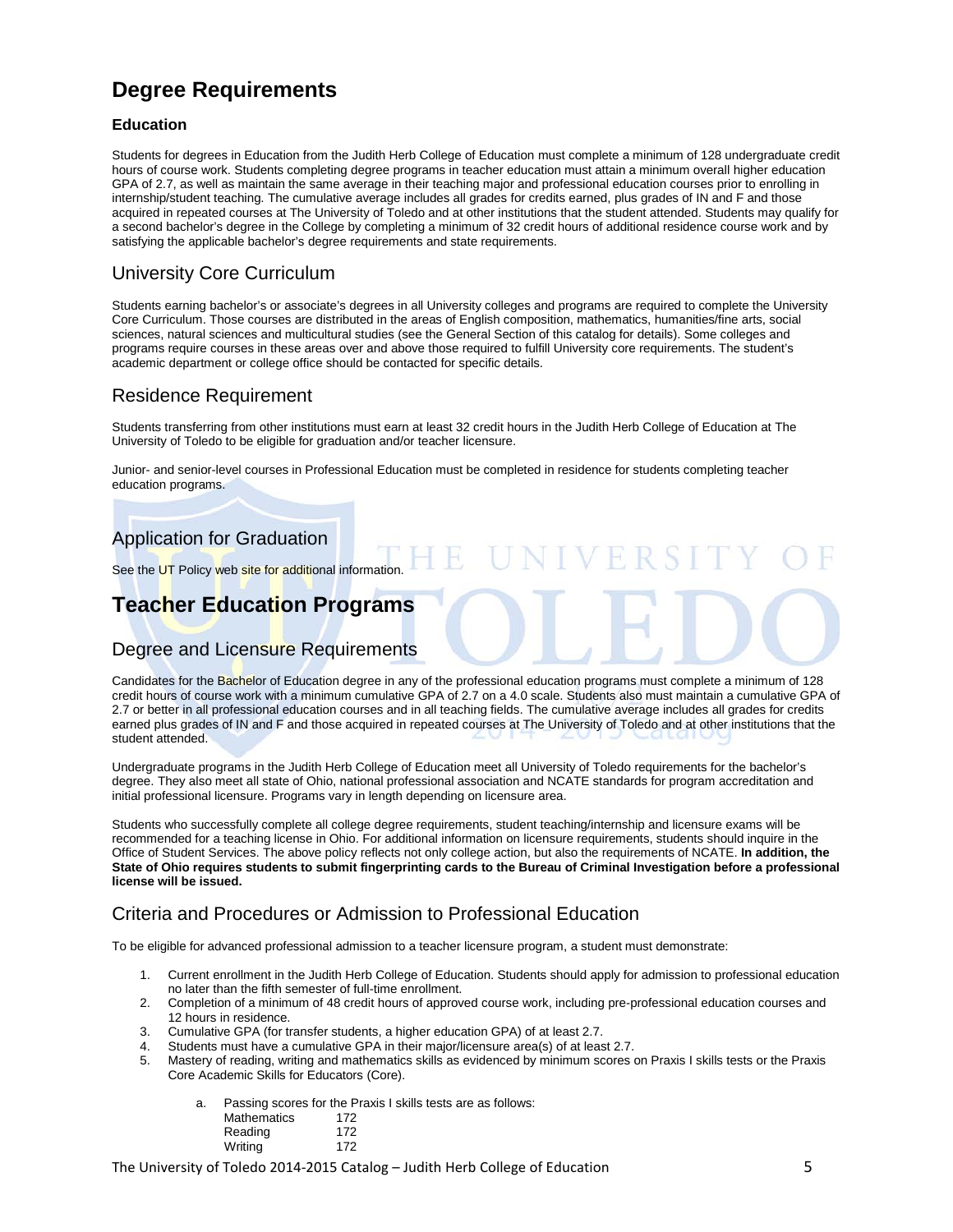b. Passing scores for the Praxis Core Academic Skills for Educators tests are as follows: Mathematics 150<br>Reading 156

| Reading | 156 |
|---------|-----|
| Writing | 162 |
|         |     |

- 6. Acceptable progress in licensure content courses or published criteria.
- 7. Prior experience with appropriate populations in schools and agencies based on satisfactory completion of introductory courses/seminars, letters of support and/or portfolios.
- 8. Effective communication and interpersonal skills based on early experiences, introductory course/seminar(s), ratings from professionals in the field and/or interview ratings.
- 9. Verification of good moral character as stipulated by the state of Ohio. Students will not be allowed to continue in a teacher education major or participate in a field experience if they have pleaded guilty to, have been found guilty of, or have been convicted of a criminal offense listed in R.C. 3319.31 or R.C. 3319.39. Students should refer to a list of the rules and statutes in the Ohio Revised Code and the Ohio Administrative Code that are applied by the Office of Professional Conduct at the Ohio Department of Education. All rules and statutes listed will result in removal from all teacher education programs.
- 10. Completion of additional published program admission criteria, if any.

Each licensure program will determine those eligible for advanced professional admission. Students will apply for and be notified of admission to professional education after a minimum of 48 to 72 credit hours of completed program course work. Students not admitted may reapply when identified deficiencies have been corrected. **IMPORTANT:** Each undergraduate licensure program has established a set of guidelines and procedures that students seeking admission to professional education will follow. Students should contact their adviser or department chair for assistance.

#### Academic Requirements

Students must maintain the required GPA (as outlined in the admission criteria) and complete satisfactorily the professional education courses and field experiences with a grade of C or above in each in order to maintain full admission status.

### Students with Transfer Credit

Transfer students are required to complete all course work at The University of Toledo with a minimum of a 2.7 GPA overall, in professional education, and in all teaching fields. In addition, they must meet all requirements for admission to the professional education programs as outlined above. The GPA standards are for The University of Toledo course work, as well as for all other college course work attempted.

Transfer students must complete a minimum of 12 credit hours at The University of Toledo and must complete a minimum total of 48 credit hours of course work before applying for admission to professional education. Students are responsible for initiating this application.

### Field/Clinical Experiences

Students who intend to be teachers can expect to spend extensive amounts of time in schools and community agencies as they progress through required professional courses and internship experiences. Introductory courses and exploratory seminars offered to students in the pre-teacher education program may include field experiences. Students will be required to assemble portfolio evidence of experience as they progress through their programs. Students must submit to background checks and fingerprinting. Transportation is the responsibility of the student.

#### Student Teaching/Internship Requirements

To qualify for an assignment in student teaching/internship, a student must satisfy the following requirements:

- 1. Full admission to professional education;
- 2. Completion of a minimum of 100 credit hours;
- 3. Completion of 90 percent of the course work in the major area(s) of study;<br>4. Completion of all required prerequisite professional education courses incl
- 4. Completion of all required prerequisite professional education courses including methods course(s) and satisfactory completion of all field experiences;
- 5. A minimum GPA of 2.7 in major(s)/licensure area(s), professional education, University of Toledo GPA, and overall as determined by the overall higher education GPA; and
- 6. Meeting Ohio's good moral character requirement.

### Student Teaching/Internship Assignment

The staff of the Field Experiences Office makes all field placements in keeping with the best learning situation for the individual student. Student teaching/internship is not offered in the summer, because it is not possible for students to complete the equivalent requirement.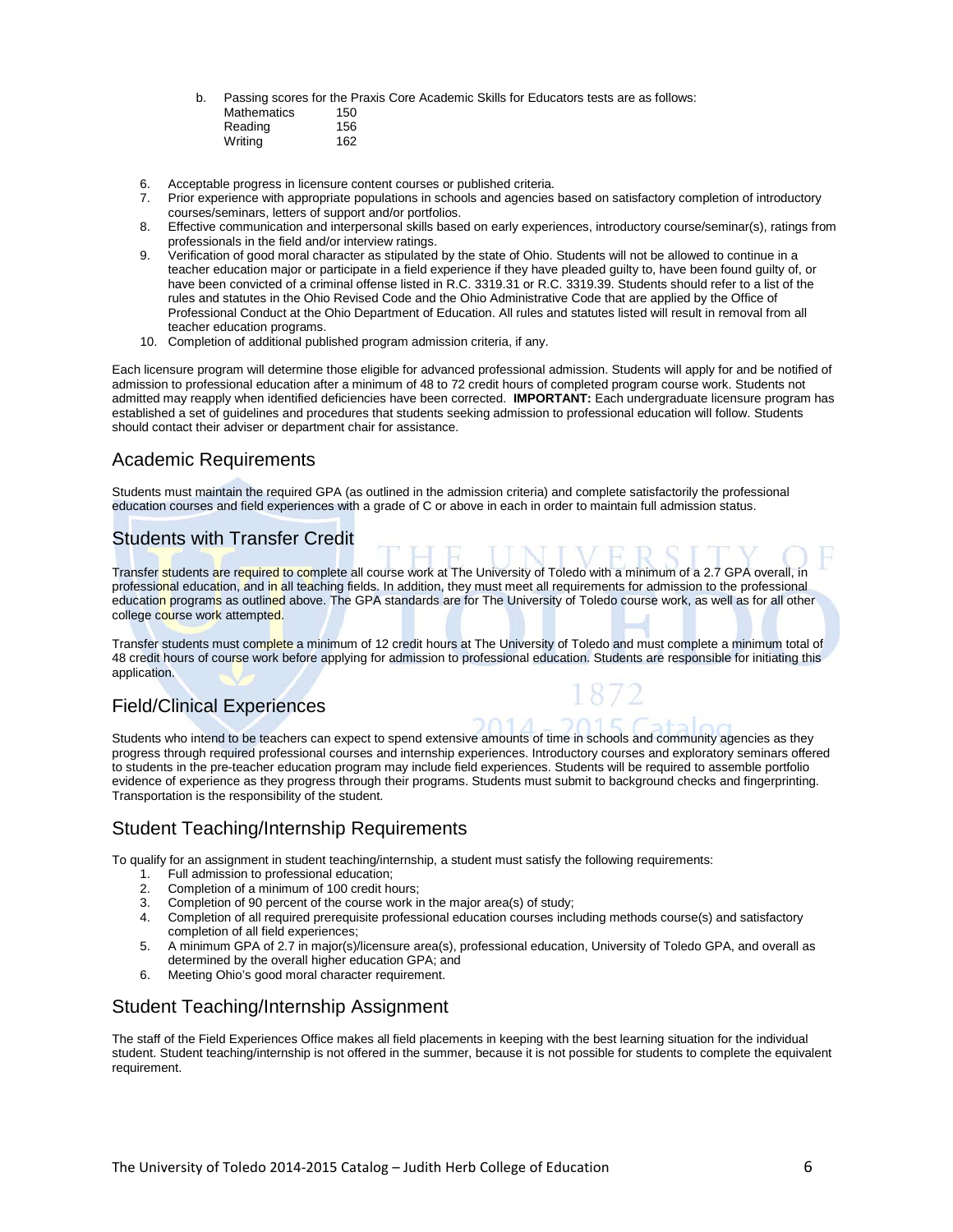## **Licensure**

#### Licensure Tests

All students completing a teacher education licensure program at The University of Toledo are required to complete a series of licensure tests. These tests have been approved by the Ohio Department of Education and NCATE. The required tests are listed below.<br>1.

- 1. **Pre-professional Skills Test (Praxis I) or the Praxis Core Academic Skills for Educators** test **(Core)–** Students are required to take either the Praxis I or the Core tests and successfully pass all sections prior to full admission to professional education. It is recommended this test be taken between completion of 32 and 64 credit hours of course work, either at a designated on-campus site or at a local testing center. Students are responsible for all test fees. Students may be permitted to retake one or more sections of the test and must pay all fees. Before retaking a test, a student should consult with an academic adviser for remedial assistance.
- 2. **Ohio Assessments for Educators (beginning September 1, 2013)–** The state of Ohio has adopted a series of licensure tests that all teacher education students must satisfactorily complete in order to be recommended for licensure. Tests are required in professional education and the subject content area(s). Students are required to register for these exams and to pay all testing fees. Information about tests, testing dates and location, test preparation, and passing scores may be found in the Office of Student Services and in the departmental offices.
- 3. **Other –** Performance **a**ssessments will be used throughout the program to evaluate students' performance and to provide information on the quality of the program.

#### Recommendation for Licensure

Licensure to teach in the fields selected is made only upon the recommendation of the dean of the Judith Herb College of Education. The associate dean will recommend licensure to the Ohio State Department of Education only in the teaching fields in which the student meets all requirements as defined in this catalog.

## **Academic Program Requirements in Education**

The following program descriptions provide a general outline of each teacher education program. Program degree audits are available online and provide specific individual course requirements and options for each major. Students should use the audit to keep a record of completion of the respective program requirements. v

### Early Childhood Education

The early childhood education programs prepare students to work with children who are typically developing, at-risk, gifted and mildmoderate special needs infants, toddlers, preschoolers, kindergartners and primary students in a variety of settings (ages 3-8/grades PreK-3).

Required Course Work:

University Core and General Education – 36 hours minimum

Pre-professional Education – 27 hours (Must be completed prior to making application for professional standing. See adviser for sequencing.)

EDU 1700 EDP 3200 ETPT 2020 CIEC 3200 CIEC 4340 EDP 3210 SPED 2040 TSOC 2000 CI 3400 Foundations of Literacy

Cognate Courses – 9 hours (Must be completed before the final three semesters of the program. Professional standing is not required.)

MED 3030 (Has a prerequisite of MUS 2200 or comparable experience.) AED 3100 PED 2450 HEAL 3100

Area of Concentration (Students must select one of the areas of concentration identified below.)

Mathematics (12 hours of the following) MATH 1830, 1840, 2600 and 2620 CI 4550

Science (12 hours of the following) Life Science (BIOL 1120, EEES 2150 and 2160) Chemistry/Physics (CHEM 1120, NASC 1100 and 1110) Earth/Space Science (EEES 1010 and 1020, ASTR 1010 and 2050)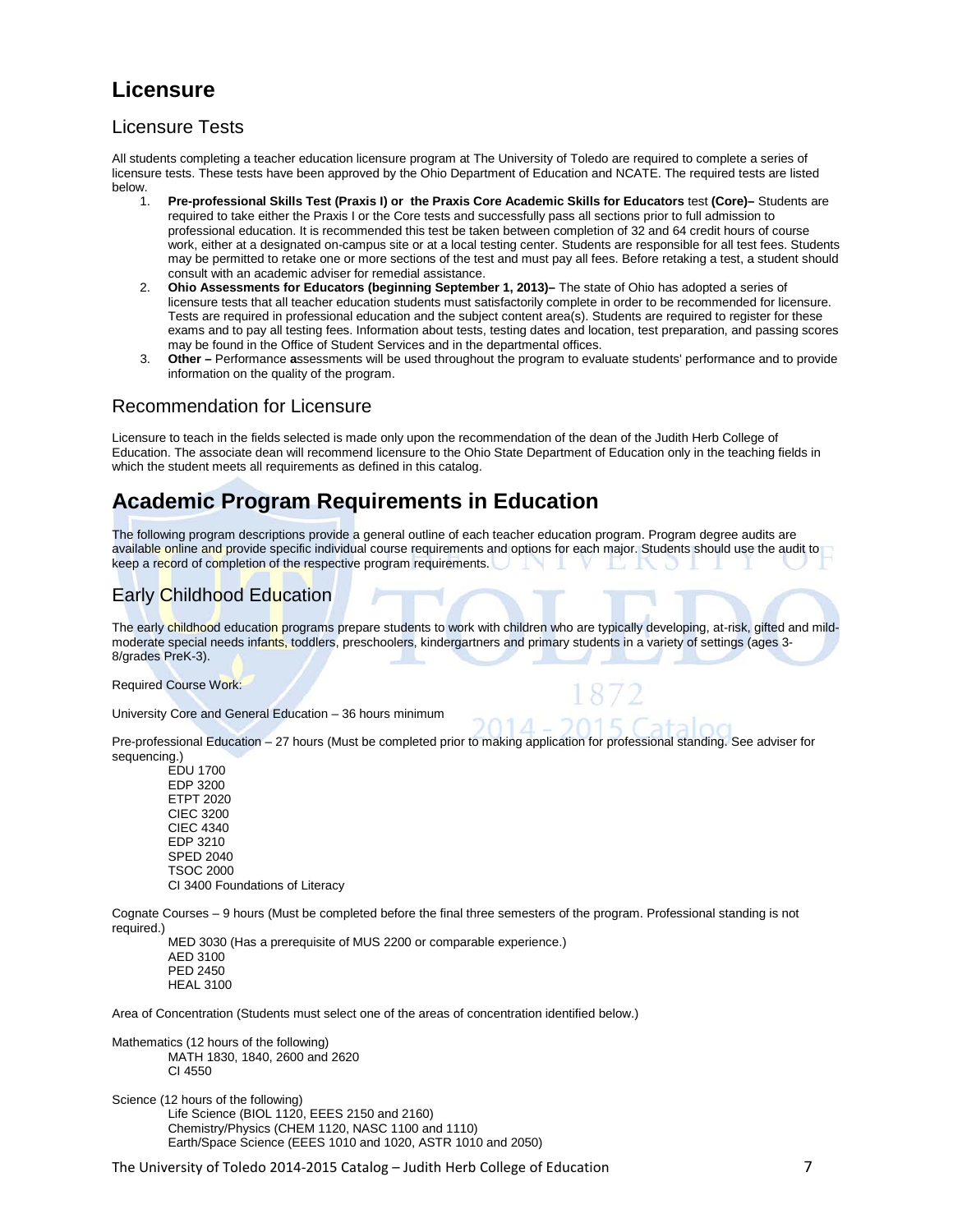Social Studies (choose 12 hours) HIST 2010 and 2020 Select two courses from the following PSC 1200 GEPL 4040 ECON 1010 ANTH 2800 PSY 3010

Language Arts (choose 12 hours) ENGL 2760, 3150, 3790 ENGL 2720 or 2730 or 4090

Cohort Semester – 60 hours (final four semesters in the program)

Professional standing required – students must register for all courses listed under each cohort semester. See adviser for sequencing of courses.

CIEC 3350, 3380, 4480, 4070, 4550, 4460, 4750, 4770, 4930 and 4900 CI 3430, 3460, 4470, 4470 and 4510 GIFT 4100 SPED 4080

Reminders – A background check must be completed during CIEC 3200 in order to take CIEC 4340. Praxis I or the Praxis Core Academic Skills for Educators test must be successfully completed before admission to professional education. A minimum 2.7 GPA must be achieved before admission to professional education. Please see you academic adviser prior to applying for professional education. After being admitted to the upper division, you will be assigned a faculty adviser. It is important that you meet with your faculty adviser once you've been accepted to professional education**. Ohio Assessment for Educators should be taken during Cohort III and must be successfully completed to be recommended for licensure.** 

Below is a sample curriculum for the Early Childhood Education program. Sample curriculum is subject to change. Please consult the department for up-to-date information.

|                   | <b>Fall Semester</b>                                                                                                                                                          |                             | <b>Spring Semester</b>                                                                                                                                                             |                                                      | Summer Sem                                                                                           |
|-------------------|-------------------------------------------------------------------------------------------------------------------------------------------------------------------------------|-----------------------------|------------------------------------------------------------------------------------------------------------------------------------------------------------------------------------|------------------------------------------------------|------------------------------------------------------------------------------------------------------|
| Year <sub>1</sub> | EDU 1000 Orientation to Ed<br>ENGL 1110 College Comp I<br>Math 1210 Math Ed 1<br><b>TSOC 2000</b><br>ETPT 2020 Multimedia in Ed.<br>Social Science Core<br><b>Total Hours</b> | 3<br>3<br>3<br>3<br>3<br>16 | EDU 1700 Introduction to Ed<br>ENGL 1130,1140,1150, 2950, 2960<br><b>College Comp II</b><br>Math 1220 Math Ed 2<br>Non-Western (DD)<br>MUS 2200 Music Theory<br><b>Total Hours</b> | 3<br>3<br>3<br>3<br>3<br>15                          | See adviser<br>about double<br>dipping a class<br>in two areas.                                      |
| Year <sub>2</sub> | <b>Core Requirement</b><br>CIEC 3200 Phil & Prac<br>EDP 3210 EC Develop<br><b>Natural Science</b><br>Concentration<br><b>Total Hours</b>                                      |                             | CIEC 4340 Infant Toddler (24 hr. field<br>included)<br>SPED 2040 Perspectives<br>Concentration<br><b>Natural Science</b><br>HEAL 3100 Health EC<br>MED 3030 Music EC               | 3<br>3<br>3<br>3<br>$\overline{c}$<br>$\overline{2}$ | Concentration<br>AED 3100<br><b>PED 2450</b><br>(Total Hours 8)<br>Ready to Enter<br>Prof. Education |
|                   |                                                                                                                                                                               | 15                          | <b>Total Hours</b>                                                                                                                                                                 | 16                                                   |                                                                                                      |
| Year <sub>3</sub> | Cohort 1<br>CIEC 4070 Effec Teaching<br>CIEC 4480 120 hr. field<br>GIFT 4100 Gifted/Talented<br>SPED 4080 Curr Adapt<br>EDP 3200 Applied Psych                                |                             | Cohort 2<br>CIEC 4460 Science Methods<br>CIEC 3350 Public Policy<br>CIEC 3380 120 hr. field<br>CI 3430 Phonics<br>CI 3460 Lit & ECE                                                | 3<br>3<br>3<br>3<br>3                                | CI 3400 Found.<br>Concentration<br>(Total Hours 6)                                                   |
|                   | <b>Total Hours</b>                                                                                                                                                            |                             | <b>Total Hours</b>                                                                                                                                                                 | 15                                                   |                                                                                                      |
| Year 4            | Cohort 3<br>CIEC 4770 120 hr. practicum<br>CIEC 4550 Social Studies<br>CIEC 4750 Develop Assess<br>CI 4470 Lit Assess<br>CI 4510 Math for Young                               |                             | Cohort 4<br>CIEC 4930 Student Teaching<br>CIEC 4900 Student Teaching Seminar                                                                                                       | 12<br>3                                              | Can take<br>classes for $4th$ /<br>5 <sup>th</sup> endorsement                                       |
|                   | <b>Total Hours</b>                                                                                                                                                            | 15                          | <b>Total Hours</b>                                                                                                                                                                 | 15                                                   |                                                                                                      |

The University of Toledo 2014-2015 Catalog – Judith Herb College of Education 8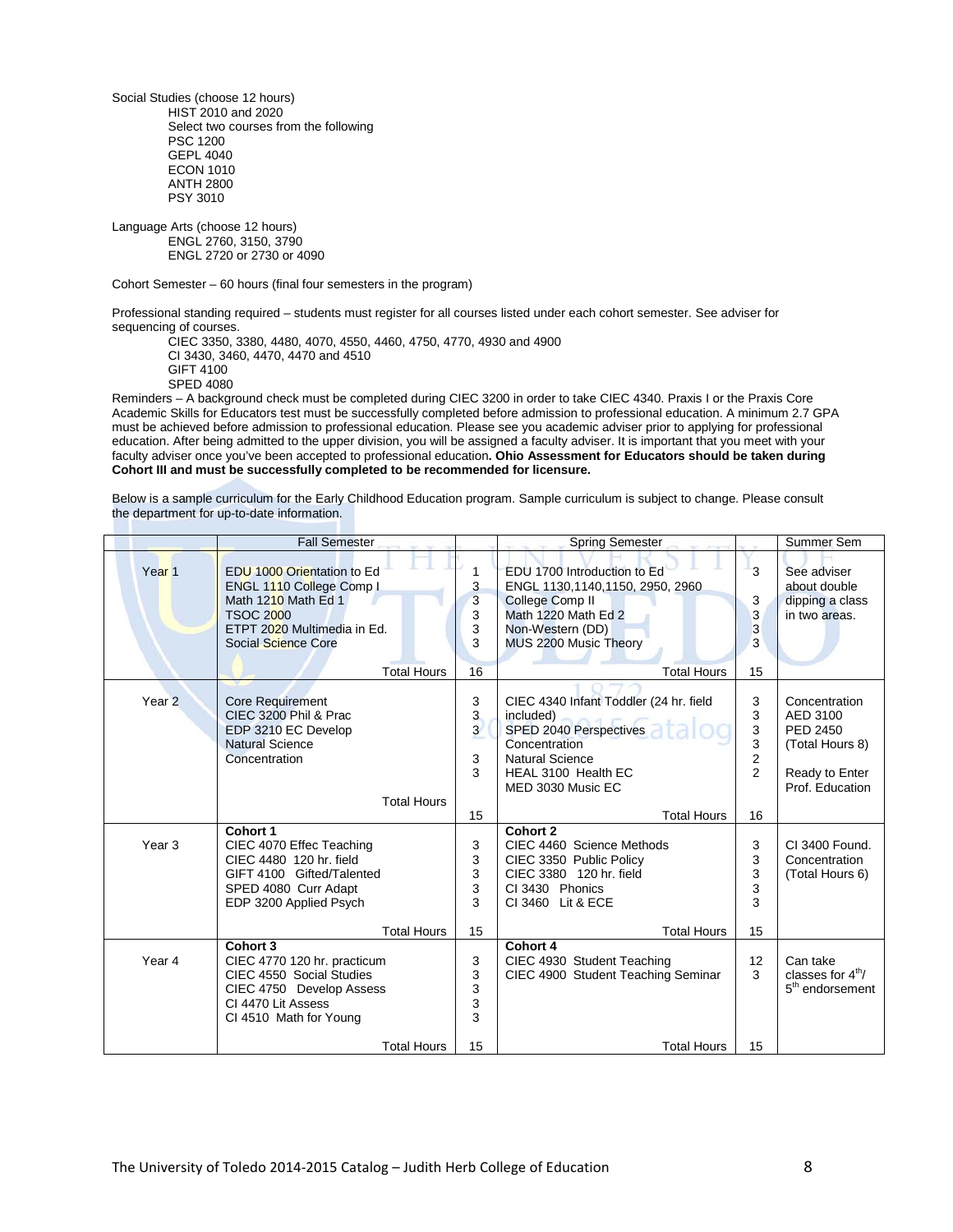## Special Education (Intervention Specialist)

Programs in special education prepare pre-service baccalaureate students for initial teacher licensure as intervention specialists. These specialists work with students (ages 5-21/grades K-12) with mild/moderate or moderate/intensive educational needs. These include children and youth with specific learning disabilities, mental retardation, autism, physical and health impairments, attention deficit and hyperactivity disorders, emotional disturbance, and communication and language difficulties. Preparation for early intervention special education and adult services occurs at the graduate level. Majors in this program are prepared to teach in a variety of settings where services are provided to students requiring specialized interventions to experience success in the education environment.

Student must complete the Praxis I or the Praxis Core Academic Skills for Educators test exam and receive the minimum score in each area, as required by the Judith Herb College of Education and complete 48 hours with a 2.7 GPA or higher.

Below is a sample curriculum for the Intervention Specialist Education program. Sample curriculum is subject to change. Please consult the department for up-to-date information.

| Year 1<br>EDU 1700 Intro Ed<br>EDU 1000 Orientation<br>1                                                                                                                                                                                                                                                                                                                                                             | 3                                                                                                                                                                           |
|----------------------------------------------------------------------------------------------------------------------------------------------------------------------------------------------------------------------------------------------------------------------------------------------------------------------------------------------------------------------------------------------------------------------|-----------------------------------------------------------------------------------------------------------------------------------------------------------------------------|
| 3<br>ENGL 1110 Comp 1<br>3<br>MATH 1210 Math Edu 1<br>MATH 1220 Math Ed 2<br>3<br>Social Studies Cognate<br>3<br>Social Studies Cognate<br>Natural Science cognate<br>3<br>Exceptionalities<br>Social Studies Cognate<br><b>Total Hours</b><br>16                                                                                                                                                                    | 3<br>ENGL 1130,1140,1150, 2950, 2960 Comp II<br>3<br>3<br>ETPT 2020 Multimedia in Ed. Environments<br>3<br>SPED 2040 Perspectives-Field of<br>3<br><b>Total Hours</b><br>18 |
| $3 - 4$<br>Year <sub>2</sub><br>CI 3400 Foundations<br>Foreign Language<br>3<br><b>Language Arts Cognate</b><br>Foreign Language<br>3<br>Language Arts Cognate<br>Language Arts Cognate<br>3<br>EDP 3200 Applied Psych<br>Natural Science Cognate<br>3<br><b>HEAL 4400 Health Problems</b><br>Social Science Cognate<br>3<br>SPED 3130 Linguistic Analysis<br>TSOC 3000 Schooling<br>18/<br><b>Total Hours</b><br>19 | 3<br>$3 - 4$<br>3<br>$\frac{3}{3}$<br>3<br>18/<br><b>Total Hours</b><br>19                                                                                                  |
| Year <sub>3</sub><br>3<br>AED 4140 Art Spec<br>EDP 3290 Lifespan<br>3<br>SPED 4100 Field<br>SPED 4100 Field<br>$\overline{3}$<br>SPED 4340 Effective Mgmt<br>SPED 4110 Methods Mod<br>3<br>SPED 4370 Methods Mild<br>SPED 4240 Teach Phonics, Reading, Writing<br>3<br>SPED 4260 Family/Prof Relations<br>CI 4400 Read Middle<br><b>Total Hours</b><br>15                                                            | 3<br>3<br>3<br>3<br>3<br><b>Total Hours</b><br>15                                                                                                                           |
| Year 4<br>3<br><b>RESM 4200 Assessment</b><br>SPED 4600 Seminar in Sp Ed<br>SPED 4980 Field<br>1<br>SPED 4930 Student Teaching<br>3<br>SPED 4060 Spec Int EC<br>3<br>SPED 4250 Career Voc<br>3<br>SPED 4450 Methods ED<br>3<br>CI 4470 Lit Assess<br><b>Total Hours</b><br>16                                                                                                                                        | 3<br>12<br><b>Total Hours</b><br>15                                                                                                                                         |

Mild-Moderate Intervention Specialist

Moderate-Intensive Intervention Specialist

|        | <b>Fall Semester</b>                                                                                                                                                  |                             | <b>Spring Semester</b>                                                                                                                                                                                                                   |                                  | Summer Sem |
|--------|-----------------------------------------------------------------------------------------------------------------------------------------------------------------------|-----------------------------|------------------------------------------------------------------------------------------------------------------------------------------------------------------------------------------------------------------------------------------|----------------------------------|------------|
| Year 1 | EDU 1000 Orientation<br><b>ENGL 1110 Comp 1</b><br>MATH 1210 Math Edu 1<br>Social Studies Cognate<br>Social Studies Cognate<br>Natural Science cognate<br>Total Hours | 3<br>3<br>3<br>3<br>3<br>16 | EDU 1700 Intro Ed<br>ENGL 1130,1140,1150, 2950, 2960<br>Comp <sub>II</sub><br>MATH 1220 Math Ed 2<br>ETPT 2020 Multimedia in Ed. Environ<br>SPED 2040 Perspectives-Field of<br>Exceptionalities<br>Social Studies Cognate<br>Total Hours | 3<br>3<br>3<br>3<br>3<br>3<br>18 |            |

The University of Toledo 2014-2015 Catalog – Judith Herb College of Education 9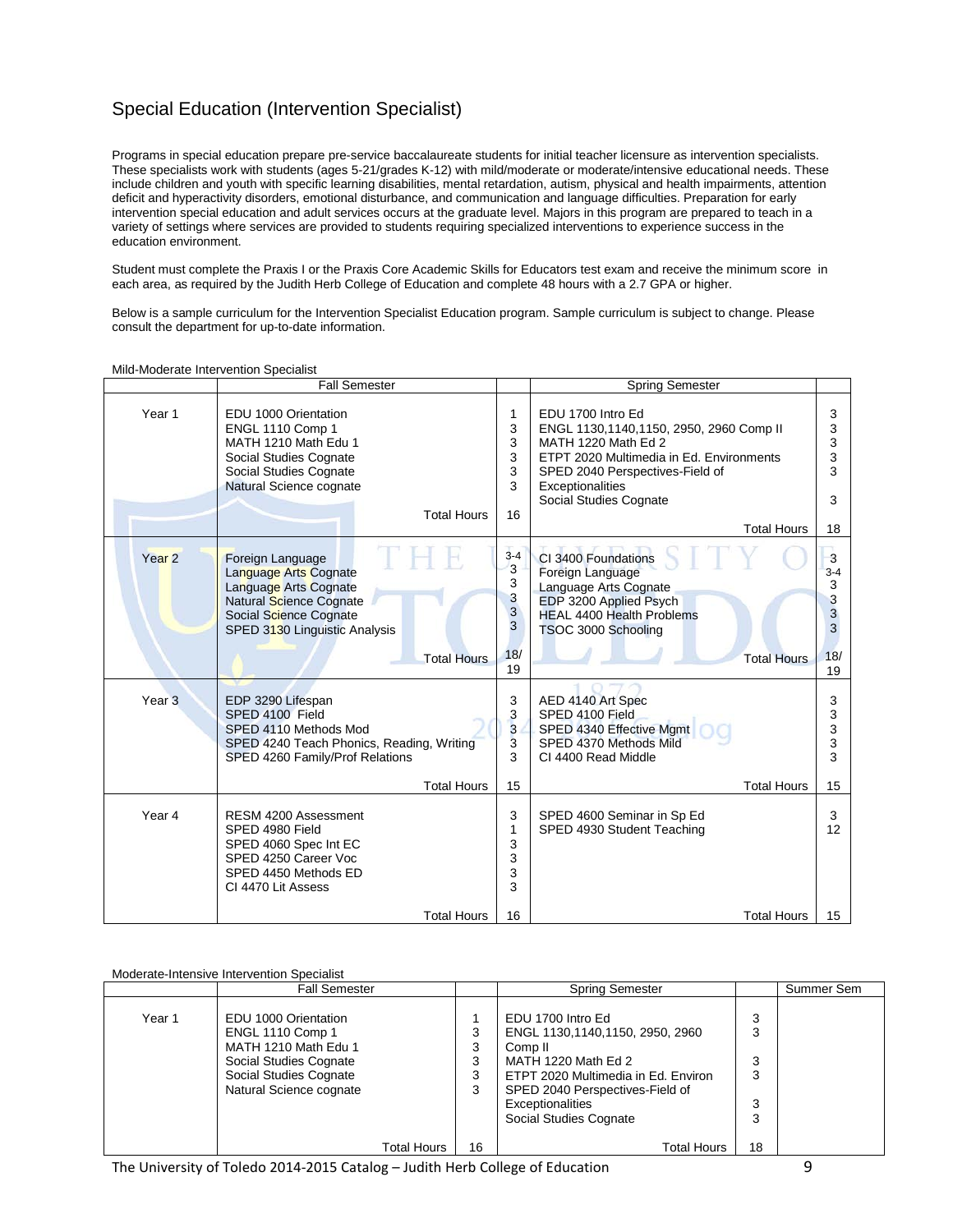| Year <sub>2</sub> | Foreign Language<br>Language Arts Cognate<br>Language Arts Cognate<br>Natural Science Cognate<br>Social Science Cognate<br>SPED 3130 Linguistic Analysis               |                             | CI 3400 Foundations<br>Foreign Language<br>Language Arts Cognate<br>EDP 3200 Applied Psych<br><b>HEAL 4400 Health Problems</b><br>TSOC 3000 Schooling | 3<br>$3 - 4$<br>3<br>3<br>3<br>3 |                                                            |
|-------------------|------------------------------------------------------------------------------------------------------------------------------------------------------------------------|-----------------------------|-------------------------------------------------------------------------------------------------------------------------------------------------------|----------------------------------|------------------------------------------------------------|
|                   | <b>Total Hours</b>                                                                                                                                                     | 18/<br>19                   | <b>Total Hours</b>                                                                                                                                    | $18 -$<br>19                     |                                                            |
| Year 3            | EDP 3290 Lifespan<br>SPED 4100 Field<br>SPED 4110 Methods Mod<br>SPED 4240 Teach Phonics, Reading,<br>Writing<br>SPED 4260 Family/Prof Relations<br><b>Total Hours</b> | 3<br>3<br>3<br>3<br>3<br>15 | AED 4140 Art Spec<br>SPED 4100 Field<br>SPED 4340 Eff Mgmt<br>SPED 4120 Methods Int<br>CI 4400 Read Middle<br><b>Total Hours</b>                      | 3<br>3<br>3<br>3<br>3<br>15      | <b>SLP 4440</b><br>Augm Comm<br>Systems<br>(Total Hours 3) |
| Year 4            | RESM 4200 Assessment<br>SPED 4980 Field<br>SPED 4060 Spec Int EC<br>SPED 4250 Career Voc<br>SPED 4450 Methods ED<br>CI 4470 Lit Assess                                 | 3<br>3<br>3<br>3<br>3       | SPED 4600 Seminar in Sp Ed<br>SPED 4930 Student Teaching                                                                                              | 3<br>12                          |                                                            |
|                   | Total Hours                                                                                                                                                            | 16                          | <b>Total Hours</b>                                                                                                                                    | 15                               |                                                            |

### Middle Childhood Education

The middle childhood education program prepares students to teach elementary middle grade, middle school and junior high students in two licensure areas to be chosen from the following: reading and language arts, mathematics, social studies, and/or science (ages 8-14/grades 4-9).

1872

2014 - 2015 Catalog

University Core and General Education – 27 hours minimum

Pre-professional Education – 21 hours

EDU 1700 ETPT 2020 SPED 2040 CI 4980 HEAL 4400 CI 3240 CI 3440 Professional Education – 45 hours

Select the two methods courses that correspond to your licensure areas from the list below:

CI 4250, 4260, 4270 and 4280 CI 4290 CI 4000 CI 4010 CI 4400 CI 4930 CI 4990 AED/MED 4230 EDP 3200 TSOC 3000 CI 4980

Licensure Areas – Select two. Students will concentrate in two licensure areas and will complete course work in each area

Mathematics – 26 hours MATH 1830, 1840, 2600, 2620, 3440, 3510 and 1890 CI 4550

Reading and Language Arts – 24 hours ENGL 3150, 2730, 2720, 3600, 3790 and 4090 CI 4320 and 4360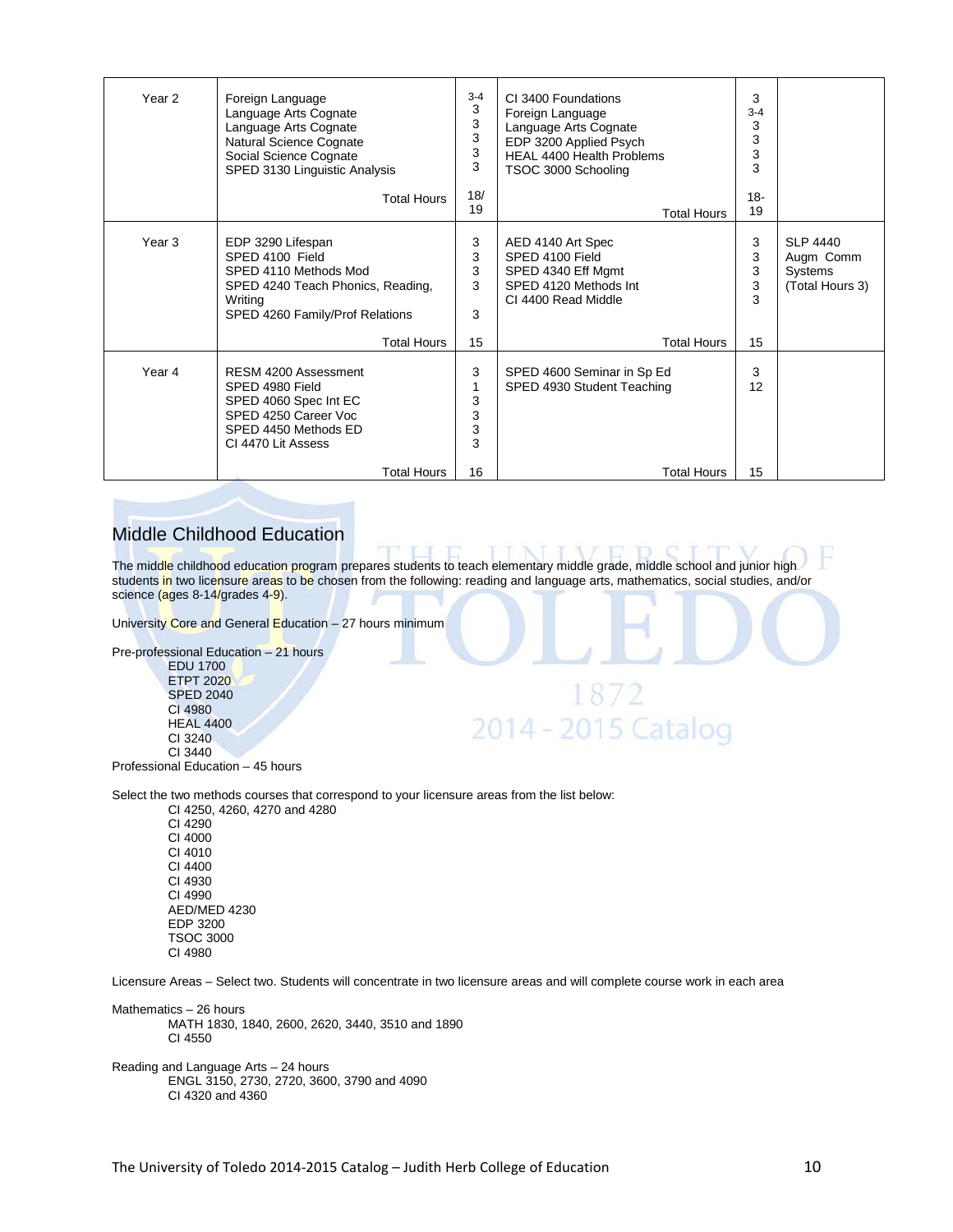Science – 29 hours Life Science BIOL 1120 EEES 2150 and 2160 **Chemistry** CHEM 1120 Physics NASC 1100 and 1110 or PHYS 1750 Earth/Space Science ASTR 1010 EEES 1010, 1020 and 2400 GEPL 4540 Social Studies – 33 hours Related content area ECON 1010 PSC 1200 PSC 1710 GEPL 3050 Economics (select one of the following) ECON 1150 or 1200 Behavioral Sciences (select one course from each of the following disciplines) ANTH 1020 or 2800 SOC 1010, 1750, 2100 or 2640 PSY 1010, 2500 or 3200 U.S. History (select two from the following) HIST 2010, 2020, 2340, 3310, 4430 and 3600 European History (select one of the following) HIST 1010, 1020 or 4100

Beginning fall semester 2013, the Middle Childhood Education program is piloting new course work. Please see an academic adviser in the Judith Herb College of Education for updated changes and course substitutions.

Below is a sample curriculum for the Middle Childhood Education program. Sample curriculum is subject to change. Please consult the department for up-to-date information.

|                   | Middle Childhood Education Social Studies/Science                                                      |                    |                                             |                                                                                                                                                |                                                   |                                                  |
|-------------------|--------------------------------------------------------------------------------------------------------|--------------------|---------------------------------------------|------------------------------------------------------------------------------------------------------------------------------------------------|---------------------------------------------------|--------------------------------------------------|
|                   | <b>Fall Semester</b>                                                                                   |                    |                                             | <b>Spring Semester</b>                                                                                                                         |                                                   | Summer Sem                                       |
| Year <sub>1</sub> | <b>EDU1000</b><br><b>ENGL 1110</b><br><b>MATH 1210</b><br>Core Course<br>Content A<br><b>Content B</b> | <b>Total Hours</b> | $\mathbf{1}$<br>3<br>3<br>3<br>3<br>3<br>16 | <b>ETPT 2020</b><br><b>ENGL 1130</b><br><b>SPED 2040</b><br>1872<br>Content A<br>Content B<br><b>2014 - 2015 Catalog</b><br><b>Total Hours</b> | 3<br>3<br>3<br>3<br>3<br>15                       | <b>Content A</b><br>Content B<br>(Total Hours 6) |
|                   |                                                                                                        |                    |                                             |                                                                                                                                                |                                                   |                                                  |
| Year <sub>2</sub> | EDU1700<br>Content A<br>Content A<br>Content B<br>Content B                                            |                    | 3<br>3<br>3<br>3<br>3                       | CI 4980<br>Content A<br>Content A<br>Content B<br>Content B                                                                                    | 3<br>3<br>3<br>3<br>4                             | <b>HEAL 4400</b><br>Content A<br>(Total Hours 6) |
|                   |                                                                                                        | <b>Total Hours</b> | 16                                          | <b>Total Hours</b>                                                                                                                             | 16                                                |                                                  |
| Year <sub>3</sub> | CI 3240<br>CI 3440<br>Content A<br>Content A<br>Content B                                              | <b>Total Hours</b> | 3<br>3<br>3<br>3<br>4<br>16                 | CI 4260<br>CI 4270<br>CI 4290<br>CI 4400<br>EDP 3200<br><b>Total Hours</b>                                                                     | 4<br>4<br>$\overline{\mathbf{c}}$<br>3<br>3<br>16 |                                                  |
| Year 4            | CI 4980<br>CI 4000<br>CI 4010<br>AED/MED 4230<br><b>TSOC 3000</b><br>Content A                         | <b>Total Hours</b> | 3<br>$\mathbf{3}$<br>1<br>3<br>3<br>3<br>16 | CI 4930<br>CI 4990<br><b>Total Hours</b>                                                                                                       | 12<br>1<br>13                                     |                                                  |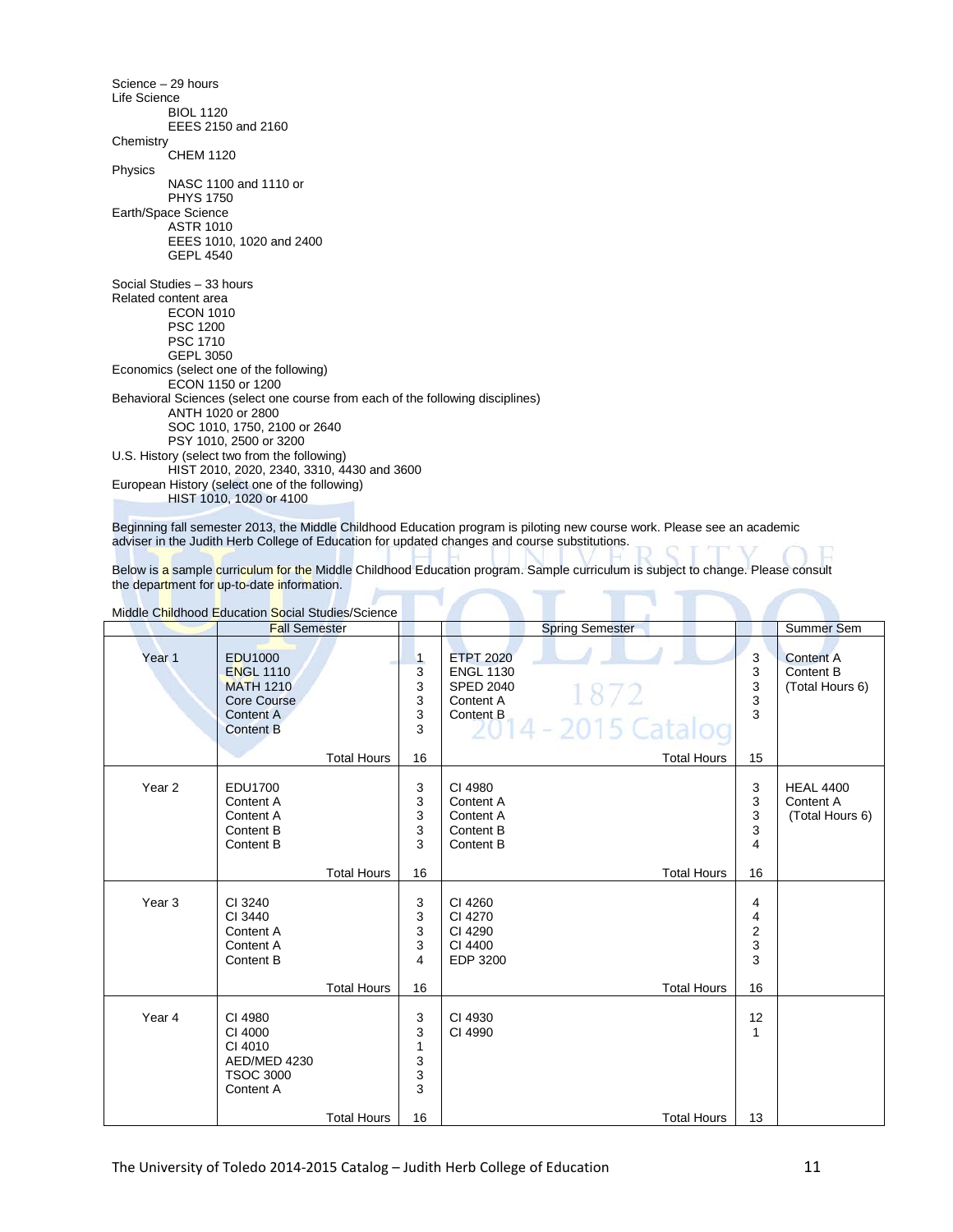|                   | <b>Fall Semester</b>                                                     |                    |                                         | <b>Spring Semester</b>                                                        |                                               | Summer Sem                                                           |
|-------------------|--------------------------------------------------------------------------|--------------------|-----------------------------------------|-------------------------------------------------------------------------------|-----------------------------------------------|----------------------------------------------------------------------|
| Year 1            | EDU 1000<br><b>ENGL 1110</b><br>Content A<br>Content B<br>Content B      |                    | 1<br>3<br>4<br>3<br>3                   | <b>ETPT 2020</b><br>Core Course<br><b>ENGL 1130</b><br>Content A<br>Content B | 3<br>3<br>$\ensuremath{\mathsf{3}}$<br>4<br>3 | <b>SPED 2040</b><br>Content A<br>Content B<br>(Total Hours 9)        |
|                   |                                                                          | <b>Total Hours</b> | 14                                      | <b>Total Hours</b>                                                            | 16                                            |                                                                      |
| Year <sub>2</sub> | <b>EDU 1700</b><br>Core Course<br>Content A<br>Content B<br>Content B    |                    | 3<br>3<br>3<br>3<br>3                   | CI 4980<br>Content A<br>Content A<br>Content B<br>Content B                   | 3<br>3<br>3<br>$\frac{3}{3}$                  | <b>HEAL 4400</b><br><b>TSOC 3000</b><br>Content B<br>(Total Hours 9) |
|                   |                                                                          | <b>Total Hours</b> | 15                                      | <b>Total Hours</b>                                                            | 15                                            |                                                                      |
| Year <sub>3</sub> | CI 3240<br>CI 3440<br>Content A<br>Content A<br>Content B                |                    | 3<br>3<br>3<br>3<br>3                   | CI 4250<br>CI 4270<br>CI 4290<br>CI 4400<br>EDP 3200                          | 4<br>4<br>$\frac{2}{3}$<br>3                  |                                                                      |
|                   |                                                                          | <b>Total Hours</b> | 15                                      | <b>Total Hours</b>                                                            | 16                                            |                                                                      |
| Year 4            | CI 4980<br>CI 4000<br>CI 4010<br><b>AED/MED 4230</b><br><b>Content B</b> |                    | 3<br>3<br>$\mathbf{1}$<br>$\frac{3}{3}$ | CI 4930<br>CI 4990                                                            | 12<br>$\mathbf{1}$                            |                                                                      |
|                   | <b>Core Course</b>                                                       | <b>Total Hours</b> | 3<br>16                                 | <b>Total Hours</b>                                                            | 13                                            |                                                                      |

| Middle Childhood Education Mathematics/Science |                                                                                                   |                    |                                                                |                                                                                                             |                                                     |                                                                      |
|------------------------------------------------|---------------------------------------------------------------------------------------------------|--------------------|----------------------------------------------------------------|-------------------------------------------------------------------------------------------------------------|-----------------------------------------------------|----------------------------------------------------------------------|
|                                                | <b>Fall Semester</b>                                                                              |                    |                                                                | <b>Spring Semester</b>                                                                                      |                                                     | Summer Sem                                                           |
| Year 1                                         | <b>EDU 1000</b><br><b>ENGL 1110</b><br><b>Core Course</b><br><b>Content A</b><br><b>Content B</b> | <b>Total Hours</b> | 1<br>3<br>3<br>4<br>4<br>15                                    | <b>ETPT 2020</b><br><b>Core Course</b><br>Content A<br>1872<br>Content B<br>Content B<br><b>Total Hours</b> | $\overline{3}$<br>3<br>4<br>3<br>$\mathbf{1}$<br>14 | <b>SPED 2040</b><br><b>ENGL 1150</b><br>Content A<br>(Total Hours 9) |
| Year <sub>2</sub>                              | <b>EDU 1700</b><br>Core Course<br>Content A<br>Content B<br>Content B<br>Content B                | <b>Total Hours</b> | 3<br>3<br>3<br>$\mathsf 3$<br>$\sqrt{3}$<br>$\mathbf{1}$<br>16 | CI 4980<br>Content A<br>Content A<br>Content B<br>Content B<br>Content B<br><b>Total Hours</b>              | 3<br>3<br>3<br>$\mathsf 3$<br>4<br>1<br>17          | <b>HEAL 4400</b><br>Core Course<br>Content B<br>(Total Hours 9)      |
| Year <sub>3</sub>                              | CI 3240<br>CI 3440<br>Content A<br>Content A<br>Content B                                         | <b>Total Hours</b> | 3<br>3<br>3<br>3<br>3<br>15                                    | CI 4250<br>CI 4260<br>CI 4290<br>CI 4400<br>EDP 3200<br><b>Total Hours</b>                                  | 4<br>4<br>2<br>3<br>3<br>16                         |                                                                      |
| Year 4                                         | CI 4980<br>CI 4000<br>CI 4010<br>AED/MED 4230<br><b>TSOC 3000</b><br>Core Course                  | <b>Total Hours</b> | 3<br>3<br>$\mathbf{1}$<br>3<br>3<br>3<br>16                    | CI 4930<br>CI 4990<br><b>Total Hours</b>                                                                    | 12<br>1<br>13                                       |                                                                      |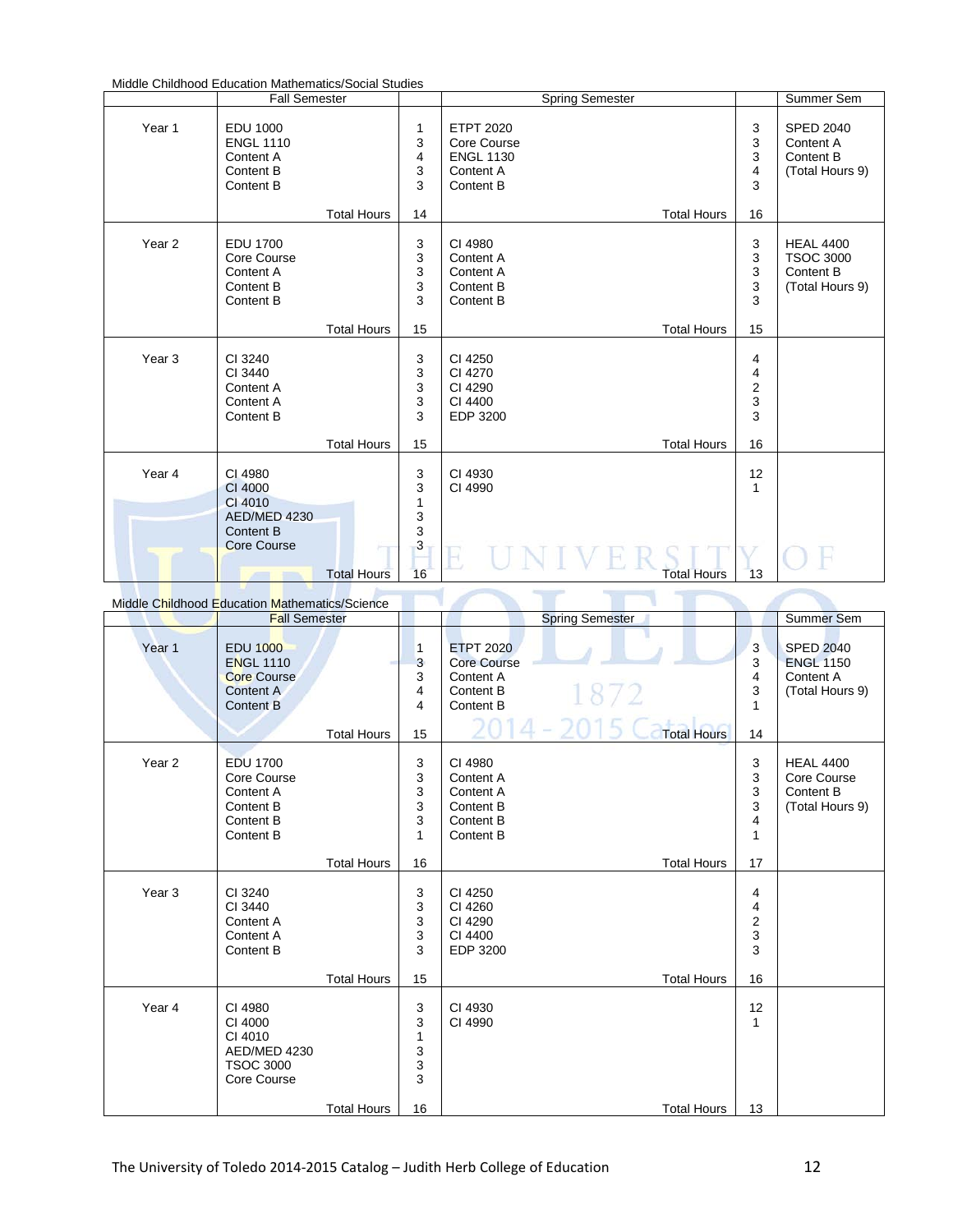| Middle Childhood Education Mathematics/Reading and Language Arts |  |
|------------------------------------------------------------------|--|
|------------------------------------------------------------------|--|

|                   | <b>Fall Semester</b>                                                           |                    |                                                                  | <b>Spring Semester</b>                                                                                     |                                                                   | Summer Sem                                        |
|-------------------|--------------------------------------------------------------------------------|--------------------|------------------------------------------------------------------|------------------------------------------------------------------------------------------------------------|-------------------------------------------------------------------|---------------------------------------------------|
| Year 1            | <b>EDU 1000</b><br><b>ENGL 1110</b><br>Core Course<br>Core Course<br>Content B | <b>Total Hours</b> | 1<br>3<br>$\ensuremath{\mathsf{3}}$<br>3<br>$\overline{4}$<br>14 | <b>ETPT 2020</b><br><b>ENGL 1150</b><br><b>SPED 2040</b><br>Core Course<br>Content B<br><b>Total Hours</b> | 3<br>3<br>$\frac{3}{3}$<br>$\overline{4}$<br>16                   | Core<br>Content A<br>Content B<br>(Total Hours 9) |
| Year <sub>2</sub> | <b>EDU 1700</b><br>Core Course<br>Content A<br>Content A<br>Content B          |                    | 3<br>3<br>3<br>$\mathsf 3$<br>3                                  | CI 4980<br>Content A<br>Content A<br>Content B<br>Content B                                                | 3<br>$\frac{3}{3}$<br>3<br>3                                      | <b>HEAL 4400</b><br>Content A<br>(Total Hours 6)  |
|                   |                                                                                | <b>Total Hours</b> | 15                                                               | <b>Total Hours</b>                                                                                         | 15                                                                |                                                   |
| Year <sub>3</sub> | CI 3240<br>CI 3440<br>Content A<br>Content A<br>Content B                      |                    | 3<br>3<br>$\mathsf 3$<br>$\mathsf 3$<br>3                        | CI 4280<br>CI 4290<br>CI 4400<br>EDP 3200<br>CI 4250                                                       | 4<br>$\begin{array}{c} 2 \\ 3 \\ 3 \end{array}$<br>$\overline{4}$ |                                                   |
|                   |                                                                                | <b>Total Hours</b> | 15                                                               | <b>Total Hours</b>                                                                                         | 16                                                                |                                                   |
| Year 4            | CI 4980<br>CI 4000<br>CI 4010<br><b>TSOC 3000</b><br><b>AED/MED 4230</b>       |                    | 3<br>3<br>1<br>3<br>3                                            | CI 4990<br>CI 4930                                                                                         | 1<br>12                                                           |                                                   |
|                   | <b>Content B</b>                                                               | <b>Total Hours</b> | 3<br>16                                                          | <b>Total Hours</b>                                                                                         | 13                                                                |                                                   |

Middle Childhood Education Reading and Language Arts/Science

|                   | <u>Miladie Chilianood Education Reading and Early age Arts/Science</u><br><b>Fall Semester</b>                          |                                          |                                  | <b>Spring Semester</b>                                                                                                                           |                                                          | <b>Summer Sem</b>                                       |
|-------------------|-------------------------------------------------------------------------------------------------------------------------|------------------------------------------|----------------------------------|--------------------------------------------------------------------------------------------------------------------------------------------------|----------------------------------------------------------|---------------------------------------------------------|
| Year 1            | <b>EDU 1000</b><br><b>ENGL 1110</b><br><b>MATH 1320</b><br><b>Core Course</b><br><b>Core Course</b><br><b>Content B</b> | <b>Total Hours</b>                       | 1<br>3<br>3<br>3<br>3<br>4<br>17 | <b>ETPT 2020</b><br><b>ENGL 1150</b><br><b>SPED 2040</b><br>1872<br>Core Course<br>Content B<br>Content B<br>4 - 2015 Cata<br><b>Total Hours</b> | 3<br>3<br>$\ensuremath{\mathsf{3}}$<br>3<br>3<br>1<br>16 | <b>Content A</b><br><b>Content B</b><br>(Total Hours 6) |
| Year <sub>2</sub> | <b>EDU 1700</b><br>Content A<br>Content A<br>Content B<br>Content B<br>Content B                                        |                                          | 3<br>3<br>3<br>3<br>3<br>1<br>16 | CI 4980<br>Content B<br>Content B<br>Content B<br>Content A<br>Content A                                                                         | 3<br>3<br>4<br>1<br>3<br>3<br>17                         | <b>HEAL 4400</b><br>(Total Hours 3)                     |
| Year <sub>3</sub> | CI 3240<br>CI 3440<br>Content A<br>Content A<br>Content B                                                               | <b>Total Hours</b><br><b>Total Hours</b> | 3<br>3<br>3<br>3<br>3<br>15      | <b>Total Hours</b><br>CI 4260<br>CI 4280<br>CI 4290<br>CI 4400<br>EDP 3200<br><b>Total Hours</b>                                                 | 4<br>4<br>$\frac{2}{3}$<br>3<br>16                       |                                                         |
| Year 4            | CI 4980<br>CI 4000<br>CI 4010<br>AED/MED 4230<br><b>TSOC 3000</b><br>Content A                                          | <b>Total Hours</b>                       | 3<br>3<br>1<br>3<br>3<br>3<br>16 | CI 4930<br>CI 4990<br><b>Total Hours</b>                                                                                                         | 12<br>1<br>13                                            |                                                         |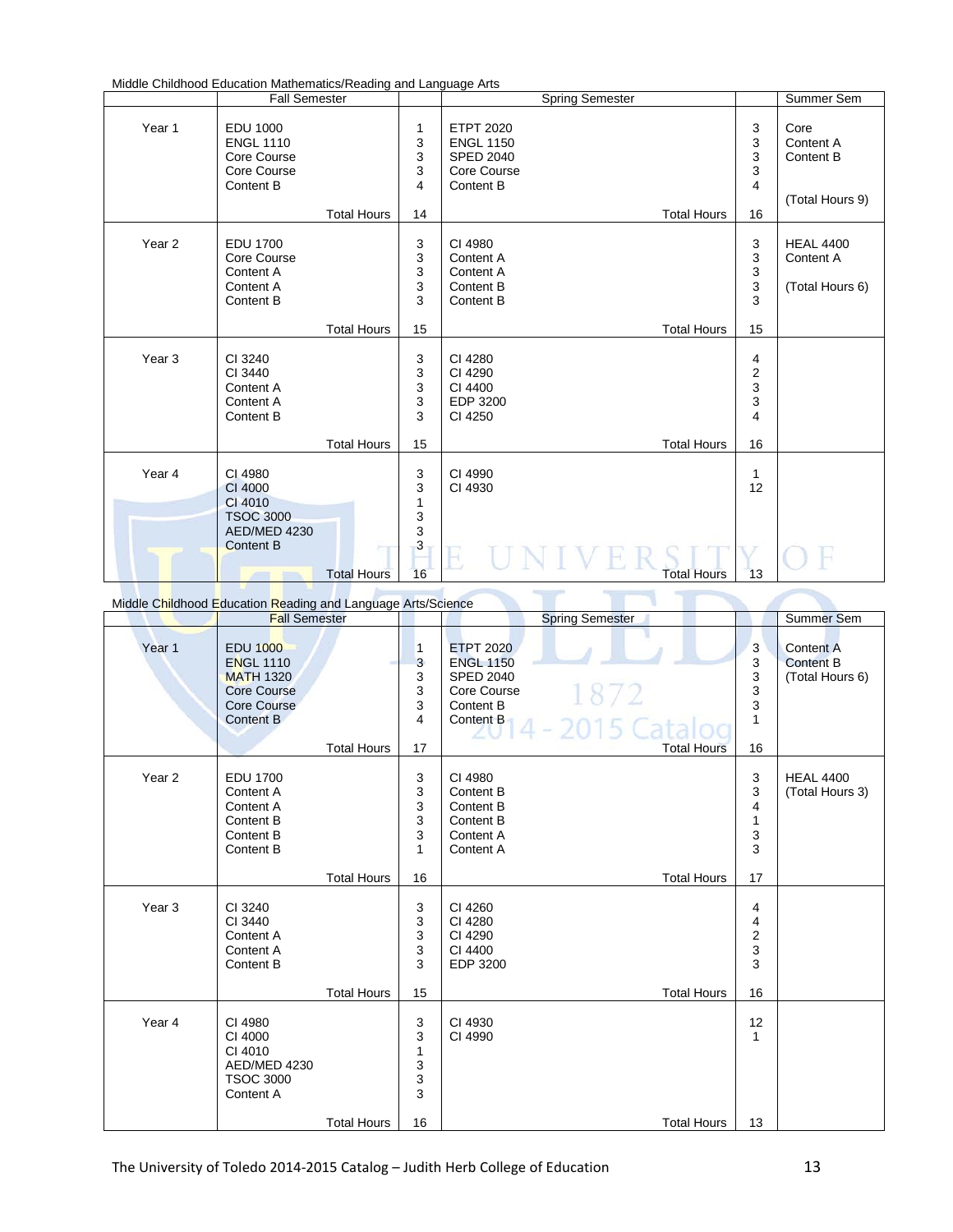Middle Childhood Education Reading and Language Arts/Social Studies

|                   | <b>Fall Semester</b>                                                                        |                    |                                            | <b>Spring Semester</b>                                                             |                    |                                                            | Summer Sem                                |
|-------------------|---------------------------------------------------------------------------------------------|--------------------|--------------------------------------------|------------------------------------------------------------------------------------|--------------------|------------------------------------------------------------|-------------------------------------------|
| Year 1            | EDU 1000<br><b>ENGL 1110</b><br><b>MATH 1320</b><br>Core Course<br>Core Course<br>Content B | <b>Total Hours</b> | 1<br>3<br>3<br>3<br>3<br>3<br>16           | <b>ETPT 2020</b><br><b>ENGL 1150</b><br><b>SPED 2040</b><br>Content B<br>Content B | <b>Total Hours</b> | 3<br>3<br>3<br>3<br>3<br>15                                | Content A<br>Content B<br>(Total Hours 6) |
| Year <sub>2</sub> | <b>EDU 1700</b><br>Content A<br>Content A<br>Content B<br>Content B<br>Content B            | <b>Total Hours</b> | 3<br>$\mathsf 3$<br>3<br>3<br>3<br>3<br>18 | CI 4980<br>Content B<br>Content B<br>Content B<br>Content A<br>Content A           | <b>Total Hours</b> | 3<br>3<br>$\begin{array}{c} 3 \\ 3 \\ 3 \end{array}$<br>18 | <b>HEAL 4400</b><br>(Total Hours 3)       |
| Year <sub>3</sub> | CI 3240<br>CI 3440<br>Content A<br>Content A<br>Content B                                   | <b>Total Hours</b> | 3<br>3<br>3<br>3<br>3<br>15                | CI 4270<br>CI 4280<br>CI 4290<br>CI 4400<br>EDP 3200                               | <b>Total Hours</b> | 4<br>4<br>$\boldsymbol{2}$<br>3<br>3<br>16                 |                                           |
| Year <sub>4</sub> | CI 4980<br>CI 4000<br>CI 4010<br>AED/MED 4230<br><b>TSOC 3000</b><br><b>Content A</b>       | <b>Total Hours</b> | 3<br>3<br>1<br>3<br>$\frac{3}{3}$<br>16    | CI 4930<br>CI 4990<br>E<br>VERSIT                                                  | <b>Total Hours</b> | 12<br>$\mathbf{1}$<br>13                                   |                                           |

## Adolescence to Young Adult Education

The adolescent program prepares students to teach junior high and high school students, grades 7-12, in a single academic area integrated language arts, integrated mathematics, integrated social studies, or one of the science options.

> $\Omega$ 2014 - 2015 Catalog

#### Integrated Mathematics – B.Ed.

University Core and General Education – 27 hours

Pre-professional Education – 12 hours EDU 1700

ETPT 2020 SPED 2040 TSOC 3000

Professional Education – 41 hours CI 3240, 3110, 4130, 4160, 4190, 4490, 4570, 4910, 4930, 3/4000 elective EDP 3200

Mathematics Content – 48 hours

MATH 1830, 1840, 1890, 2190, 2850, 3320, 3440, 3450, 3510, 3610, 4380, 4680, 3/4000 elective, 4000 elective CI 4550

Beginning fall semester 2013, the Middle Childhood Education program is piloting new course work. Please see an academic adviser in the Judith Herb College of Education for updated changes and course substitutions.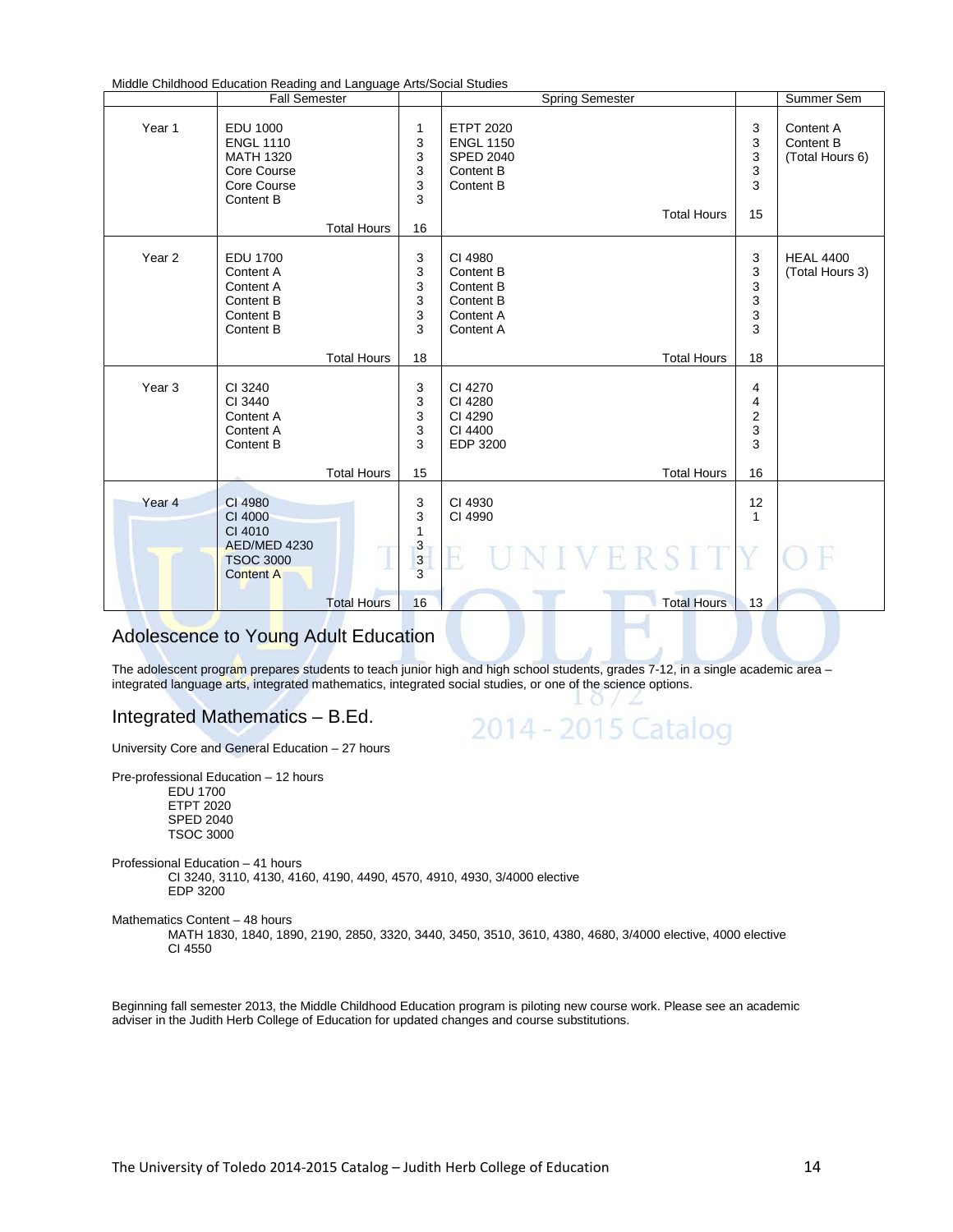Below is a sample curriculum for the Integrated Mathematics Education program. Sample curriculum is subject to change. Please consult the department for up-to-date information.

|                   | <b>Fall Semester</b>                                                                        |                            | Spring Semester                                                                             |                                                        |  |
|-------------------|---------------------------------------------------------------------------------------------|----------------------------|---------------------------------------------------------------------------------------------|--------------------------------------------------------|--|
| Year 1            | <b>EDU 1000</b><br><b>ENGL 1110</b><br><b>MATH 1830</b><br>UT Core<br>UT Core<br>UT Core    | 1<br>3<br>4<br>3<br>3<br>3 | <b>ENGL 1130</b><br><b>EDU 1700</b><br><b>ETPT 2020</b><br><b>MATH 1840</b><br>UT Core      | 3<br>3<br>3<br>4<br>3                                  |  |
|                   | <b>Total Hours</b>                                                                          | 17                         | <b>Total Hours</b>                                                                          | 16                                                     |  |
| Year <sub>2</sub> | <b>MATH 2850</b><br><b>MATH 2190</b><br><b>SPED 2040</b><br><b>TSOC 3000</b><br>UT Core     | 4<br>3<br>3<br>3<br>3      | <b>MATH 3440</b><br><b>MATH 3510</b><br><b>MATH 3610</b><br><b>MATH</b> elective<br>UT Core | 3<br>$\begin{array}{c} 3 \\ 3 \\ 3 \end{array}$        |  |
|                   | <b>Total Hours</b>                                                                          | 16                         | <b>Total Hours</b>                                                                          | 15                                                     |  |
| Year <sub>3</sub> | <b>MATH 1890</b><br><b>MATH 3450</b><br><b>MATH 3320</b><br><b>MATH</b> elective<br>UT Core | 3<br>3<br>3<br>3<br>3<br>3 | <b>MATH 4380</b><br>CI 4550<br>CI 3110<br>CI 3240<br>CI 4570<br>CI 3/4000 elective          | 3<br>$\begin{array}{c}\n3 \\ 2 \\ 3 \\ 3\n\end{array}$ |  |
|                   | <b>Total Hours</b>                                                                          | 18                         | <b>Total Hours</b>                                                                          | 17                                                     |  |
| Year <sub>4</sub> | CI 4130<br>CI 4160<br>CI 4190<br><b>EDP 3200</b><br>CI 4490                                 | 3<br>3<br>3<br>3<br>3      | CI 4910<br>CI 4930                                                                          | 3<br>12                                                |  |
|                   | <b>Total Hours</b>                                                                          | 15                         | <b>Total Hours</b>                                                                          | 15                                                     |  |

### Single Degree Programs (B.Ed.)

#### **Science**

Students should choose one from the five listed.

Pre-professional Education – 12 hours EDU 1700 ETPT 2020 SPED 2040 TSOC 3000

Professional Education – 38 hours CI 3240 and CI 3110 CI 4490 CI 4130, 4170 and 4190 CI 4680 CI 4910 ad 4930 EDP 3200

Integrated Science Option Core Science – Complete all six areas

Life Science Core – 13 hours EEES 2150, 2160, 3050 BIOL 2170 and 2180

Chemistry Core – 13 hours CHEM 1230, 1240, 1280, 1290, 2410

1872 2014 - 2015 Catalog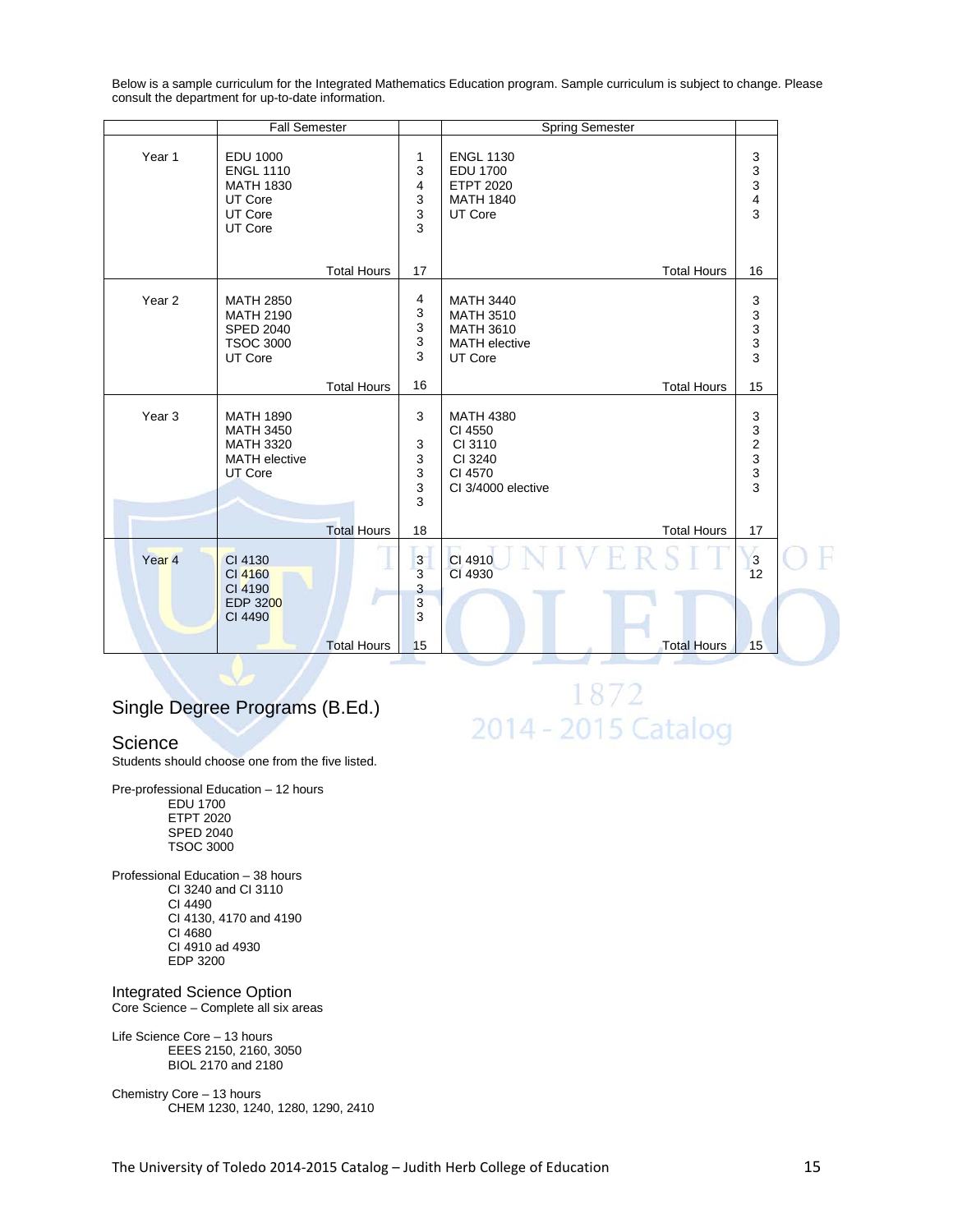Physics Core – 15 hours PHYS 1910, 2070, 2080, 2100

Earth and Space Science Core – 11 hours ASTR 2010 EEES 2100 and 1020 GEPL 4540

Science and Mathematics Core – 17 hours PHYS/BIOL 1340 EEES 2010 MATH 1830, 1840, 2600

Advanced Science – Select one area of four

Advanced Life Science – 12 hours BIOL 3010, 3030 and 3040 or 3020 EEES 3060, 4150

Advanced Chemistry – 13 hours CHEM 2420, 2460, 2470, 3710, 3860 EEES 4220

Advanced Physics – 11 hours PHYS 3180, 3310, 3320 and 3610

Advanced Earth and Space Science – 16 hours ASTR 2020, 2050 and 2340 EEES 2400, 3100 and 2230

Below is a sample curriculum for the Integrated Science Education program. Sample curriculum is subject to change. Please consult the department for up-to-date information.

|                   | <b>Fall Semester</b>                                                                                                           |                    |                                                                       | <b>Spring Semester</b>                                                                                            |                                                       |
|-------------------|--------------------------------------------------------------------------------------------------------------------------------|--------------------|-----------------------------------------------------------------------|-------------------------------------------------------------------------------------------------------------------|-------------------------------------------------------|
| Year <sub>1</sub> | <b>BIOL 2150</b><br><b>BIOL 2160</b><br><b>MATH 1830</b><br><b>PHYS 1910</b><br><b>EDU 1700</b>                                |                    | 4<br>$\mathbf{1}$<br>$\overline{\mathbf{4}}$<br>3<br>3                | <b>BIOL 2170</b><br><b>BIOL 2180</b><br><b>MATH 1840</b><br>PHYS/BIOL 1340<br><b>EEES 1020</b>                    | 4<br>1<br>$\overline{\mathbf{4}}$<br>$\mathsf 3$<br>1 |
|                   |                                                                                                                                | <b>Total Hours</b> | 15                                                                    | <b>Total Hours</b>                                                                                                | 13                                                    |
| Year <sub>2</sub> | <b>CHEM 1230</b><br><b>CHEM 1280</b><br><b>PHYS 2070</b><br><b>ETPT 2020</b><br><b>University Core</b>                         |                    | $\overline{4}$<br>1<br>$\overline{\mathbf{5}}$<br>$\overline{3}$<br>3 | <b>CHEM 1240</b><br><b>CHEM 1290</b><br>Catalog<br><b>PHYS 2080</b><br><b>SPED 2040</b><br><b>University Core</b> | 4<br>1<br>5<br>3<br>3                                 |
|                   |                                                                                                                                | <b>Total Hours</b> | 16                                                                    | <b>Total Hours</b>                                                                                                | 16                                                    |
| Year <sub>3</sub> | <b>EEES 3050</b><br><b>EEES 3060</b><br><b>BIOL 3010</b><br><b>CHEM 2410</b><br><b>TSOC 3000</b>                               |                    | 3<br>$\mathbf{1}$<br>3<br>3<br>3                                      | <b>BIOL 3030</b><br><b>BIOL 3040</b><br><b>EEES 2100</b><br>CI 3240<br>CI 3110                                    | 3<br>2<br>4<br>3<br>$\overline{2}$                    |
|                   |                                                                                                                                | <b>Total Hours</b> | 13                                                                    | <b>Total Hours</b>                                                                                                | 14                                                    |
| Year 4            | <b>EEES 2010</b><br>CI 4130<br>CI 4170<br>CI 4190<br><b>University Core</b>                                                    |                    | 3<br>3<br>3<br>3<br>3(2)                                              | <b>EEES 4150</b><br><b>ASTR 2010</b><br>CI 4680<br>CI 4490<br><b>University Core</b>                              | 3<br>3<br>3<br>3<br>3(2)                              |
|                   |                                                                                                                                | <b>Total Hours</b> | 15                                                                    | <b>Total Hours</b>                                                                                                | 15                                                    |
| Year <sub>5</sub> | <b>GEPL 4540</b><br><b>MATH 2600</b><br>EDP 3200<br><b>University Core</b><br><b>University Core</b><br><b>University Core</b> |                    | 3<br>3<br>3<br>3<br>3<br>3                                            | CI 4910<br>CI 4930                                                                                                | 3<br>12                                               |
|                   |                                                                                                                                | <b>Total Hours</b> | 15                                                                    | <b>Total Hours</b>                                                                                                | 15                                                    |

The University of Toledo 2014-2015 Catalog – Judith Herb College of Education 16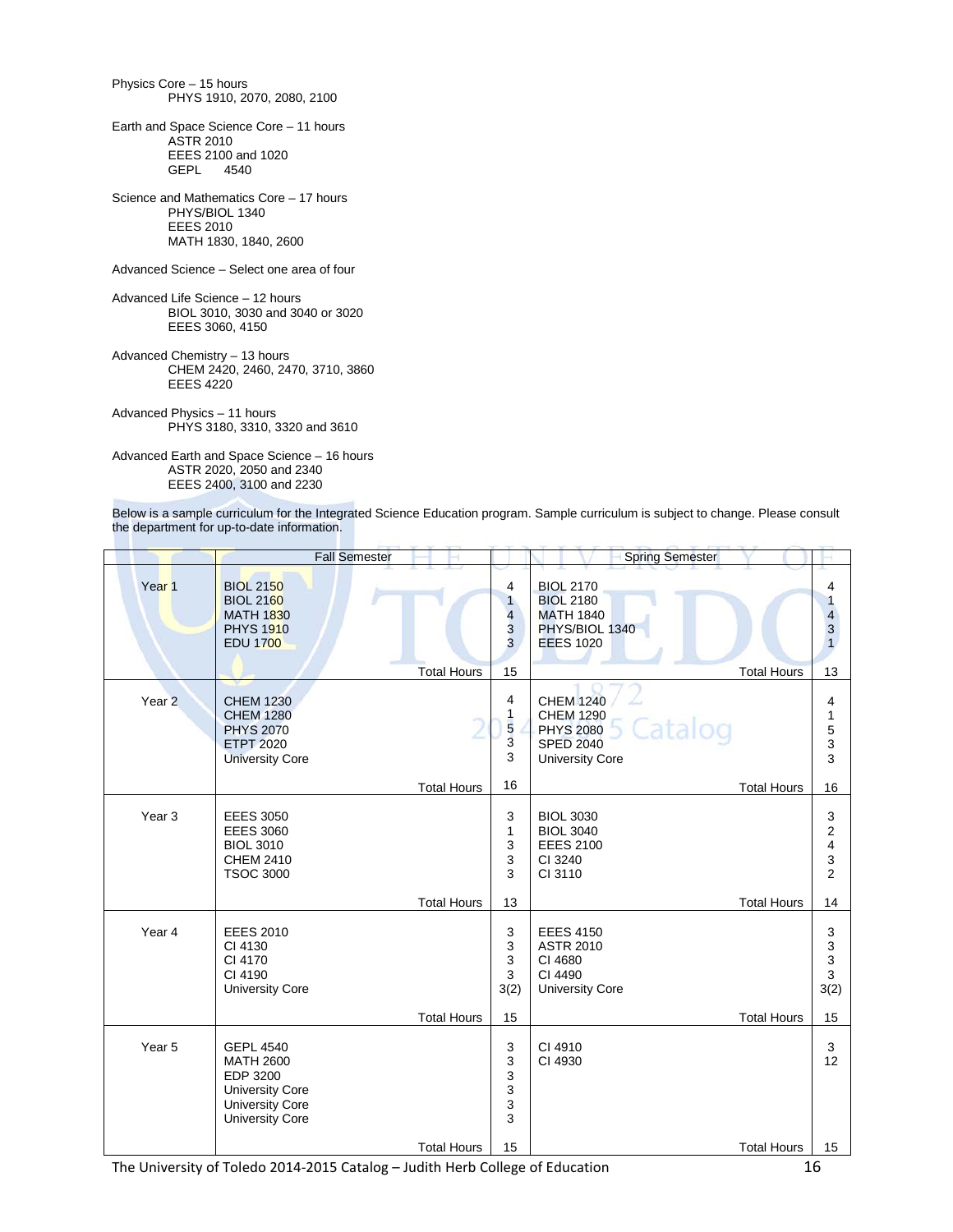Life Science Option

Core and Advanced Life Science – 25 hours BIOL/EEES 2150 and 2160 BIOL 2170 and 2180 BIOL 3010, 3030 and 3040 or 3020 EEES 3050 and 3060 EEES 4150

Science and Mathematics Core – 16 hours PHYS/BIOL 1340 EEES 2010 MATH 1750, 1760 and 2600

Supporting Life Science – 19 hours CHEM 1230, 1240 and 1280 EEES 2100 GEPL 4540 PHYS 1320

Second Core Areas – Select one area of three

Chemistry (recommended) – 4 hours CHEM 1230, 1240, 1280, 1290 and 2410

Physics – 13 hours (MATH 1830/1840) PHYS 1910, 2070 and 2080

Earth and Space Science – 4 hours ASTR 2010 EEES 2100 and 1020 GEPL 4540

|                   | <b>Fall Semester</b>                                                                                                                     |                    |                                                            | <b>Spring Semester</b>                                                                                                                                       |                                               |
|-------------------|------------------------------------------------------------------------------------------------------------------------------------------|--------------------|------------------------------------------------------------|--------------------------------------------------------------------------------------------------------------------------------------------------------------|-----------------------------------------------|
| Year <sub>1</sub> | <b>BIOL 2150</b><br><b>BIOL 2160</b><br><b>MATH 1750</b><br><b>EDU 1700</b><br><b>University Core</b><br><b>University Core</b>          | <b>Total Hours</b> | $\overline{4}$<br>$\overline{1}$<br>4<br>3<br>3<br>3<br>18 | <b>BIOL 2170</b><br><b>BIOL 2180</b><br><b>EEES 1020</b><br><b>MATH 1760</b><br><b>PHYS 1320</b><br>PHYS/BIOL 1340<br><b>ETPT 2020</b><br><b>Total Hours</b> | 4<br>3<br>3<br>3<br>3<br>18                   |
| Year <sub>2</sub> | <b>BIOL 3010</b><br><b>CHEM 1230</b><br><b>CHEM 1280</b><br><b>EEES 3050</b><br><b>EEES 3060</b><br><b>SPED 2040</b><br><b>TSOC 3000</b> | <b>Total Hours</b> | 3<br>4<br>1<br>3<br>1<br>3<br>3<br>18                      | <b>BIOL 3030</b><br><b>BIOL 3040</b><br><b>CHEM 1240</b><br><b>EEES 2100</b><br>CI 3240<br>CI 3110<br><b>Total Hours</b>                                     | 3<br>2<br>4<br>4<br>3<br>$\overline{2}$<br>18 |
| Year <sub>3</sub> | <b>EEES 2010</b><br>CI 4130<br>CI 4170<br>CI 4190<br><b>University Core</b><br><b>University Core</b>                                    | <b>Total Hours</b> | 3<br>3<br>3<br>3<br>3<br>3<br>18                           | <b>EEES 4150</b><br><b>ASTR 2010</b><br>CI 4680<br>CI 4490<br><b>University Core</b><br><b>Total Hours</b>                                                   | 3<br>3<br>3<br>3<br>3<br>15                   |
| Year 4            | <b>GEPL 4540</b><br><b>MATH 2600</b><br>EDP 3200<br><b>University Core</b><br><b>University Core</b><br><b>University Core</b>           | <b>Total Hours</b> | 3<br>3<br>3<br>3<br>3<br>3<br>18                           | CI 4910<br>CI 4930<br><b>Total Hours</b>                                                                                                                     | 3<br>12<br>15                                 |

Below is a sample curriculum for the Life Science Education program. Sample curriculum is subject to change. Please consult the department for up-to-date information.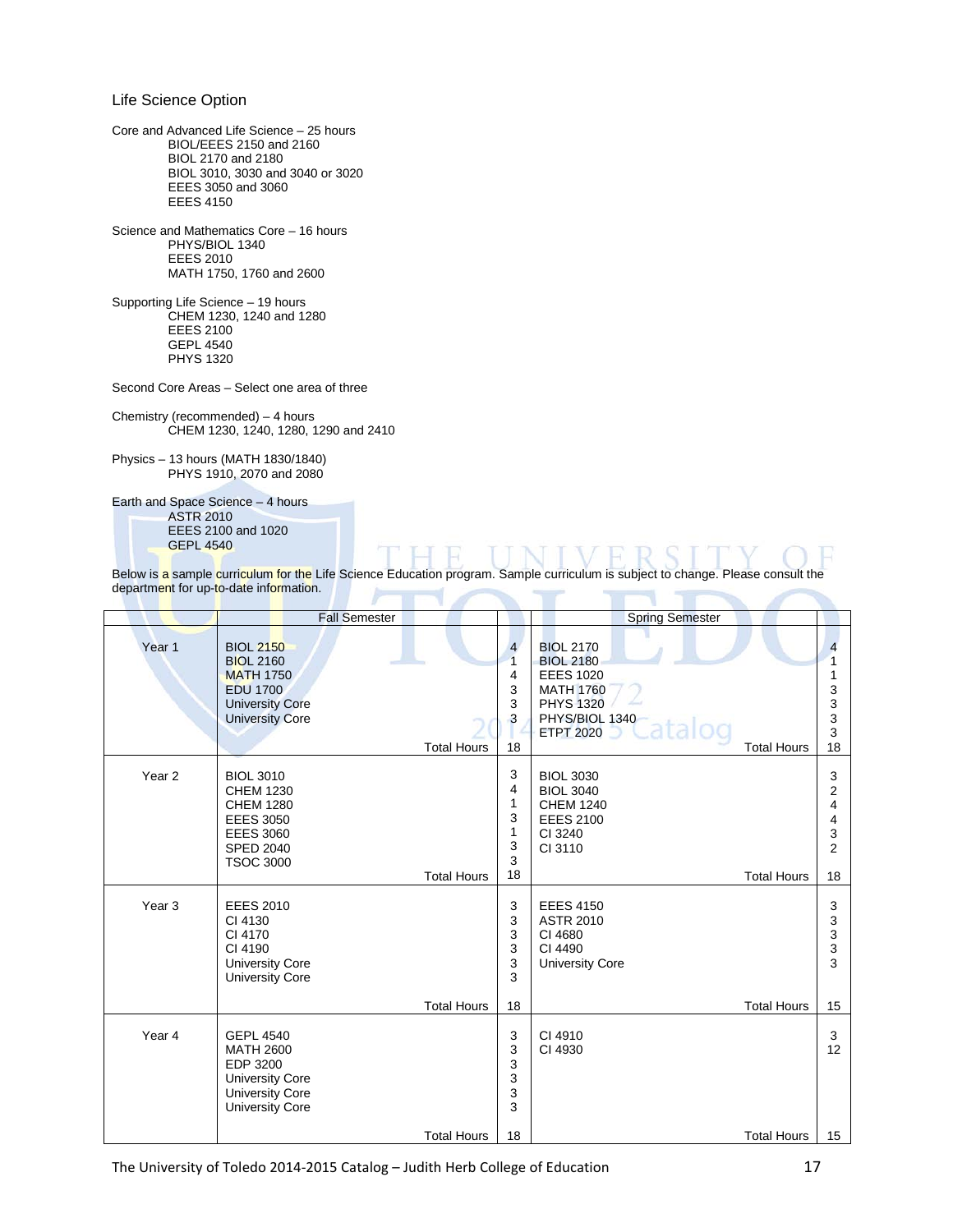#### Earth and Space Science Option

Core and Advanced Earth Space Science – 30 hours ASTR 2010 EEES 2100 and 1020 GEPL 4540 ASTR 2020, 2050 and 2340 EEES 2400, 3100 and 2230

Science and Mathematics Core – 17 hours PHYS/BIOL 1340 EEES 2010 MATH 1750, 1760 and 2600

Supporting Earth and Space Science – 12 hours EEES 2150 CHEM 1230 and 1280 PHYS 1320

Second Core Area – Select one area of three

Chemistry (recommended) – 8 hours CHEM 1240, 1290 and 2410

Physics – 13 hours (MATH 1830/1840) PHYS 1910, 2070 and 2080

Life Science – 9 hours

EEES 2160 and 3050 BIOL 2170 and 2180

| Below is a sample curriculum for the Earth and Space Science Education program. Sample curriculum is subject to change. Please |  |  |
|--------------------------------------------------------------------------------------------------------------------------------|--|--|
| consult the department for up-to-date information.                                                                             |  |  |

|                   | <b>Fall Semester</b>                                                                                                 |                                                            | <b>Spring Semester</b>                                                                                             |                                                               |
|-------------------|----------------------------------------------------------------------------------------------------------------------|------------------------------------------------------------|--------------------------------------------------------------------------------------------------------------------|---------------------------------------------------------------|
| Year <sub>1</sub> | <b>EEES 1020</b><br><b>EEES 2100</b><br><b>MATH 1750</b><br><b>EDU 1700</b><br><b>University Core</b>                | $\mathbf{1}$<br>$\overline{4}$<br>$\overline{4}$<br>3<br>3 | <b>ASTR 2020</b><br><b>ASTR 2050</b><br><b>PHYS 1320</b><br>PHYS/BIOL 1340<br><b>MATH 1760</b><br><b>ETPT 2020</b> | $\ensuremath{\mathsf{3}}$<br>$\mathbf{1}$<br>3<br>3<br>3<br>3 |
|                   | <b>Total Hours</b>                                                                                                   | 15                                                         | <b>Total Hours</b>                                                                                                 | 16                                                            |
| Year <sub>2</sub> | <b>EEES 2010</b><br><b>EEES 2150</b><br><b>ASTR 2010</b><br><b>CHEM 1230</b><br><b>CHEM 1280</b><br><b>TSOC 3000</b> | 3<br>4<br>3<br>4<br>1<br>3                                 | <b>EEES 2400</b><br><b>ASTR 2340</b><br><b>CHEM 1240</b><br><b>CHEM 1290</b><br>CI 3240<br>CI 3110                 | 3<br>3<br>4<br>1<br>3<br>$\overline{2}$                       |
|                   | <b>Total Hours</b>                                                                                                   | 18                                                         | <b>Total Hours</b>                                                                                                 | 16                                                            |
| Year <sub>3</sub> | <b>EEES 3100</b><br><b>CHEM 2410</b><br>CI 4130<br>CI 4170<br>CI 4190<br><b>SPED 2040</b>                            | 3<br>3<br>3<br>3<br>3<br>3                                 | <b>EEES 2230</b><br>CI 4490<br>CI 4680<br>EDP 3200<br><b>University Core</b><br><b>University Core</b>             | 3<br>3<br>3<br>$\frac{3}{3}$<br>3                             |
|                   | <b>Total Hours</b>                                                                                                   | 18                                                         | <b>Total Hours</b>                                                                                                 | 18                                                            |
| Year 4            | <b>GEPL 4540</b><br><b>MATH 2600</b><br><b>University Core</b><br><b>University Core</b><br><b>University Core</b>   | 3<br>3<br>3<br>3<br>3<br>3                                 | CI 4910<br>CI 4930                                                                                                 | 3<br>12                                                       |
|                   | <b>Total Hours</b>                                                                                                   | 15                                                         | <b>Total Hours</b>                                                                                                 | 15                                                            |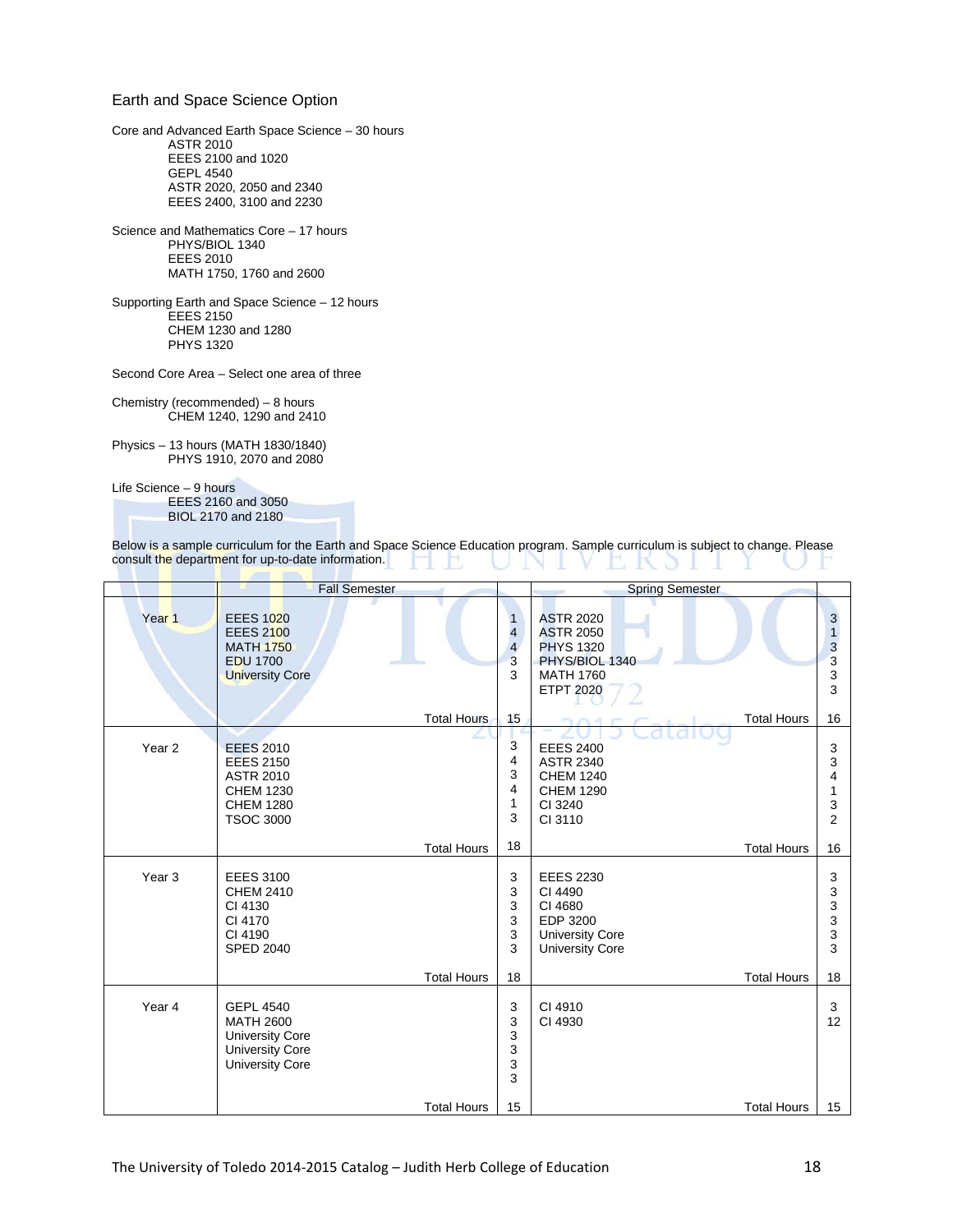#### Chemistry Option

- Core and Advanced Chemistry 33 hours CHEM 1230, 1240, 1280, 1290, 2140 and 2460 CHEM 2420, 2470, 3710 and 3860 EEES 4220
- Science and Mathematics Core 17 hours PHYS/BIOL 1340 EEES 2010 MATH 1830, 1840 and 2600

Supporting Chemistry – 18 hours BIOL 2170 EEES 2100 PHYS 2070 and 2080

Second Core Area – Select one area of three

Physics – 3 hours (MATH 1830/1840 required) Recommended PHYS 1910, 2070 and 2080

Earth and Space Science – 7 hours EEES 1020 ASTR 2010 GEPL 4540

Life Science – 9 hours

EEES 3050 BIOL 2180 BIOL/EEES 2150. 2160

|                   | <b>Fall Semester</b>                                                                                                      |                    |                                                                     | <b>Spring Semester</b>                                                                                                                                          |                                    |
|-------------------|---------------------------------------------------------------------------------------------------------------------------|--------------------|---------------------------------------------------------------------|-----------------------------------------------------------------------------------------------------------------------------------------------------------------|------------------------------------|
| Year 1            | <b>CHEM 1230</b><br><b>CHEM 1280</b><br><b>PHYS 1910</b><br><b>MATH 1830</b><br><b>EDU 1700</b><br><b>University Core</b> | <b>Total Hours</b> | $\overline{\mathbf{4}}$<br>$\overline{1}$<br>3<br>4<br>3<br>3<br>18 | <b>CHEM 1240</b><br><b>CHEM 1290</b><br>PHYS/BIOL 1340<br><b>MATH 1840</b><br><b>ETPT 2020</b><br><b>University Core</b><br>-2015 Catalog<br><b>Total Hours</b> | 4<br>3<br>4<br>3<br>3<br>18        |
| Year <sub>2</sub> | <b>CHEM 2410</b><br><b>CHEM 2460</b><br><b>PHYS 2070</b><br><b>EEES 2010</b><br><b>TSOC 3000</b><br><b>SPED 2040</b>      |                    | 3<br>1<br>5<br>3<br>3<br>3                                          | <b>CHEM 2420</b><br><b>CHEM 2470</b><br><b>PHYS 2080</b><br>CI 3110<br>CI 3240<br>CI 4490                                                                       | 3<br>5<br>$\overline{2}$<br>3<br>3 |
|                   |                                                                                                                           | <b>Total Hours</b> | 18                                                                  | <b>Total Hours</b>                                                                                                                                              | 17                                 |
| Year <sub>3</sub> | <b>CHEM 3710</b><br><b>CHEM 3860</b><br>CI 4130<br>CI 4170<br>CI 4190<br><b>University Core</b>                           |                    | 3<br>2<br>3<br>3<br>3<br>3                                          | <b>BIOL 2170</b><br>CI 4680<br>EDP 3200<br><b>University Core</b><br><b>University Core</b>                                                                     | 4<br>3<br>3<br>3<br>3              |
|                   |                                                                                                                           | <b>Total Hours</b> | 17                                                                  | <b>Total Hours</b>                                                                                                                                              | 16                                 |
| Year 4            | <b>EEES 2100</b><br><b>EEES 4220</b><br><b>MATH 2600</b><br><b>University Core</b><br><b>University Core</b>              |                    | 4<br>3<br>3<br>3<br>3                                               | CI 4910<br>CI 4930                                                                                                                                              | 3<br>12                            |
|                   |                                                                                                                           | <b>Total Hours</b> | 16                                                                  | <b>Total Hours</b>                                                                                                                                              | 15                                 |

Below is a sample curriculum for the Chemistry Education program. Sample curriculum is subject to change. Please consult the department for up-to-date information.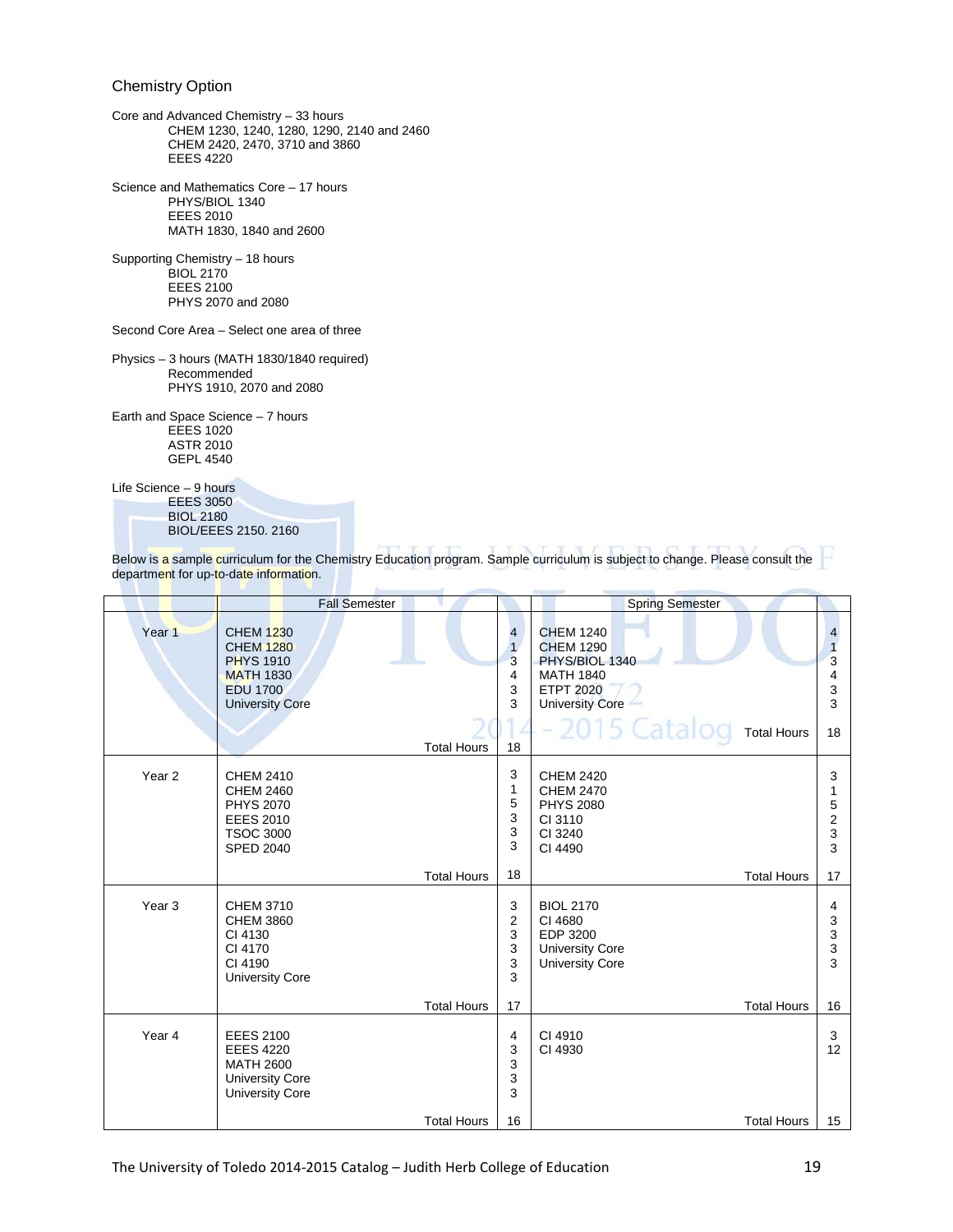#### Physics Option

Core and Advanced Physics – 24-26 hours PHYS 1910, 2070, 2080 and 2100 PHYS 3180, 3310, 3320 and 3610 Science and Mathematics Core – 17 hours PHYS/BIOL 1340 EEES 2010 MATH 1830, 1840 and 2600 Supporting Physics – 14 hours ASTR 2010 BIOL 2170 CHEM 1230 GEPL 4540 Second Core Area – Select one of three

Earth and Space Science – 5 hours EEES 2100 and 1020 Chemistry – 9 hours CHEM 1240, 1280, 1290 and 2410

Life Science – 9 hours BIOL/EEES 2150, 2160 BIOL 2180 EEES 3050

Below is a sample curriculum for the Physics Education program. Sample curriculum is subject to change. Please consult the department for up-to-date information.

|                   | <b>Fall Semester</b>                                                                                                             | <b>TOY</b>         |                               | Spring Semester                                                                                                     |                                                  |
|-------------------|----------------------------------------------------------------------------------------------------------------------------------|--------------------|-------------------------------|---------------------------------------------------------------------------------------------------------------------|--------------------------------------------------|
| Year <sub>1</sub> | <b>PHYS 1910</b><br><b>PHYS 2130</b><br><b>CHEM 1230</b><br><b>MATH 1830</b>                                                     | <b>Total Hours</b> | 3<br>5<br>4<br>4<br>16        | PHYS/BIOL 1340<br><b>PHYS 2140</b><br><b>MATH 1840</b><br><b>EDU 1700</b><br><b>Total Hours</b>                     | 3<br>5<br>4<br>3<br>15                           |
| Year <sub>2</sub> | <b>PHYS 3310</b><br><b>EEES 2010</b><br><b>BIOL 2170</b><br><b>ETPT 2020</b><br><b>University Core</b>                           |                    | 3<br>3<br>4<br>3<br>3         | <b>PHYS 3180</b><br><b>PHYS 3320</b><br>CI 3240<br>CI 3110<br>Catalog<br><b>SPED 2040</b><br><b>University Core</b> | 2<br>3<br>3<br>$\overline{\mathbf{c}}$<br>3<br>3 |
|                   |                                                                                                                                  | <b>Total Hours</b> | 16                            | <b>Total Hours</b>                                                                                                  | 16                                               |
| Year <sub>3</sub> | <b>PHYS 3610</b><br>CI 4130<br>CI 4170<br>CI 4190<br><b>TSOC 3000</b><br><b>University Core</b>                                  |                    | 3<br>3<br>3<br>3<br>3<br>3(2) | <b>MATH 2600</b><br>CI 4680<br>CI 4490<br>EDP 3200<br><b>University Core</b><br><b>University Core</b>              | 3<br>3<br>3<br>3<br>3<br>3                       |
|                   |                                                                                                                                  | <b>Total Hours</b> | 18                            | <b>Total Hours</b>                                                                                                  | 18                                               |
| Year 4            | <b>ASTR 2010</b><br><b>EEES 2100</b><br><b>EEES 1020</b><br><b>GEPL 4540</b><br><b>University Core</b><br><b>University Core</b> |                    | 3<br>4<br>1<br>3<br>3<br>3    | CI 4910<br>CI 4930                                                                                                  | 3<br>12                                          |
|                   |                                                                                                                                  | <b>Total Hours</b> | 17                            | <b>Total Hours</b>                                                                                                  | 15                                               |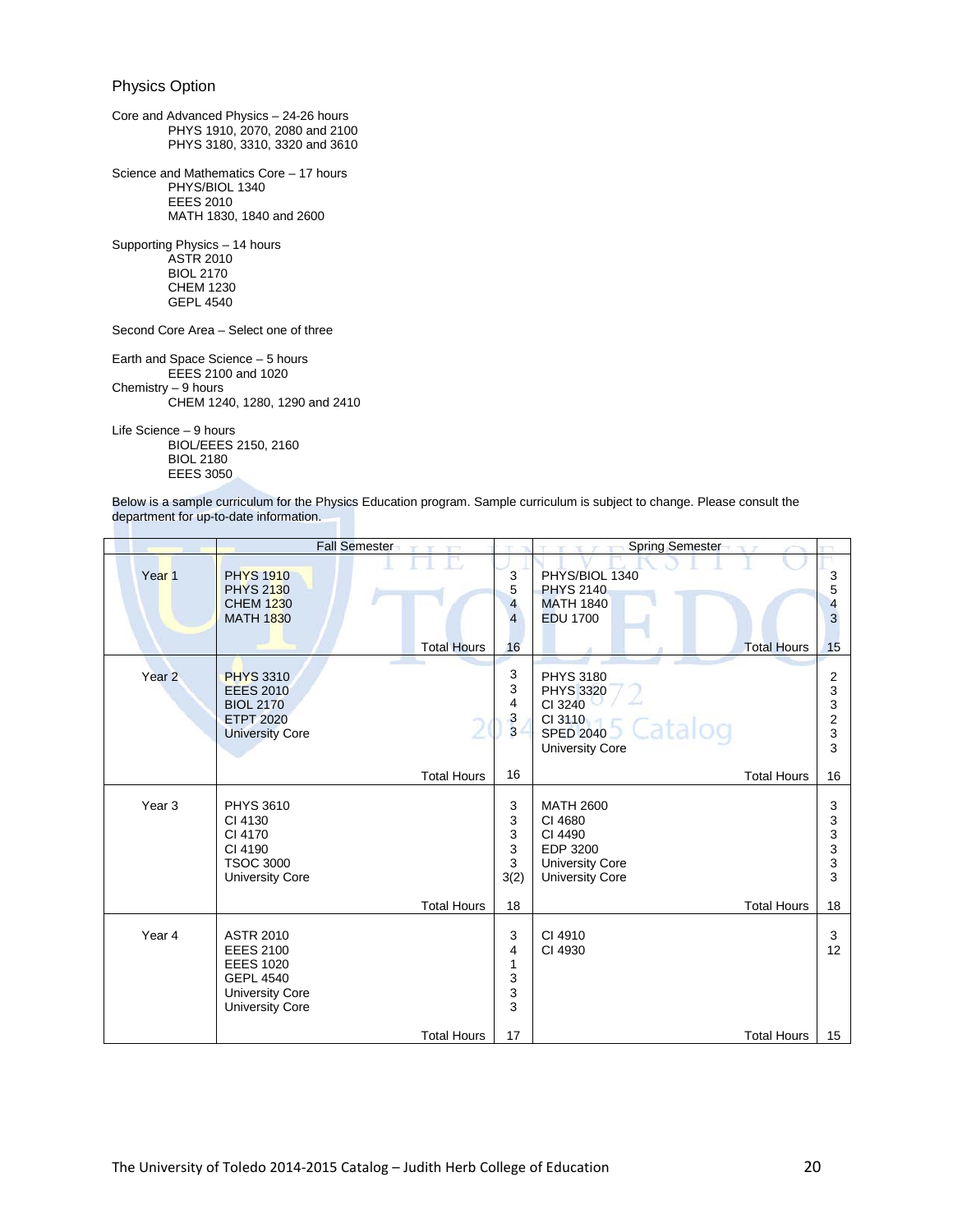#### Integrated Language Arts

Pre-professional Education – 12 hours EDU 1700 ETPT 2020 SPED 2040 TSOC 3000 Professional Education – 44 hours CI 3240 and CI 3110 CI 4130 CI 4150 and 4190 CI 4320 CI 4440 CI 4490 EDP 3200 CI 4910 and 4930 3000-4000 Education elective

Language Arts Content 40-44 hours ENGL 2010, 3600, 3610, 3150, 3770, 3790, 3810 and 4090 Choose one of the following – ENGL 3010, 3050, 3800, 4030, 4070 or 4080 Choose one of the following – COMM 2100, 2150, 2600 or 3610 COMM 3830 and 4110 ENGL elective(s) at 4000 level

Below is a sample curriculum for the Integrated Language Arts Education program. Sample curriculum is subject to change. Please consult the department for up-to-date information.

|                   | <b>Fall Semester</b>                                                                                                                                                                                           |                            | <b>Spring Semester</b>                                                                                                                                                                                                                 |                            |
|-------------------|----------------------------------------------------------------------------------------------------------------------------------------------------------------------------------------------------------------|----------------------------|----------------------------------------------------------------------------------------------------------------------------------------------------------------------------------------------------------------------------------------|----------------------------|
| Year <sub>1</sub> | ENGL 1110 College Composition I<br>MATH 1180 Math for the Liberal Arts<br><b>EDU 1000 Orientation to Education</b><br><b>UT Core</b><br><b>UT Core</b><br><b>UT Core</b>                                       | 3<br>3<br>1<br>3<br>3<br>3 | ENGL 1130 College Composition II<br>EDU 1700 Introduction to Education<br>ETPT 2020 Multi-Media - Ed Environment<br>UT Core<br><b>UT Core</b>                                                                                          | 3<br>3<br>3<br>3           |
|                   | <b>Total Hours</b>                                                                                                                                                                                             | 16                         | <b>Total Hours</b>                                                                                                                                                                                                                     | 15                         |
| Year <sub>2</sub> | <b>ENGL 3790 Critical Approaches to Lit</b><br><b>ENGL 2010 Advanced Composition</b><br>SPED 2040 Persp. in Field Exceptionalities<br><b>UT Core</b><br>COMM 2100 News Writing                                 | 3<br>3<br>3<br>3<br>3      | ENGL 3810 Shakespeare I<br><b>ENGL 4090 Current Writing Theory</b><br>TSOC 3000 Schooling & Democratic Society<br><b>ENGL 3150 Linguistic Principles</b><br>COMM 3830 Debate and Forensics                                             | 3<br>3<br>3<br>3<br>4      |
|                   | <b>Total Hours</b>                                                                                                                                                                                             | 15                         | <b>Total Hours</b>                                                                                                                                                                                                                     | 16                         |
| Year <sub>3</sub> | <b>ENGL 3600 American Literary Masterpieces</b><br><b>ENGL 3010 Creative Writing</b><br><b>ENGL 4000 level English Elective</b><br>UT Core<br>3000-4000 level Edu. Elective<br>CI 4490 Reading in Content Area | 3<br>3<br>3<br>3<br>3<br>3 | <b>ENGL 3610</b><br><b>ENGL 3770 World Literature and Cultures</b><br>CI 4440 Issues in Ling, Writing and Grammar<br>EDP 3200 Applied Psych<br>CI 3240 Best Practices in Middle Level Teaching<br>CI 3110 Secondary Field Experience I | 3<br>3<br>3<br>3<br>3<br>2 |
|                   | <b>Total Hours</b>                                                                                                                                                                                             | 18                         | <b>Total Hours</b>                                                                                                                                                                                                                     | 17                         |
| Year 4            | CI 4150 Teaching Methods for Sec English<br>CI 4190 Secondary Field Experience II<br>CI 4130 Teaching in Urban Communities<br>COMM 4110 HS Publications<br>CI 4320 Literature for Young Adults                 | 3<br>3<br>3<br>3<br>3      | CI 4910 Internship Seminar<br>CI 4930 Internship/Student Teaching                                                                                                                                                                      | 3<br>12                    |
|                   | <b>Total Hours</b>                                                                                                                                                                                             | 15                         | <b>Total Hours</b>                                                                                                                                                                                                                     | 15                         |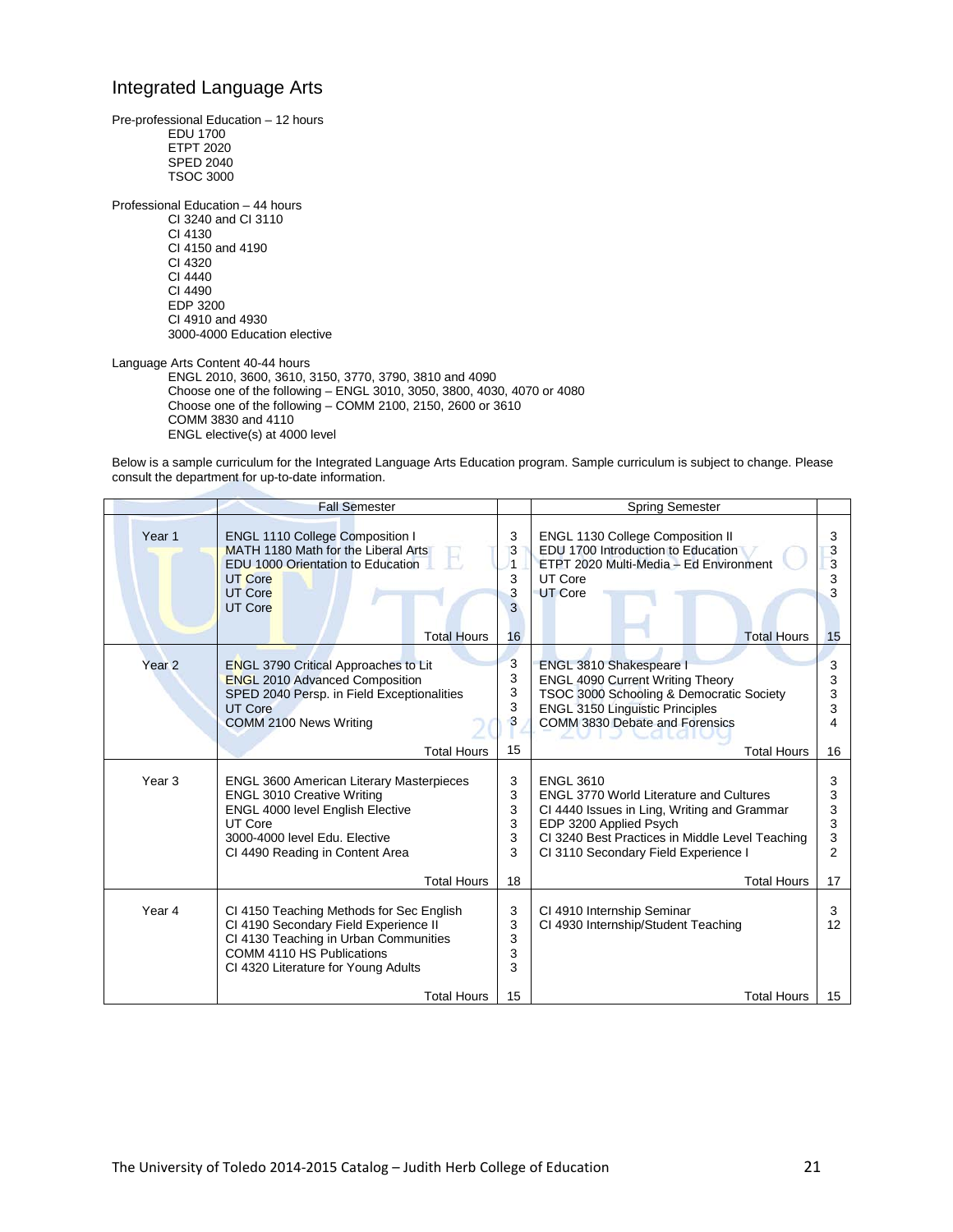#### Integrated Social Studies

PSC 2300 and 2700

PSY 1010 SOC 4580 SOC 4800

Pre-professional Education – 12 hours EDU 1700 ETPT 2020 SPED 2040 TSOC 3000 Professional Education – 38 hours CI 3420 and CI 3110 CI 4130 CI 4180 and 4190 CI 4490 CI 4720 EDP 3200 CI 4910 and 4930 Social Studies Content – 61 hours U.S. History HIST 2000, 2010, 2020, 1050, 1060 Select two: HIST 3310, 3250, 3260, 3290, 3330, 3480, 3600 Non U.S. History – Select two: HIST 1070, 2040, 3210, 3540, 3550, 3630, 3640, 4010, 4020, 4470, 4720, 4740, ARTH 3250, 3300 Related Social Studies Content ANTH 2800 ECON 1150 ECON 1010 GEPL 2010 and 4040 PSC 1200 **IINIVERSITY** Ħ

Below is a sample curriculum for the Integrated Social Studies Education program. Sample curriculum is subject to change. Please consult the department for up-to-date information.

|                   | <b>Fall Semester</b>                                                                                                                    |                       | <b>Spring Semester</b>                                                                                                             |                  |
|-------------------|-----------------------------------------------------------------------------------------------------------------------------------------|-----------------------|------------------------------------------------------------------------------------------------------------------------------------|------------------|
| Year 1            | EDU 1000 Orientation to Ed<br>ENGL 1110 College Comp I<br>Math 1180 Math for Liberal<br>ETPT 2020 Multimedia in Ed.<br>UT Core          | 1<br>3<br>3<br>3<br>6 | EDU 1700 Introduction to Ed<br>ENGL 1130 College Comp II<br><b>HIST Content Courses</b><br>UT Core                                 | 3<br>3<br>9<br>3 |
|                   | <b>Total Hours</b>                                                                                                                      | 16                    | Total Hours                                                                                                                        | 18               |
| Year <sub>2</sub> | SPED 2040 Ed Stu with Disabilities<br><b>HIST Content Courses</b><br>UT Core                                                            | 3<br>12<br>3          | EDP 3200 Applied Psych<br><b>HIST Content Courses</b>                                                                              | 3<br>12          |
|                   | <b>Total Hours</b>                                                                                                                      | 18                    | Total Hours                                                                                                                        | 15               |
| Year 3            | TSOC 3000 Schooling and Democratic Society<br><b>HIST related Content Courses</b><br>CI 4490                                            | 3<br>12<br>3          | CI 3240 Best Practices<br>CI 3110 Secondary Field Exp I<br>CI 4720 Issues in Social Studies<br><b>HIST related Content Courses</b> | 3<br>2<br>3<br>9 |
|                   | <b>Total Hours</b>                                                                                                                      | 15                    | <b>Total Hours</b>                                                                                                                 | 17               |
| Year 4            | CI 4130 Teaching in Urban Commun<br>CI 4180 Teaching Methods in Social<br>CI 4190 Secondary Field Exp II<br><b>HIST Content Courses</b> | 3<br>3<br>3<br>6      | CIEC 4930 Student Teaching<br>CIEC 4900 Student Teaching Seminar                                                                   | 12<br>3          |
|                   | <b>Total Hours</b>                                                                                                                      | 15                    | Total Hours                                                                                                                        | 15               |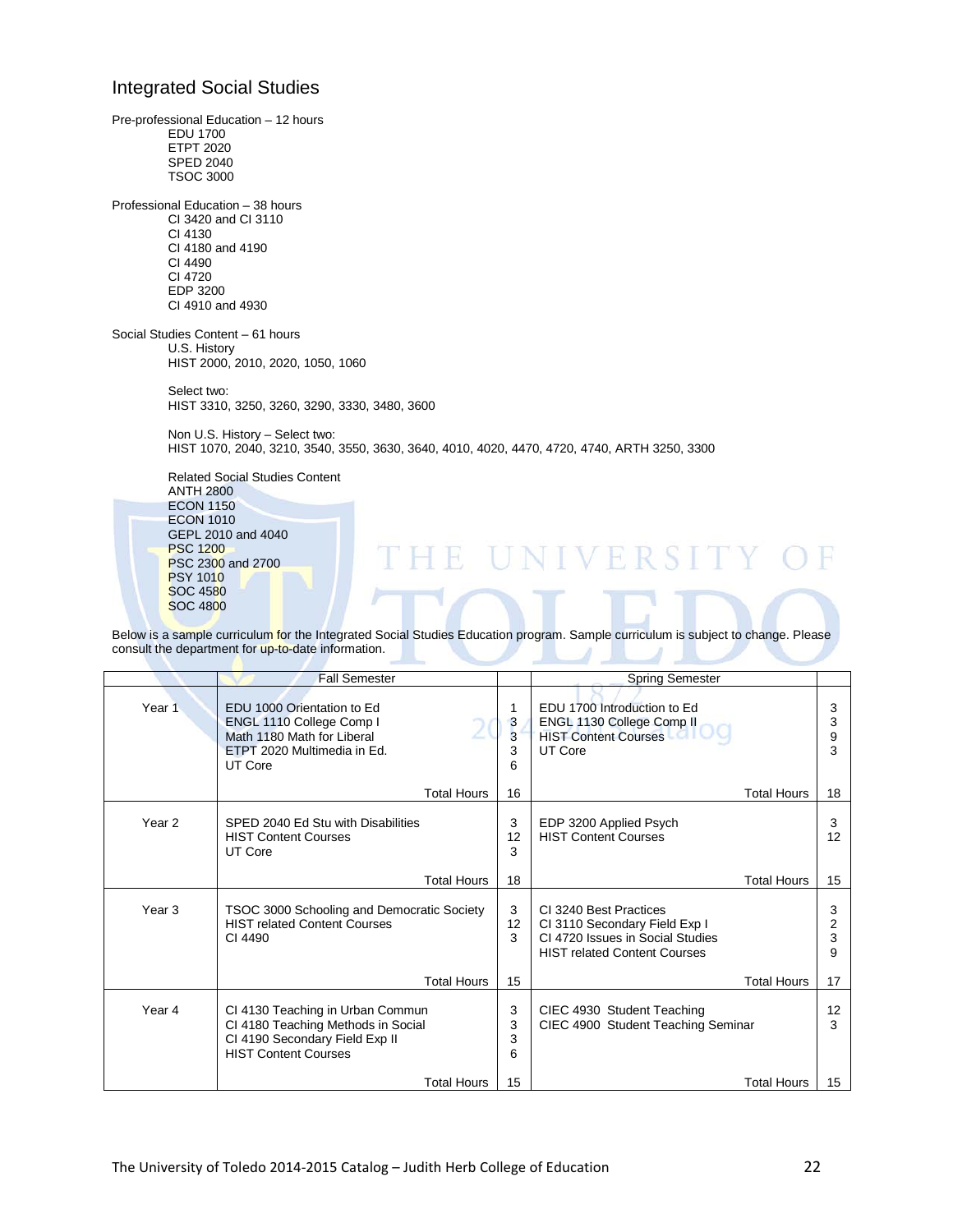### Multiage Education Multiage Visual Arts Education

Programs in art education and music education are housed in other College of Visual and Performing Arts. The art program prepares students for teaching art at all levels (ages 3-21/grades PreK-12)

University Core and General Education – 27-33 hours

ART 3000, 3010, 4010, 4020

Pre-Professional Education – 18 hours EDU 1700 SPED 2040 AED 3100 or 4150 ETPT 2020 EDP 3200 EDP 3230 Professional Education – 32 hours AED 3500 and 4450 AED 4200 or 4950 AED 4900 and 4930 CI 4490 TSOC 3000 AED 4140 Art Foundations Core – 13 hours VPA 1000 ART 1080, 1090, 1050, 1060 Studio Art Core – 18 hours ART 2010, 2110 ART 2300, 2210 ART 2200, 2030 E UNIVERSI Art History Core - 12 hours ARTH 2001 or 2980:002 ARTH 2003 or 2980:003 ARTH 2080 or 3400 or 2980 or 4980 (Modern Art) Choose one non-Western course ARTH 2100, 2200, 3250, 3270, 3300 or 3350 Area of Concentrations – choose one of the following concentrations Art History 1872 Arts **Studio** 2014 - 2015 Catalog New Media New Media Concentration – 12 hours ART 2020, 3000 Choose two electives

Below is a sample curriculum for the Visual Art Education program. Sample curriculum is subject to change. Please consult the department for up-to-date information.

|        | <b>Fall Semester</b>                                                                                 |                            | <b>Spring Semester</b>                                                                               |                                                      |
|--------|------------------------------------------------------------------------------------------------------|----------------------------|------------------------------------------------------------------------------------------------------|------------------------------------------------------|
| Year 1 | <b>VPA 1000</b><br>ART 1080<br>Math 1180 Math for Liberal<br><b>ENGL 1110</b><br>ART 1050<br>UT Core | 1<br>3<br>3<br>3<br>3<br>3 | ART 1090<br>ART 1060<br><b>ARTH 2050</b><br><b>ETPT 2020</b><br><b>ENGL 1150</b>                     | 3<br>$\ensuremath{\mathsf{3}}$<br>3<br>$\frac{3}{3}$ |
|        | <b>Total Hours</b>                                                                                   | 16                         | <b>Total Hours</b>                                                                                   | 15                                                   |
| Year 2 | ART 2210<br>ART 2300<br>ART 2010<br><b>ARTH 2003</b><br><b>ARTH 2080</b><br><b>EDU 1700</b>          | 3<br>3<br>3<br>3<br>3<br>3 | ART 2200<br>ART 2110<br>ART 2030<br><b>SPED 2040</b><br><b>Art Concentration Elective</b><br>UT Core | 3<br>$\frac{3}{3}$<br>$\mathbf{3}$<br>$\frac{3}{3}$  |
|        | <b>Total Hours</b>                                                                                   | 18                         | <b>Total Hours</b>                                                                                   | 18                                                   |
|        |                                                                                                      |                            |                                                                                                      |                                                      |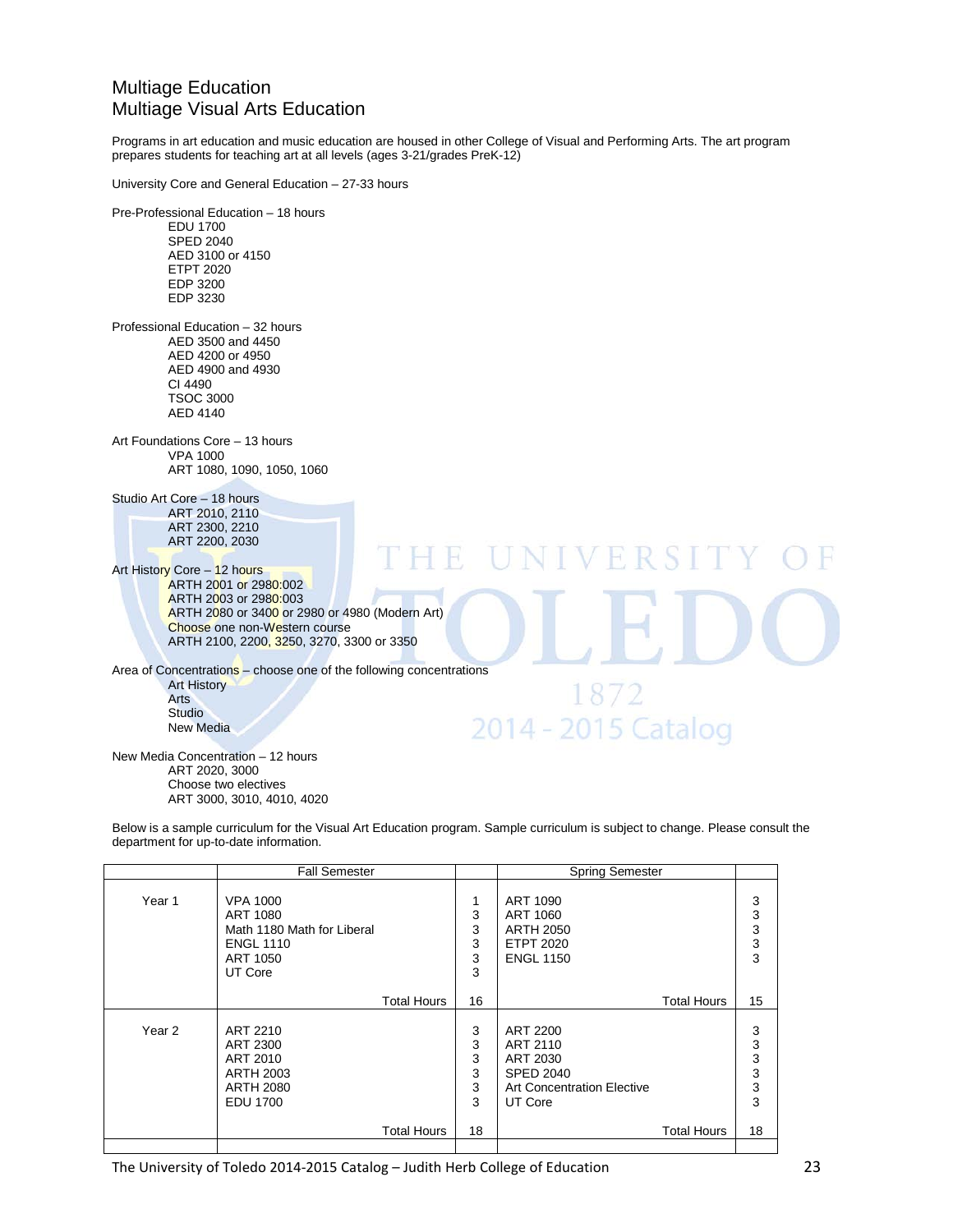| Year 3 | AED 4450                          | 3  | AED 3500                           | 3  |
|--------|-----------------------------------|----|------------------------------------|----|
|        | AED 3100                          | 3  | AED 4200                           |    |
|        | EDP 3200                          | 3  | EDP 3230                           |    |
|        | <b>ARTH Nonwestern Course</b>     | 3  | <b>TOSC 3000</b>                   |    |
|        | <b>ART Concentration Elective</b> | 3  | CI 4490                            |    |
|        | UT Core                           | 3  | UT Core                            | з  |
|        |                                   |    |                                    |    |
|        | <b>Total Hours</b>                | 18 | <b>Total Hours</b>                 | 18 |
|        |                                   |    |                                    |    |
| Year 4 | AED 4140                          | 3  | CIEC 4930:001 Student Teaching     | 6  |
|        | <b>ART Concentration Elective</b> | 3  | CIEC 4930:002 Student Teaching     | 6  |
|        | <b>ART Concentration Elective</b> | 3  | CIEC 4900 Student Teaching Seminar | 2  |
|        | UT Core                           | 3  |                                    |    |
|        | UT Core                           | 3  |                                    |    |
|        |                                   |    |                                    |    |
|        | <b>Total Hours</b>                | 15 | <b>Total Hours</b>                 | 14 |

#### Multiage Music Education

The music education degree prepares students for Ohio Teacher Licensure in music in grades PreK-12. Students interested in this program must pass an entrance audition on their major instrument. Please call the department of music office at 419.530.2448 for audition information visit<http://music.utoledo.edu/musicAtUTPR/index.asp?id=71>

University Core and General Education – 30 hours minimum (including MUS 2220 or 2250)

Pre-professional Education – 12 hours VPA 1000 EDP 3200 MED 3000 SPED 2040 TSOC 3000 Professional Education – 28 hours CI 4490 EDP 3230 MED 3300, 3310 and 3320 MED 4900 and MED 4930

Content Area – 47 hours

MUS 1000, 1010, 1100, 1570, 1580, 1610, 1620, 1800, 2410, 2610, 2620, 2800, 3410, 3420, 3500, 3800, 3810

All Majors must:

- 1. Perform a senior recital (MUS 3810) prior to student teaching<br>2. Attend 16 non-departmental concerts/recitals and 64 departm
- 2. Attend 16 non-departmental concerts/recitals and 64 departmental concerts/recitals and complete one credit of registration in a chamber ensemble MUS 3050

E UNIVERSITY

3. Perform during MUS 1000, six times (minimum three as soloist) prior to senior recital hearing

Cluster (Choose one cluster from choral or instrumental.)

Instrumental Elective Cluster – 26 hours

MUS 1500, 1510, 1530, 1550, 2570, 3050, 3520, 3530 and 3630

Ensembles – Select from the ensembles below. The minimum requirement is an accumulation of seven hours of ensemble credits, but only four hours count toward the hours required credit hours for the degree. MUS 3140, 3160 or 3180

If the instrument concentration is keyboard, substitute two to three semesters of large instrumental or vocal ensemble and one semester each of MUS 2590 Piano Class for Piano Majors and MUS 3580 Functional Piano Techniques for Piano Class 1-111/1v.

Choral/General Elective Cluster – 22 hours MUS 1530, 2530, 2540, 2570, 2580, 3050, 3510 and 3550

Ensembles – Select from ensembles below. The minimum requirement is an accumulation of seven hours of ensemble credits, but only four hours count toward the hours required for the degree.

If the instrument concentration is keyboard, substitute two to three semesters of large instrumental or vocal ensemble and one semester each of MUS 2590 Piano Class for Piano Majors and MUS 3580 Functional Piano Techniques for Piano Class I-III/IV. Students also must complete four credits of large vocal ensemble 9Choral/general elective cluster) or four credits of large instrumental ensemble (instrumental elective cluster).

Students must enroll in MUS 1000 Lab Ensemble when taking the following courses – MED 3300, 3310, 3320, MUS 1500, 1530, 1550, 1560, 2500, 3500, 3510 and 3520. Lab Ensemble must be taken for a total of five semesters.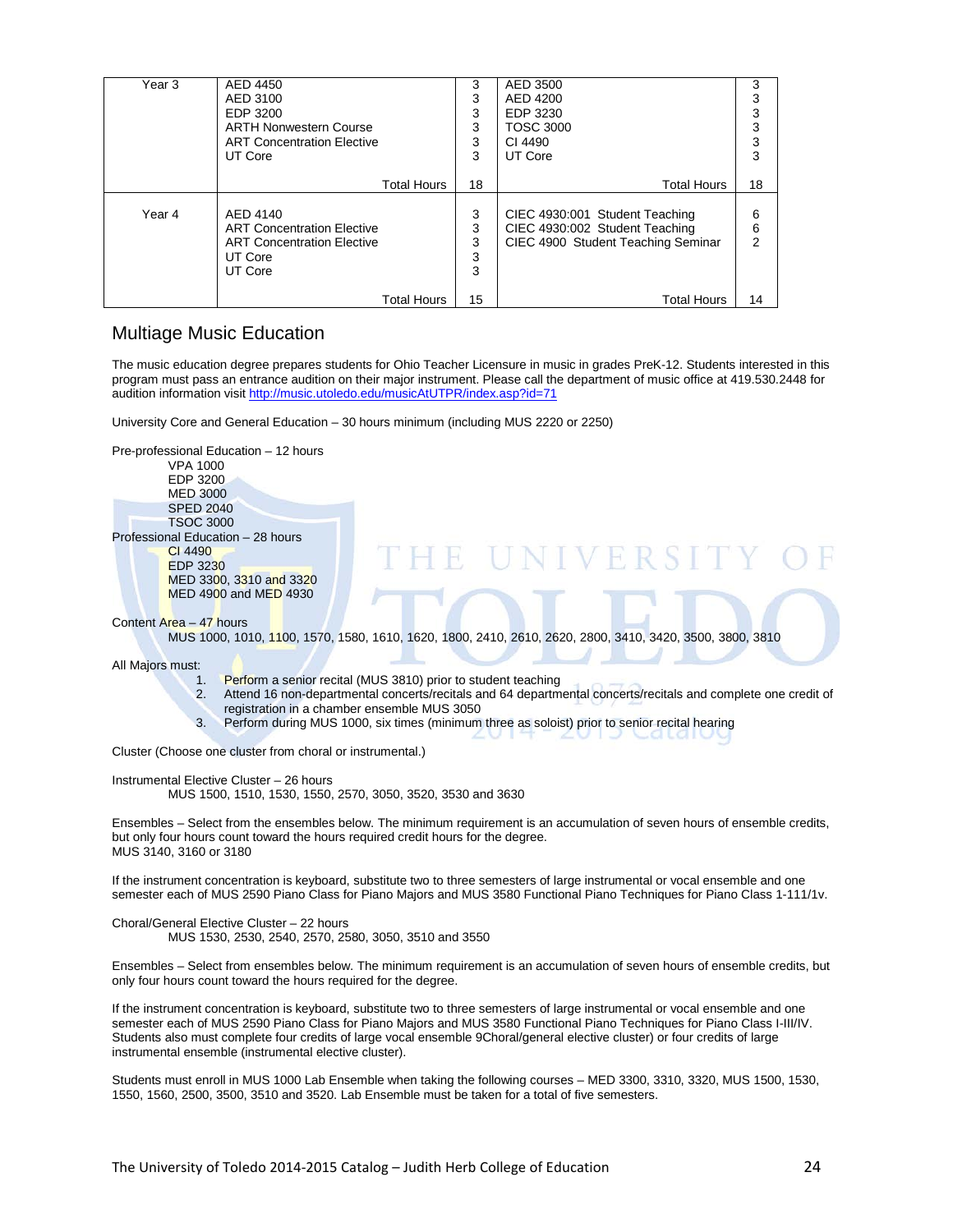Below is a sample curriculum for the Music Education program. Sample curriculum is subject to change. Please consult the department for up-to-date information.

Choral/General Elective Cluster

|                             | <b>Fall Semester</b>                                                                                                                                                                                                                                                                                                                                                                                                                                                                                           |                                                                                                                                                                                                                                         | <b>Spring Semester</b>                                                                                                                                                                                                                                                                                                                                                                                                        |                                                                                                                                                                                                                    |
|-----------------------------|----------------------------------------------------------------------------------------------------------------------------------------------------------------------------------------------------------------------------------------------------------------------------------------------------------------------------------------------------------------------------------------------------------------------------------------------------------------------------------------------------------------|-----------------------------------------------------------------------------------------------------------------------------------------------------------------------------------------------------------------------------------------|-------------------------------------------------------------------------------------------------------------------------------------------------------------------------------------------------------------------------------------------------------------------------------------------------------------------------------------------------------------------------------------------------------------------------------|--------------------------------------------------------------------------------------------------------------------------------------------------------------------------------------------------------------------|
| Year 1                      | <b>MUS 1000</b><br><b>MUS 1010</b><br><b>MUS 1570</b><br><b>MUS 1610</b><br><b>MUS 1800</b><br><b>MUS 2530</b><br>MUS (see list)<br>ARS 1000<br>Core Curriculum Class Math 1180 or higher<br>Core Curriculum Class (MUS 2220 or 2250)<br>Core Curriculum Class<br><b>Total Hours</b>                                                                                                                                                                                                                           | 0<br>0<br>1<br>4<br>$\overline{2}$<br>$\mathbf{1}$<br>1<br>1<br>3<br>3<br>3<br>18/19                                                                                                                                                    | <b>MUS 1000</b><br><b>MUS 1010</b><br><b>MUS 1580</b><br><b>MUS 1620</b><br><b>MUS 1800</b><br><b>MUS 2540</b><br><b>MUS 1100</b><br>MUS (see list)<br>Core Curriculum Class<br>Core Curriculum Class<br>Core Curriculum Class<br><b>Total Hours</b>                                                                                                                                                                          | 0<br>0<br>1<br>4<br>$\overline{c}$<br>1<br>1<br>3<br>3<br>3<br>18                                                                                                                                                  |
| Year 2<br>Year <sub>3</sub> | <b>MED 1010</b><br><b>MED 3000</b><br><b>MUS 1000</b><br><b>MUS 1010</b><br><b>MUS 1560</b><br><b>MUS 2570</b><br><b>MUS 2610</b><br><b>MUS 2800</b><br>MUS (see list)<br>Core Curriculum Class<br>If not taken freshman year:<br><b>MUS 2530</b><br><b>MUS 1100</b><br><b>Total Hours</b><br><b>STATE COMPANY</b><br>CI 4980<br>*EDP 3230<br><b>MED 1010</b><br><b>MUS 1000</b><br><b>MUS 1010</b><br><b>MUS 3410</b><br><b>MUS 3500</b><br><b>MUS 3800</b><br>MUS (see list)<br><b>Core Curriculum Class</b> | 0<br>2<br>0<br>0<br>3<br>$\mathbf{1}$<br>4<br>$\mathbf 2$<br>$\mathbf{1}$<br>3<br>1<br>1<br>17/18<br>3<br>3<br>$\overline{0}$<br>$\mathbf{0}$<br>$\overline{0}$<br>3<br>$\mathbf 2$<br>$\overline{2}$<br>$\mathbf{1}$<br>$\overline{3}$ | EDP 3200<br><b>MED 1010</b><br><b>MUS 1000</b><br><b>MUS 1010</b><br><b>MUS 2410</b><br><b>MUS 2580</b><br><b>MUS 2620</b><br><b>MUS 2800</b><br>MUS (see list)<br>Core Curriculum Class<br><b>MUS 2540</b><br><b>Total Hours</b><br><b>MED 1010</b><br>*MED 3300<br>*MED 3310<br><b>MUS 1000</b><br><b>MUS 1010</b><br><b>MUS 3420</b><br><b>MUS 3510</b><br><b>MUS 3550</b><br><b>MUS 3800</b><br>Catalog<br>MUS (see list) | 3<br>$\pmb{0}$<br>0<br>0<br>3<br>1<br>4<br>$\overline{2}$<br>1<br>3<br>1<br>H.<br>17/18<br>$\bf{0}$<br>$\frac{3}{3}$<br>$\overline{0}$<br>$\overline{0}$<br>3<br>$\frac{2}{3}$<br>$\boldsymbol{2}$<br>$\mathbf{1}$ |
| Year <sub>4</sub>           | <b>Total Hours</b><br><b>MED 1010</b><br>*MED 3320<br><b>MUS 1000</b><br><b>MUS 1010</b><br><b>MUS 3810</b><br><b>MUS 4800</b><br>MUS (see list)<br><i><b>*TSOC 3000</b></i><br>*SPED 2040<br>Core Curriculum Class<br><b>Total Hours</b>                                                                                                                                                                                                                                                                      | 17<br>0<br>3<br>0<br>0<br>1<br>2<br>1<br>3<br>$\overline{\mathbf{c}}$<br>3<br>15                                                                                                                                                        | <b>Total Hours</b><br>*MED 4930<br>*MED 4930<br>*MED 4900<br><b>Total Hours</b>                                                                                                                                                                                                                                                                                                                                               | 17<br>6<br>6<br>1<br>13                                                                                                                                                                                            |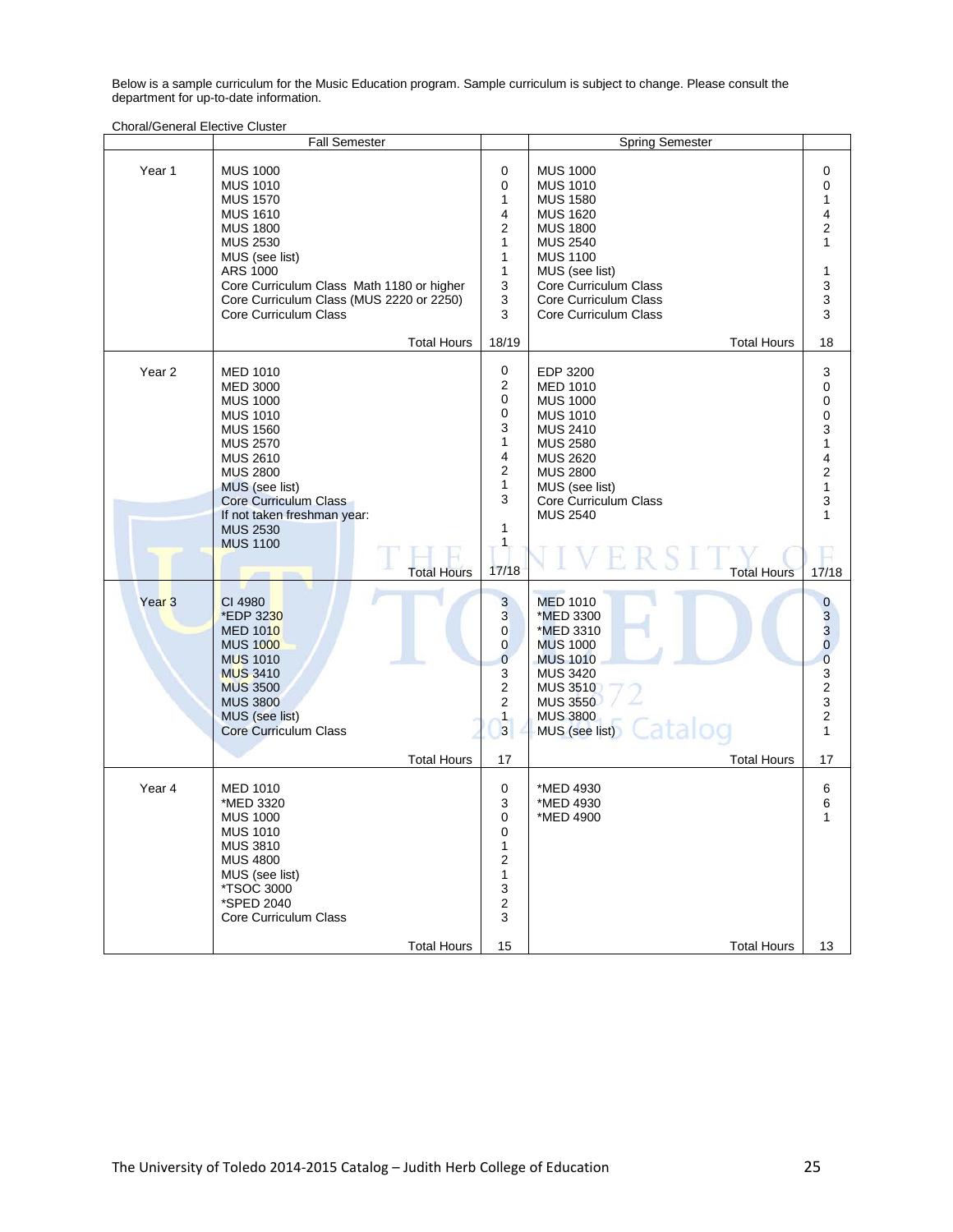|                   | monumental Ochelal Electric Oldstei<br>Fall Semester                                                                                                                                                                                                               |                                                                                                                             | <b>Spring Semester</b>                                                                                                                                                                                                              |                                                                                                    |
|-------------------|--------------------------------------------------------------------------------------------------------------------------------------------------------------------------------------------------------------------------------------------------------------------|-----------------------------------------------------------------------------------------------------------------------------|-------------------------------------------------------------------------------------------------------------------------------------------------------------------------------------------------------------------------------------|----------------------------------------------------------------------------------------------------|
| Year 1            | <b>MUS 1000</b><br><b>MUS 1010</b><br><b>MUS 1570</b><br><b>MUS 1610</b><br><b>MUS 1800</b><br>MUS (see list)<br>ARS 1000<br>Core Curriculum Class Math 1180 or higher<br>Core Curr Class (MUS 2220 or MUS 2250)<br>Core Curriculum Class                          | $\Omega$<br>$\mathbf 0$<br>1<br>$\overline{4}$<br>2<br>1<br>1<br>3<br>3<br>3                                                | <b>MUS 1000</b><br><b>MUS 1010</b><br><b>MUS 1580</b><br><b>MUS 1620</b><br><b>MUS 1800</b><br>MUS (see list)<br><b>MUS 2410</b><br><b>MUS 1100</b><br>Core Curriculum Class<br>Core Curriculum Class                               | $\Omega$<br>$\Omega$<br>1<br>4<br>$\overline{2}$<br>1<br>3<br>1<br>3<br>3                          |
| Year <sub>2</sub> | <b>Total Hours</b><br><b>MED 1010</b><br><b>MED 3000</b><br><b>MUS 1000</b><br><b>MUS 1010</b><br>MUS 1500/1530/1550/2500 (select one)<br><b>MUS 2570</b><br><b>MUS 2610</b><br><b>MUS 2800</b><br>MUS (see list)<br><b>MUS 3410</b><br>Core Curriculum Class      | 18<br>0<br>2<br>0<br>0<br>$\overline{\mathbf{c}}$<br>1<br>$\overline{4}$<br>$\overline{2}$<br>1<br>3<br>3                   | <b>Total Hours</b><br>EDP 3200<br><b>MED 1010</b><br><b>MUS 1000</b><br><b>MUS 1010</b><br>MUS 1500/1530/1550/2500 (select one)<br><b>MUS 2620</b><br><b>MUS 2800</b><br>MUS (see list)<br><b>MUS 3420</b><br>Core Curriculum Class | 18<br>3<br>$\Omega$<br>0<br>0<br>2<br>4<br>$\overline{2}$<br>1<br>3<br>3                           |
|                   | <b>Total Hours</b>                                                                                                                                                                                                                                                 | 18                                                                                                                          | <b>Total Hours</b>                                                                                                                                                                                                                  | 18                                                                                                 |
| Year <sub>3</sub> | <b>MED 1010</b><br><b>MUS 1000</b><br><b>MUS 1010</b><br>MUS 1500/1530/1550/2500 (select one)<br><b>MUS 3500</b><br><b>MUS 3800</b><br>MUS (see list)<br><b>SPED 2040</b><br>Core Curriculum Class<br><b>Core Curriculum Class</b><br><b>Core Curriculum Class</b> | $\mathbf 0$<br>0<br>0<br>$\overline{c}$<br>$\overline{2}$<br>$\mathbf 2$<br>$\overline{1}$<br>$\overline{c}$<br>3<br>3<br>3 | <b>MED 1010</b><br>*MED 3300<br>*MED 3310<br><b>MUS 1000</b><br><b>MUS 1010</b><br>MUS 1500/1530/1550/2500 (select one)<br><b>MUS 3510</b><br><b>MUS 3630</b><br><b>MUS 3800</b><br>MUS (see list)                                  | 0<br>3<br>3<br>0<br>0<br>$\overline{2}$<br>$\overline{2}$<br>3<br>$\overline{2}$<br>$\overline{1}$ |
|                   | <b>Total Hours</b>                                                                                                                                                                                                                                                 | 18                                                                                                                          | <b>Total Hours</b>                                                                                                                                                                                                                  | 16                                                                                                 |
| Year <sub>4</sub> | *CI 4980<br>*EDP 3230<br><b>MED 1010</b><br>*MED 3320<br><b>MUS 1000</b><br><b>MUS 1010</b><br><b>MUS 3580</b><br><b>MUS 3810</b><br><b>MUS 4800</b><br>MUS (see list)<br>*TSOC 3000<br><b>Total Hours</b>                                                         | 3<br>3<br>0<br>3<br>$\Omega$<br>$\mathbf 0$<br>$\overline{2}$<br>$\mathbf{1}$<br>$\overline{\mathbf{c}}$<br>1<br>3<br>17    | *MED 4930<br>5 Catalog<br>*MED 4930<br>*MED 4900<br><b>Total Hours</b>                                                                                                                                                              | 6<br>6<br>1<br>13                                                                                  |

### Multiage Foreign Languages Education

Multiage programs prepare students for teaching French, German or Spanish at all levels, ages 3-21/grades Pre-K-12.

University Core and General Education – 33 hours

#### French Education

Pre-professional Education – 18 hours EDU 1700 ETPT 2020 EDP 3200 and 3230 SPED 2040 TSOC 3000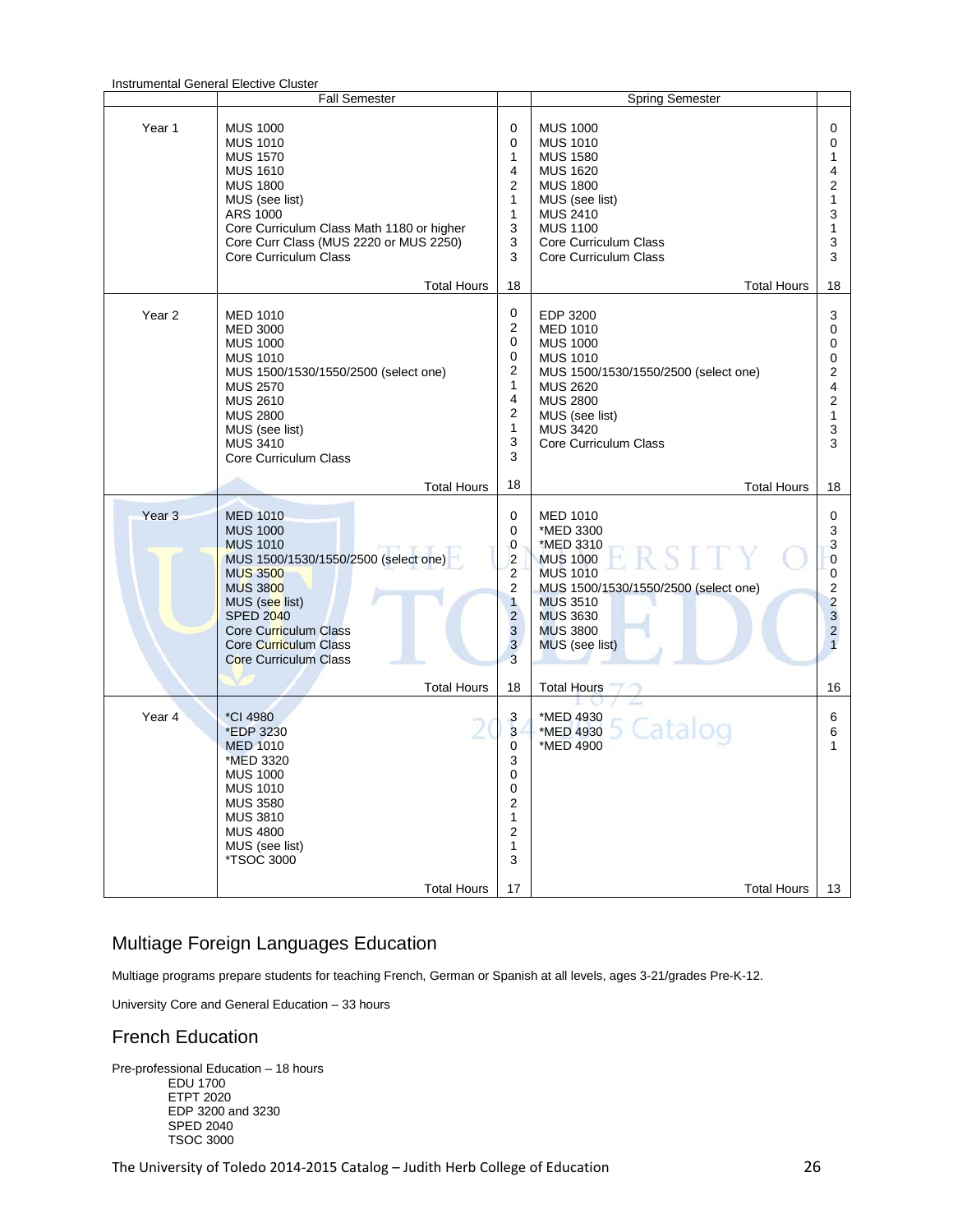Professional Education – 33 hours CI 4130 CI 4140 and 4190 (courses are taken concurrently) FREN 4160 CI 4490 CI 4430, 4910 and 4930 (courses are taken concurrently)

Content Area – 25 hours

FREN 3010\*, 3020, 3210, 3220, 3410, 3420, 4010 and 4020

First course taken in this sequence is dependent on placement test scores, AP credit or CLEP.

Electives – 9 hours

FREN 3170, 3400, 3710, 4040, 4050, 4070, 4190, 4200, 4230, 4410, 4510, 4610, 4710, 4720, 4810, 4820, 4850 FREN 4860 4910, 4950, 4980 (Others at discretion of the French faculty of the department of foreign languages.)

Additional Electives – 10-12 hours Elective hours to meet 128-hour graduation requirement

Additional Requirements for Dual Degree Option – B.A. in French – 20 hours Natural science course(s)

Social science course(s)

Language and literature electives

In consultation with your College of Language and Literature faculty adviser and your degree audit from the college. You must obtain the signature of the faculty adviser for these courses.

WAC – 6 hours

Select two courses. Courses vary from year to year and are listed on the registrar's office web site. Courses also can be selected in consultation with the language and literature adviser. Two courses must be from your content area.

Below is a sample curriculum for the French Education program. Sample curriculum is subject to change. Please consult the department for up-to-date information.

|                   | <b>Fall Semester</b>                                                                                                            |                    |                                         | <b>Spring Semester</b>                                                                                              |                    |                       |
|-------------------|---------------------------------------------------------------------------------------------------------------------------------|--------------------|-----------------------------------------|---------------------------------------------------------------------------------------------------------------------|--------------------|-----------------------|
| Year <sub>1</sub> | <b>EDU 1000</b><br><b>ENGL 1110</b><br><b>MATH 1180</b><br><b>FREN 2140</b><br><b>University Core</b><br><b>University Core</b> |                    | 1<br>3<br>3<br>3<br>3<br>3              | <b>ENGL 1130</b><br><b>FREN 2150</b><br><b>ETPT 2020</b><br><b>University Core</b><br><b>University Core</b>        |                    | 3<br>3<br>3<br>3<br>3 |
|                   |                                                                                                                                 | <b>Total Hours</b> | 16                                      |                                                                                                                     | <b>Total Hours</b> | 15                    |
| Year <sub>2</sub> | <b>FREN 3010</b><br><b>FREN 3210</b><br><b>EDU 1700</b><br><b>EDP 3200</b><br><b>TSOC 3000</b><br><b>GERM</b> elective          |                    | 3<br>3<br>$\overline{3}$<br>3<br>3<br>3 | <b>FREN 3020</b><br><b>FREN3220</b><br>Catalog<br><b>EDP 3230</b><br><b>University Core</b><br><b>FREN</b> elective |                    | 3<br>3<br>3<br>3<br>3 |
|                   |                                                                                                                                 | <b>Total Hours</b> | 18                                      |                                                                                                                     | <b>Total Hours</b> | 15                    |
| Year <sub>3</sub> | <b>FREN3410</b><br><b>FREN 4010</b><br><b>SPED 2040</b><br><b>FREN 4160</b><br>General elective                                 |                    | 3<br>3<br>3<br>3<br>3                   | <b>FREN 3420</b><br><b>FREN 4020</b><br><b>University Core</b><br><b>University Core</b><br><b>FREN</b> elective    |                    | 4<br>3<br>3<br>3<br>3 |
|                   |                                                                                                                                 | <b>Total Hours</b> | 15                                      |                                                                                                                     | <b>Total Hours</b> | 16                    |
| Year 4            | CI 4140<br>CI 4190<br>CI 4130<br>CI 4490<br><b>FREN</b> elective                                                                |                    | 3<br>3<br>3<br>3<br>3                   | CI 4430<br>CI 4910<br>CI 4930                                                                                       |                    | 3<br>3<br>12          |
|                   |                                                                                                                                 | <b>Total Hours</b> | 15                                      |                                                                                                                     | <b>Total Hours</b> | 18                    |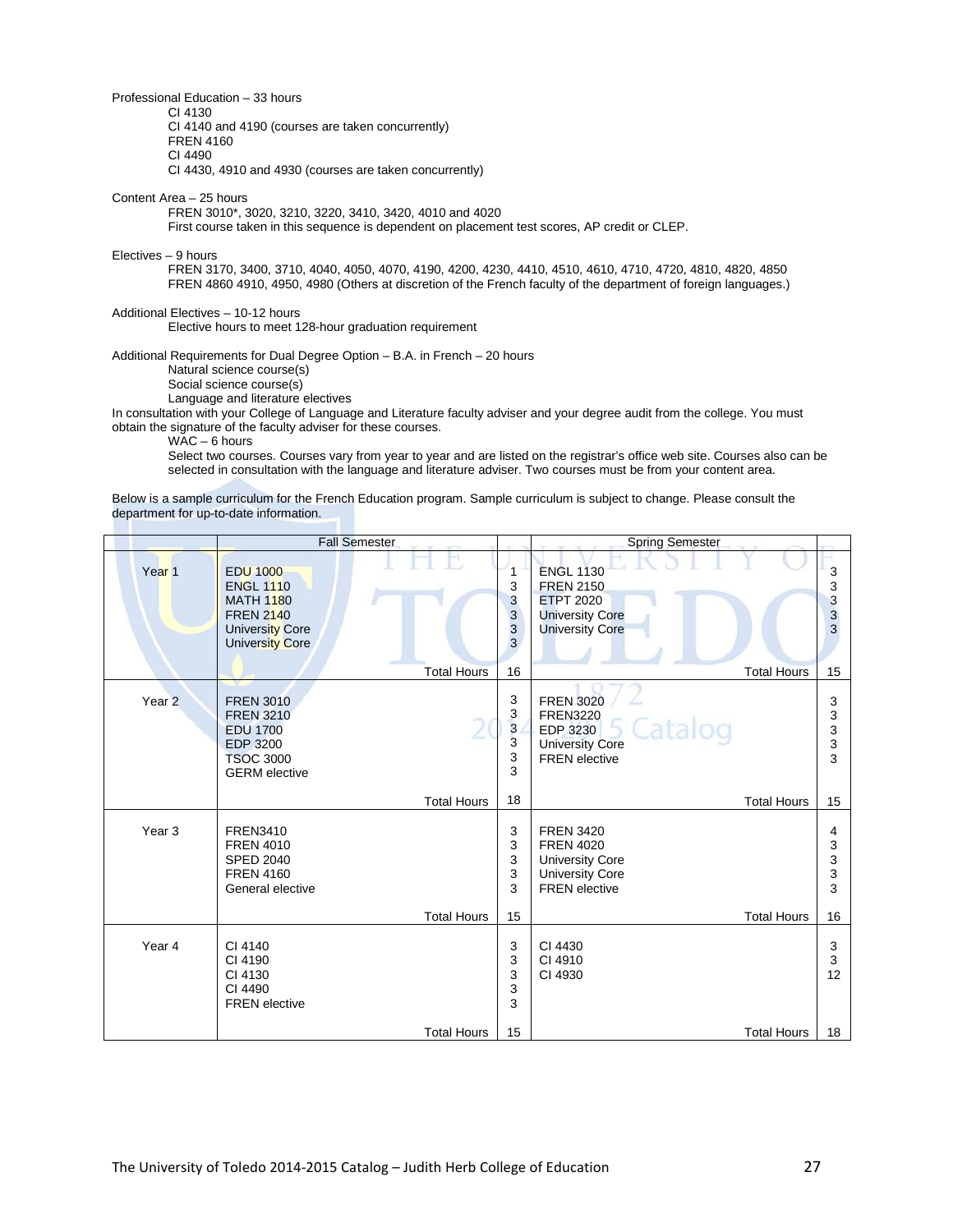## German Education

| Pre-professional Education - 18 hours<br><b>EDU 1700</b><br><b>ETPT 2020</b><br>EDP 3200 and 3230<br><b>SPED 2040</b><br><b>TSOC 3000</b>                                                                                                                                                                                                                                                                                                                         |
|-------------------------------------------------------------------------------------------------------------------------------------------------------------------------------------------------------------------------------------------------------------------------------------------------------------------------------------------------------------------------------------------------------------------------------------------------------------------|
| Professional Education - 33 hours<br>CI 4130<br>CI 4140 and 4190 (courses are taken concurrently)<br><b>GERM 4160</b><br>CI 4490<br>CI 4430, 4910 and 4930 (courses are taken concurrently)                                                                                                                                                                                                                                                                       |
| Professional Education - 33 hours<br>CI 4130<br>CI 4140 and 4190 (courses are taken concurrently)<br>GERM 4160<br>CI 4490<br>CI 4430, 4910 and 4930 (courses are taken concurrently)                                                                                                                                                                                                                                                                              |
| Content Area - 22 hours<br>GERM 3010*, 3020, 3200, 3410, 3420, 4010 and 4020<br>First course taken in this sequence is dependent on placement test scores, AP credit or CLEP.                                                                                                                                                                                                                                                                                     |
| Electives - 12 hours<br>GERM 3170, 3180, 4190, 4200, 4500, 4510, 4610, 4620, 4710, 4720, 4810, 4850<br>GERM 4870, 4900, 4910, 4980, or 4990<br>Others at the discretion of the German faculty of the department of foreign languages.                                                                                                                                                                                                                             |
| Additional Electives - 10-12 hours<br><b>IVERSITY</b><br><b>Elective hours to meet 128-hour graduation requirement</b>                                                                                                                                                                                                                                                                                                                                            |
| Additional Requirements for Dual Degree Option - B.A. in German - 20 hours<br>Natural science course(s)<br>Social science course(s)<br>Language and literature electives                                                                                                                                                                                                                                                                                          |
| In consultation with your College of Language and Literature faculty adviser and your degree audit from the college. You must<br>obtain the signature of the faculty adviser for these courses.<br>$WAC - 6$ hours<br>Select two courses. Courses vary from year to year and are listed on the registrar's office web site. Courses also can be<br>selected in consultation with the language and literature adviser. Two courses must be from your content area. |

Below is a sample curriculum for the German Education program. Sample curriculum is subject to change. Please consult the department for up-to-date information.

|                   | <b>Fall Semester</b>                                                                                                                           |                                  | <b>Spring Semester</b>                                                                                                             |                             |
|-------------------|------------------------------------------------------------------------------------------------------------------------------------------------|----------------------------------|------------------------------------------------------------------------------------------------------------------------------------|-----------------------------|
| Year 1            | EDU 1000<br><b>ENGL 1110</b><br><b>MATH 1180</b><br><b>GERM 2140</b><br><b>University Core</b><br><b>University Core</b><br><b>Total Hours</b> | 1<br>3<br>3<br>3<br>3<br>3<br>16 | <b>ENGL 1130</b><br><b>GERM 2150</b><br><b>ETPT 2020</b><br><b>University Core</b><br><b>University Core</b><br><b>Total Hours</b> | 3<br>3<br>3<br>3<br>3<br>15 |
| Year <sub>2</sub> | <b>GERM 3010</b><br><b>GERM 3410</b><br><b>EDU 1700</b><br>EDP 3200<br><b>TSOC 3000</b><br><b>GERM</b> elective                                | 3<br>3<br>3<br>3<br>3<br>3       | <b>GERM 3020</b><br><b>GERM 3420</b><br>EDP 3230<br><b>University Core</b><br><b>GERM</b> elective                                 | 3<br>3<br>3<br>3<br>3       |
|                   | <b>Total Hours</b>                                                                                                                             | 18                               | <b>Total Hours</b>                                                                                                                 | 15                          |
| Year 3            | <b>GERM 4010</b><br><b>GERM 4160</b><br>SPED2040<br><b>GERM</b> elective<br>General elective                                                   | 3<br>3<br>3<br>3<br>3            | <b>GERM 4020</b><br><b>GERM 3200</b><br><b>University Core</b><br><b>University Core</b><br><b>GERM</b> elective                   | 4<br>3<br>3<br>3<br>3       |
|                   | Total Hours                                                                                                                                    | 15                               | Total Hours                                                                                                                        | 16                          |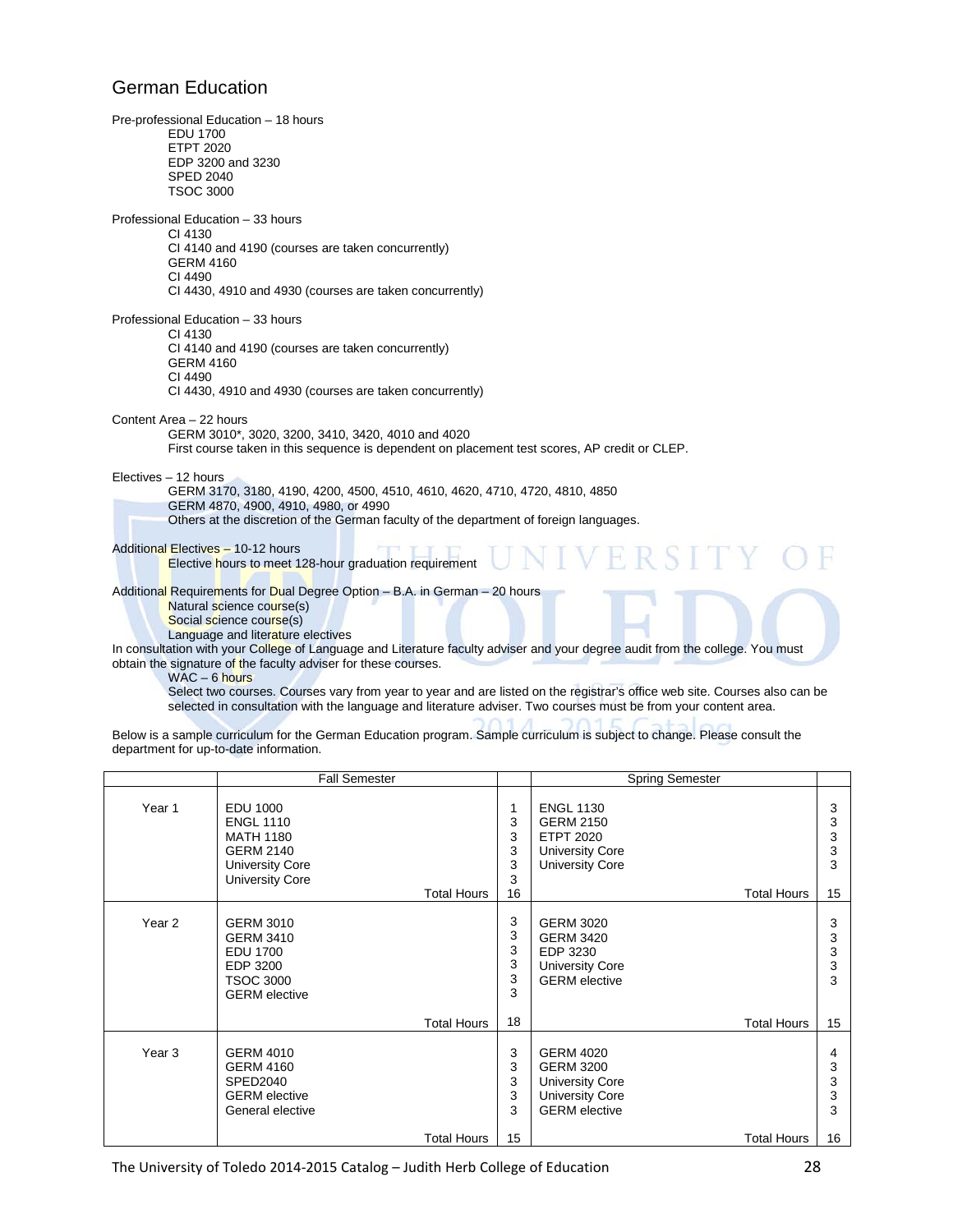| Year 4 | CI 4140              | っ<br>د،  | CI 4430 |                    | ົ<br>w |
|--------|----------------------|----------|---------|--------------------|--------|
|        | CI 4190              | っ<br>ر   | CI 4910 |                    | ◠<br>J |
|        | CI 4130              | っ<br>J   | CI 4930 |                    | 12     |
|        | CI 4490              | ົ<br>ر   |         |                    |        |
|        | <b>GERM</b> elective | っ<br>- ა |         |                    |        |
|        |                      |          |         |                    |        |
|        | <b>Total Hours</b>   | 15       |         | <b>Total Hours</b> | 18     |

#### Spanish Education

Pre-professional Education – 18 hours EDU 1700 ETPT 2020 EDP 3200 and 3230 SPED 2040 TSOC 3000 Professional Education – 33 hours CI 4130 CI 4140 and 4190 (courses are taken concurrently) GERM 4160 CI 4490 CI 4430, 4910 and 4930 (courses are taken concurrently) Content Area – 22 hours SPAN 3000, 3010\* and 3020 SPAN 4010 \*First course taken in this sequence is dependent on placement test scores, AP credit or CLEP. Literature I – choose one from group SPAN 3210 or 3270 Literature II – choose one from group SPAN 3220 or 3280 Civilization – choose one from group SPAN 3410 or 3420 Electives – 12 hours Select 12 hours from the list below SPAN 3170, 4000, 4060, 4070, 4110, 4150, 4160, 4170, 4190, 4240, 4250, 4260, 4270, 4310, 4370 SPAN 4410, 4430, 4710, 4720, 4810, 4820, 4830, 4980 or 4910 Additional Electives Elective hours to meet 128-hour graduation requirement Additional Requirements for Dual Degree Option – B.A. in Spanish – 20 hours Catalog Natural science course(s) Social science course(s) Language and literature electives In consultation with your College of Language and Literature faculty adviser and your degree audit from the college. You must

obtain the signature of the faculty adviser for these courses.

WAC – 6 hours

Select two courses. Courses vary from year to year and are listed on the registrar's office web site. Courses also can be selected in consultation with the language and literature adviser. Two courses must be from your content area.

Below is a sample curriculum for the Spanish Education program. Sample curriculum is subject to change. Please consult the department for up-to-date information.

|        | <b>Fall Semester</b>                                                                                                     |                       | Spring Semester                                                                                              |             |
|--------|--------------------------------------------------------------------------------------------------------------------------|-----------------------|--------------------------------------------------------------------------------------------------------------|-------------|
| Year 1 | EDU 1000<br><b>ENGL 1110</b><br><b>MATH 1180</b><br><b>SPAN 2140</b><br><b>University Core</b><br><b>University Core</b> | 3<br>3<br>3<br>3<br>3 | <b>ENGL 1130</b><br><b>SPAN 2150</b><br><b>ETPT 2020</b><br><b>University Core</b><br><b>University Core</b> | 3           |
|        | <b>Total Hours</b>                                                                                                       | 16                    | <b>Total Hours</b>                                                                                           | 15          |
| Year 2 | <b>SPAN 3000</b><br>EDU 1700<br>EDP 3200<br><b>TSOC 3000</b><br><b>SPAN</b> elective                                     | 3<br>3<br>3<br>3<br>3 | SPAN 3210<br><b>SPAN 3010</b><br>EDP 3230<br><b>University Core</b><br><b>SPAN</b> elective                  | 3<br>ົ<br>3 |
|        | <b>Total Hours</b>                                                                                                       | 15                    | <b>Total Hours</b>                                                                                           | 15          |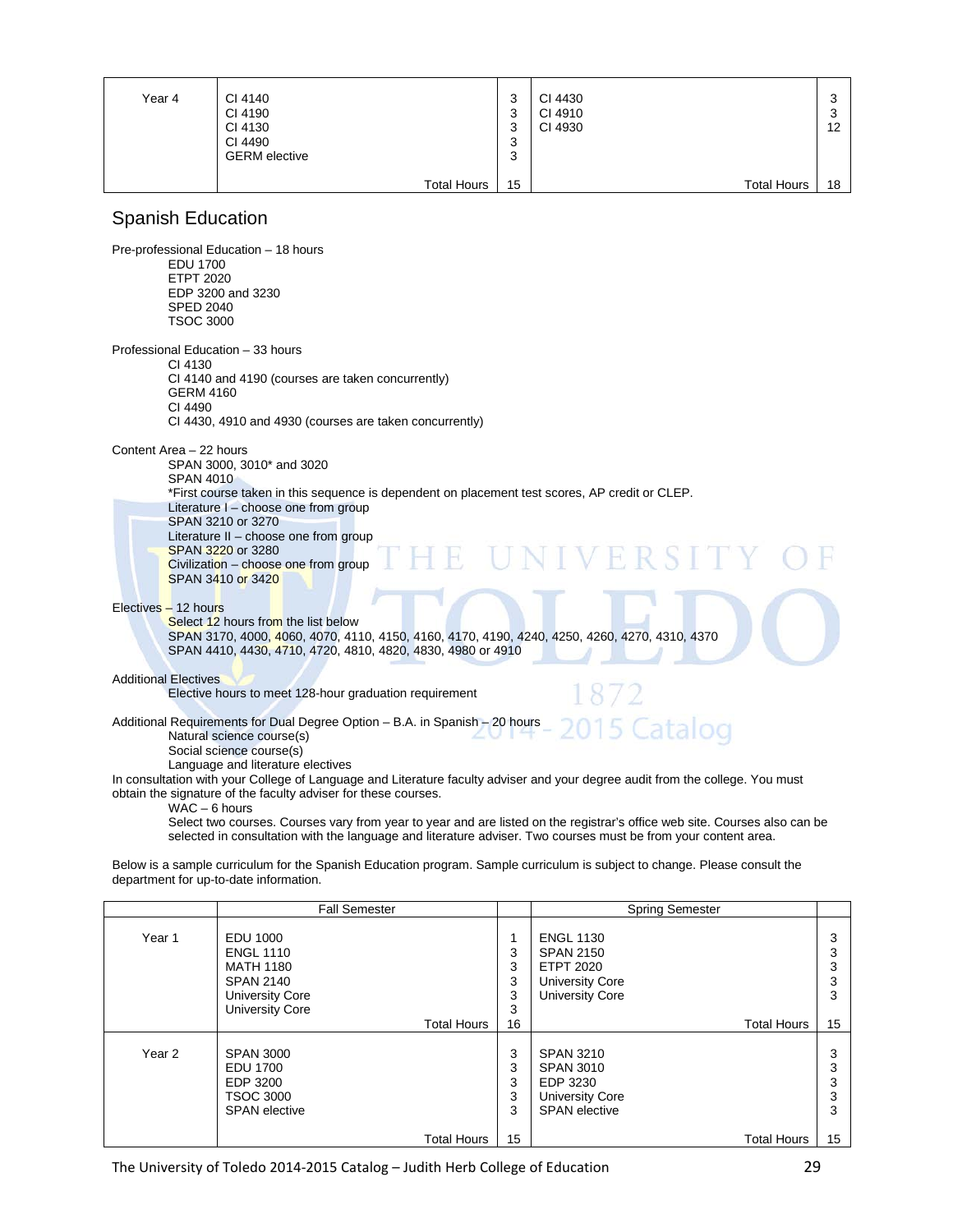| Year 3 | <b>SPAN 3320</b><br><b>SPAN 3020</b><br><b>SPAN 4120</b><br><b>SPED 2140</b><br><b>SPAN</b> elective<br>General elective | 3<br>3<br>3<br>3<br>3<br>3 | <b>SPAN 4010</b><br><b>SPAN 3410</b><br><b>University Core</b><br><b>University Core</b><br><b>SPAN</b> elective | 4<br>3<br>3<br>3<br>3 |
|--------|--------------------------------------------------------------------------------------------------------------------------|----------------------------|------------------------------------------------------------------------------------------------------------------|-----------------------|
|        | <b>Total Hours</b>                                                                                                       | 18                         | <b>Total Hours</b>                                                                                               | 16                    |
| Year 4 | CI 4140<br>CI 4190<br>CI 4130<br>CI 4490<br><b>SPAN</b> elective                                                         | 3<br>3<br>3<br>3<br>3      | CI 4430<br>CI 4910<br>CI 4930                                                                                    | 3<br>3<br>12          |
|        | <b>Total Hours</b>                                                                                                       | 15                         | <b>Total Hours</b>                                                                                               | 18                    |

#### Career and Technical Education Non-Degree (Licensure Only)

Courses in career and technical education may be arranged to complete Ohio's licensure requirements for teaching in a vocational school or for teaching in a technical college, business and industry. Each prospective vocational teacher will combine occupational experience with academic course work to complete the degree requirements. Recent work experience has been the foundation of vocational education that assures recipients state-of-the-art technical instruction.

Any person who has five years of recent work experience in any occupation (or a combination of work experience and college credit) may be eligible for the initial two-year teaching licensure in that occupation. Teaching eligibility will be determined by submitting the completed Qualification Evaluation Form for Vocational Teacher (VE 36) to the employing school and completing examinations prescribed by the Judith Herb College of Education and vocational program to verify basic skills and technical competence in the teaching field.

Individuals recruited from business and industry with less than a bachelor's degree in vocational education may receive a Five-Year Vocational License after having completed the following requirements.

1. Performance – evidence of satisfactory performance as an instructor and the recommendation of the Judith Herb College

1872

2014 - 2015 Catalog

- of Education, Health Science and Human Service
- 2. Experience two years of supervised teaching experience on provisional vocational licensure<br>3. Professional preparation completion of a minimum of 24 semester hours of teaching improve
- Professional preparation completion of a minimum of 24 semester hours of teaching improvement work. 4. Completion of an entry-year program
-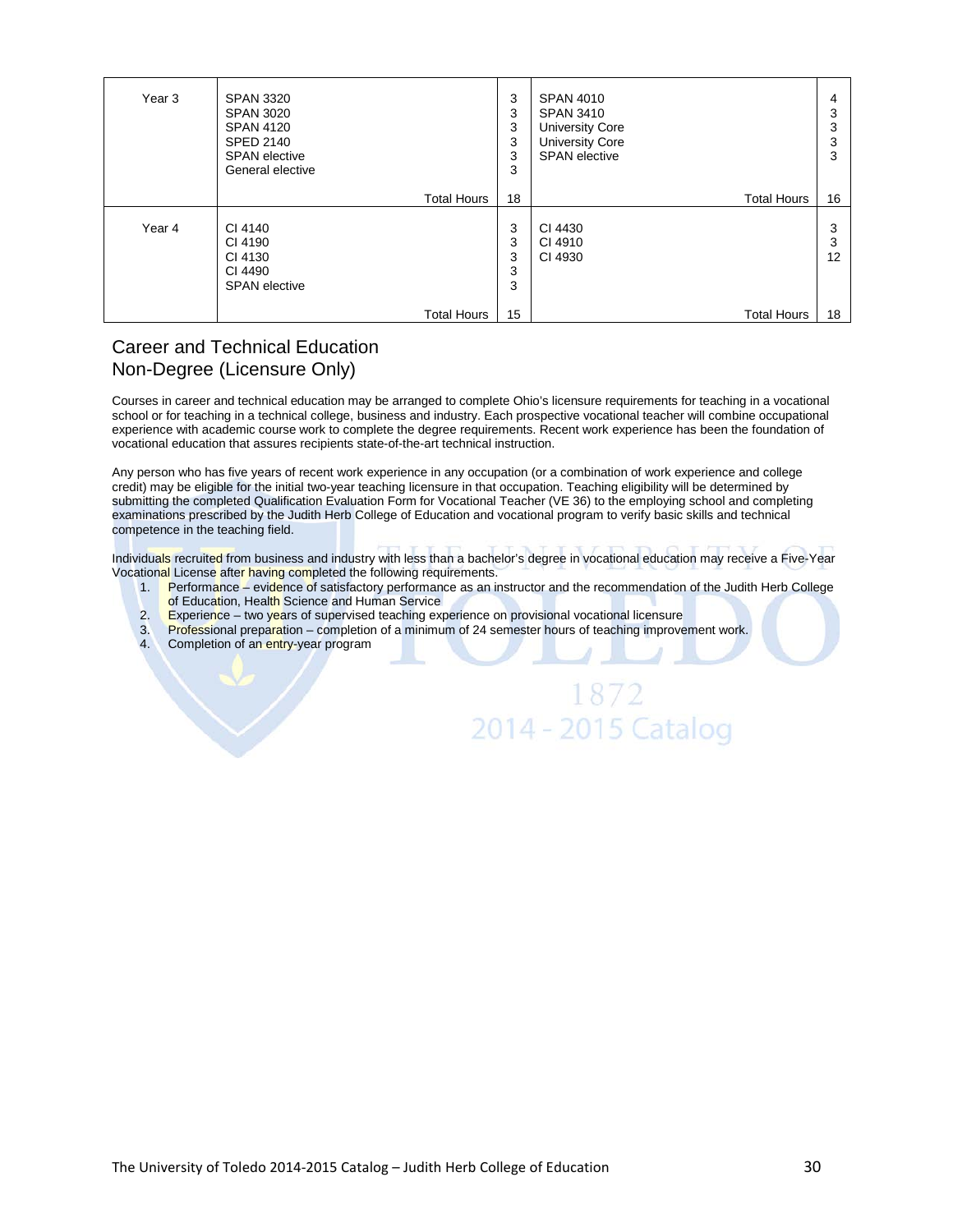## **Judith Herb College of Education**

**Svetlana Beltyukova**, 2005, associate professor Ph.D. Kiev Linguistic University; M.E., Ph.D., The University of Toledo

**Edward Cancio, 2007, associate professor**  B.S., M.S.E., University of Wisconsin, Ph.D. Utah State University

**Leigh Chiarelott**, 2007, professor B.A., M.S., Northern Illinois University; Ph.D., The Ohio State University

**Charlene M. Czerniak**, 1989, professor B.A., The University of Toledo; M.Ed., Bowling Green State University; Ph.D., The Ohio State University

**Victoria Dagosinto-Kalniz**, 2010, lecturer BIS, Lourdes College; M.A., Ph.D., The University of Toledo

**Ron Davis, 2008 lecturer**  B.A., University of Ashland, M.A., University of Akron

**Denyer, Jenny**, 2003, associate professor B.A., Xavier University; M.A.,, Ph.D., Michigan State University

**Patricia Devlin,** 2002, associate professor B.S.Ed., California State University; M.A., Ed.D., Eastern Michigan University

**Laurie A. Dinnebeil**, 1993, professor B.A., Dominican College of Blauvelt; M.A.T., Augustana College; Ph.D., Utah State University

**Mary Ellen Edwards,** 1994, professor B.S., University of Wisconsin; M.A., Ph.D., New School for Social Research

**Florian Feucht**, 2008, associate professor Diplom, Ph.D., Carl von Ossietzky University; Ph.D. University of Nevada, Las Vegas

**Christine M. Fox**, 1994, professor B.A., Miami University; M.A., Cleveland State University; Ph.D., Kent State University

Penny Poplin Gosetti, 1994, associate professor and Dean B.A., University of California - Los Angeles; M.S., California State University - Long Beach; Ph.D., University of Oregon

2014 - 2015 Catalog

**Linda Gubbe**, 2010, assistant professor B.A., M.A., Eastern Michigan

**Lynne Hamer,** 2002, professor B.A., Hamline University; M.A., Ph.D., Indiana University

**Susanna Hapgood**, 2006 associate professor B.A., University of New Hampshire; M.A., Ph.D. University of Michigan

**Noela Haughton**, 2007, associate professor B.S., The University of the West Indies; M.S., Ph.D., The Pennsylvania State University

**Patricia Hollopeter**, 2010, lecturer B.A., Ohio Northern; M.Ed., Ed.S., University of Toledo

**Paul E. Hubaker,** 2002, lecturer B.E., M.E., Ed.S., The University of Toledo

**Debra Johanning**, associate professor A.S., Kishwaulkee Community College; B.S., M.S., Northern Illinois University; Ph.D., Michigan State University

**Joan Kaderavek**, 2009 Distinguished University Professor B.A., Miami University; M.A., The Ohio State University; Ph.D., Bowling Green State University

**Marcella Kehus**, 2005 associate professor B.A., MACT, Michigan State University; Ph.D., Oakland University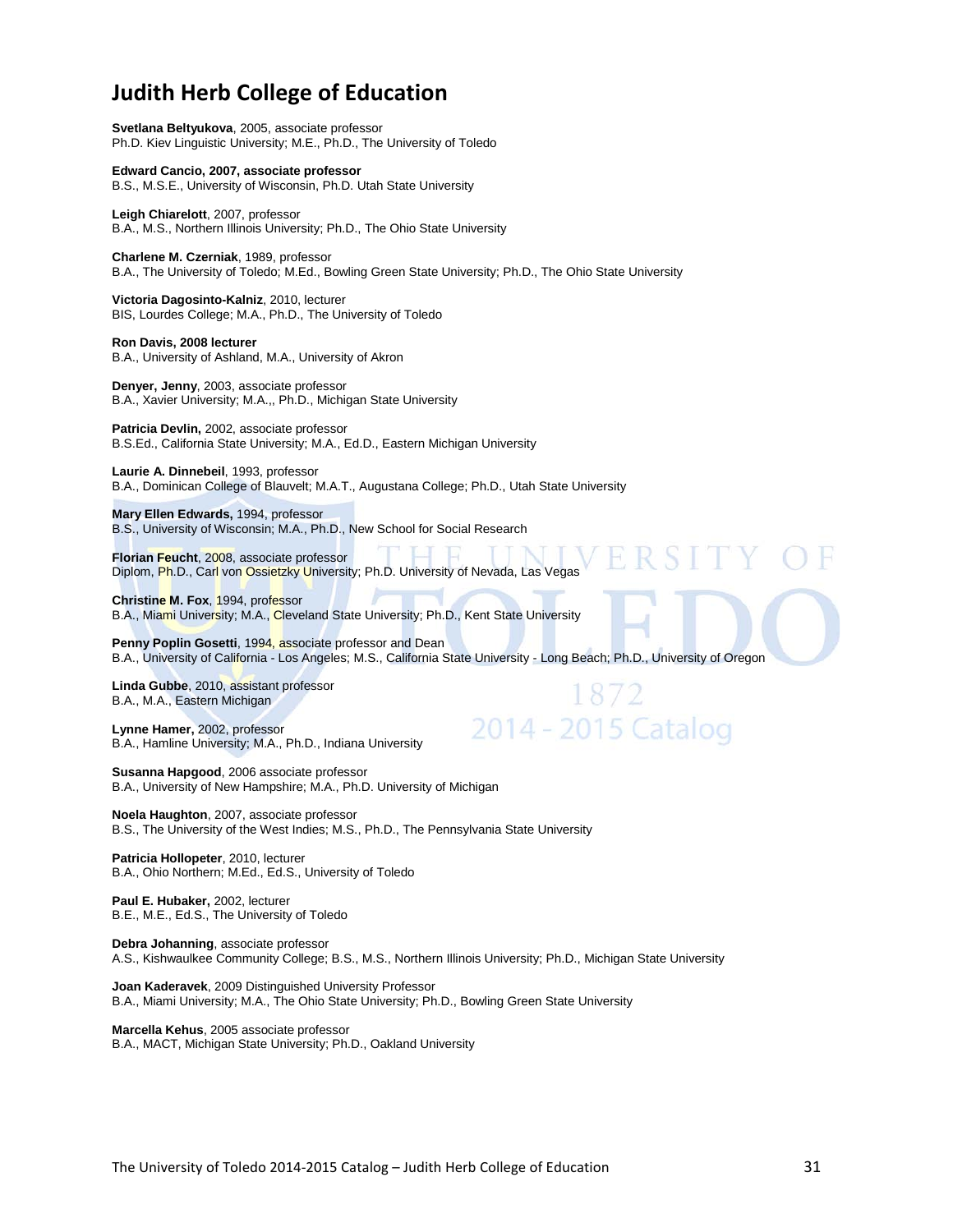**Virginia L. Keil**, 2001, associate professor & executive associate dean and director of teacher education B.S. Ed., Bowling Green State University; M.Ed., Ph.D., The University of Toledo

**Lisa A. Kovach,** 2002, associate professor B.A., M.A., Ph.D., The University of Toledo

**Revathy Kumar**, 2001, professor B.Sc., University of Bombay; B.Ed., M.Ed., Bangalore University; M.A., Annamalia University; Ph.D., University of Michigan

**Judy Lambert**, 2004, assistant professor B.S., Fayetteville State University; M.A., Ph.D., North Carolina State University

**Sakui W. Malakpa**, 1986, professor B.S., Florida State University; Ed.M., Ed.D., Harvard University

**Renée J. Martin**, 1986, professor B.S., M.S., University of Wisconsin - LaCrosse; Ph.D., Iowa State University

**Susan Modarai**, 2008, lecturer B.A., McGill University; M.A., Ph.D., The University of Toledo

**Colleen O'Neil**, 2010, lecturer B.A., M.Ed., University of Toledo

**Susan Parks**, 2010, lecturer B.A., Suny College Cortland; M.A., Elmira College

**Sekhar Pindiprolu**, 2005, associate professor B.S., Nagarjuna University; B.M.R., Osmania University; M.Ed. Kurukshetra University; M. Phil., Jarnia Millia University; Ph.D., Utah State University

1872

2014 - 2015 Cataloo

**Celia Regimbal**, 1986, associate professor B.S.P.E., M.S.P.E., University of Florida; Ed.D., University of North Carolina

**Cynthia Richard**, 2010, lecturer B.E., M.Ed., University of Toledo

**Charles Rop**, 1996, associate professor A.B., Calvin College; Ph.D., Michigan State University

**Rosales, Katie**, 2010, lecturer B.A., Bethel College

**Tony R. Sanchez,** 2003, professor B.S., M.S., Ph.D., Indiana University

**Dawn Sandt**, 2008, associate professor B.S., Baylor University; M.Ed., PhD, Texas A&M University

**Rebecca Schneider**, 2001, professor B.E., M.Ed., The University of Toledo; M.S., Ph.D., University of Michigan

**Robert Schultz**, 2001, professor B.A., B.S., M.A., The University of Akron; M.A., Ph.D., Kent State University

**Tod Shockey**, 2009. associate professor B.A., Ohio State University; M.A., Montana State University Billings; Ph.D., University of Virginia

**Ruslan Slutsky,** 2001, associate professor B.S., M.S., Ph.D., The Ohio State University

**Dale T. Snauwaert,** 2003, professor B.A., University of Illinois at Chicago, Ed.M., Ph.D., University of Illinois at Urbana - Champaign

**Nancy Staub,** 2009, assistant professor B.S., Central Michigan University; M.A., Eastern Michigan University; E.D., University of Michigan

**Victoria C. Stewart**, 2010, assistant professor B.A., Adrian College, M.A.T., Wayne State University, Ph.D., The University of Toledo

**Gregory E. Stone,** 2002, professor B.A., Shimer College; M.A., Loyola University of Chicago; Ph.D., The University of Chicago